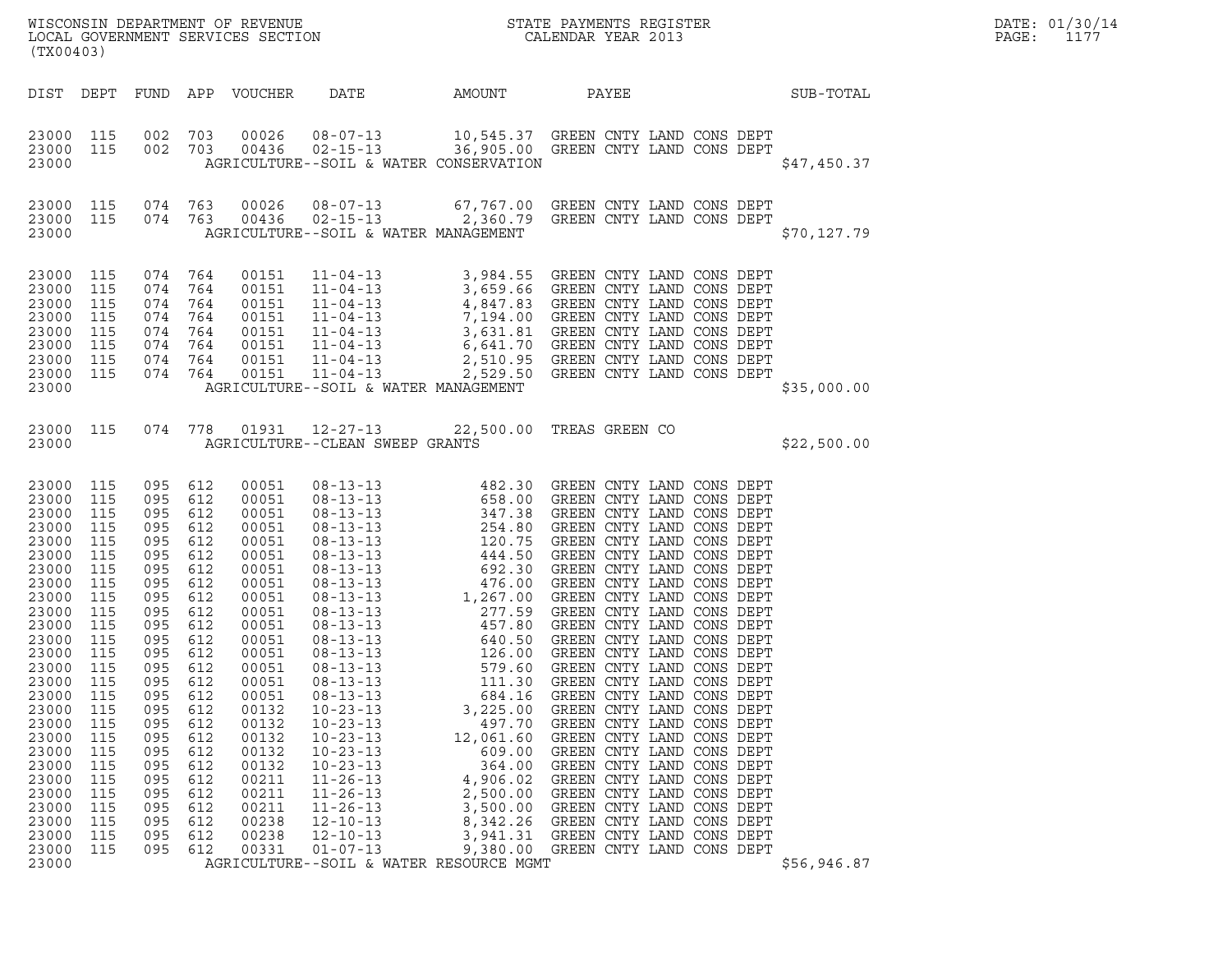| WISCONSIN DEPARTMENT OF REVENUE<br>LOCAL GOVERNMENT SERVICES SECTION | STATE PAYMENTS REGISTER<br>CALENDAR YEAR 2013 | DATE: 01/30/14<br>PAGE:<br>1178 |
|----------------------------------------------------------------------|-----------------------------------------------|---------------------------------|

| (TX00403)                                                                                                                          |                                                                           |                                                                                                                                         |     |                                                                                                                   |                                                                                                          |                                                                                                        | WISCONSIN DEPARTMENT OF REVENUE<br>LOCAL GOVERNMENT SERVICES SECTION THE STATE PAYMENTS REGISTER<br>(TYA04403)                                                                                                                                                                                                                                                                                                                                                                                                                     |              | DATE: 01/30/14<br>PAGE: 1178 |
|------------------------------------------------------------------------------------------------------------------------------------|---------------------------------------------------------------------------|-----------------------------------------------------------------------------------------------------------------------------------------|-----|-------------------------------------------------------------------------------------------------------------------|----------------------------------------------------------------------------------------------------------|--------------------------------------------------------------------------------------------------------|------------------------------------------------------------------------------------------------------------------------------------------------------------------------------------------------------------------------------------------------------------------------------------------------------------------------------------------------------------------------------------------------------------------------------------------------------------------------------------------------------------------------------------|--------------|------------------------------|
| DIST DEPT                                                                                                                          |                                                                           |                                                                                                                                         |     |                                                                                                                   |                                                                                                          |                                                                                                        | ${\tt FUND} \quad {\tt APP} \quad {\tt VOUCHER} \qquad {\tt DATE} \qquad {\tt AMOUNT} \qquad {\tt PAYEE} \qquad {\tt SUB-TOTAL}$                                                                                                                                                                                                                                                                                                                                                                                                   |              |                              |
| 23000 165<br>23000 165<br>23000 165<br>23000 165<br>23000                                                                          |                                                                           |                                                                                                                                         |     |                                                                                                                   |                                                                                                          |                                                                                                        | 002  202  00455  10-07-13  37,282.00 TREAS GREEN CO<br>002  202  00595  10-28-13  2,681.00 TREAS GREEN CO<br>002  202  00596  10-28-13  7,392.00 TREAS GREEN CO<br>002  202  00597  10-28-13  6,050.00 TREAS GREEN CO<br>$\frac{10}{200}$ $\frac{10}{20}$ $\frac{10}{20}$ $\frac{10}{20}$ $\frac{10}{20}$ $\frac{10}{20}$ $\frac{10}{20}$ $\frac{10}{20}$ $\frac{10}{20}$ $\frac{10}{20}$ $\frac{10}{20}$ $\frac{10}{20}$ $\frac{10}{20}$ $\frac{10}{20}$ $\frac{10}{20}$ $\frac{10}{20}$ $\frac{10}{20}$ $\frac{10}{20}$ $\frac{$ |              |                              |
|                                                                                                                                    |                                                                           |                                                                                                                                         |     |                                                                                                                   |                                                                                                          |                                                                                                        | 23000 370 002 683 02129 02-19-13 6,777.78 GREEN CNTY LAND CONS DEPT<br>23000 NAT RESOURCES-ENVIRONMENTAL AIDS-FEDERAL                                                                                                                                                                                                                                                                                                                                                                                                              | \$6,777.78   |                              |
|                                                                                                                                    |                                                                           |                                                                                                                                         |     |                                                                                                                   |                                                                                                          | 23000 NAT RESOURCES--WILDLIFE DAMAGE                                                                   | 23000 370 012 549 00153 03-21-13 5,175.00 GREEN CNTY LAND CONS DEPT                                                                                                                                                                                                                                                                                                                                                                                                                                                                | \$5,175.00   |                              |
| 23000 370<br>23000<br>23000<br>23000<br>23000<br>23000 370<br>23000 370<br>23000                                                   | 370<br>370<br>370<br>370                                                  |                                                                                                                                         |     |                                                                                                                   |                                                                                                          | NAT RESOURCES--WILDLIFE DAMAGE CLAIMS                                                                  | $\begin{tabular}{cccc} 012 & 553 & 00030 & 09-27-13 & 627.47 & GREEN CNTY LAND CONS DEPT \\ 012 & 553 & 00030 & 09-27-13 & 74.53 & GREEN CNTY LAND CONS DEPT \\ 012 & 553 & 00080 & 01-24-13 & 403.11 & GREEN CNTY LAND CONS DEPT \\ 012 & 553 & 00080 & 01-24-13 & 658.67 & GREEN CNTY LAND CONS DEPT \\ 012 & 553 & 00080 & 01-24-1$                                                                                                                                                                                             | \$3,218.55   |                              |
|                                                                                                                                    |                                                                           |                                                                                                                                         |     |                                                                                                                   |                                                                                                          |                                                                                                        | 23000 370 012 575 00278 08-19-13 23,796.13 TREAS GREEN CO<br>23000 NAT RESOURCES--SNOWMOBILE TRAIL AIDS 523,796.13                                                                                                                                                                                                                                                                                                                                                                                                                 |              |                              |
|                                                                                                                                    |                                                                           |                                                                                                                                         |     |                                                                                                                   |                                                                                                          |                                                                                                        | 23000 370 095 517 02129 02-19-13 6,777.77 GREEN CNTY LAND CONS DEPT<br>23000 NAT RESOURCES--POLLUTION CONTROL                                                                                                                                                                                                                                                                                                                                                                                                                      | \$6,777.77   |                              |
| 23000 395<br>23000<br>23000<br>23000<br>23000<br>23000<br>23000 395<br>23000<br>23000<br>23000<br>23000<br>23000<br>23000<br>23000 | 395<br>395<br>395<br>395<br>395<br>395<br>395<br>395<br>395<br>395<br>395 | 011 185<br>011 185<br>011 185<br>011 185<br>011 185<br>011 185<br>011 185<br>011<br>011 185<br>011 185<br>011 185<br>011 185<br>011 185 | 185 | 61727<br>61727<br>66996<br>66996<br>66996<br>68443<br>70210<br>76992<br>80629<br>89639<br>91343<br>92055<br>94588 | $06 - 10 - 13$<br>$07 - 15 - 13$<br>$10 - 07 - 13$<br>$10 - 21 - 13$<br>$10 - 28 - 13$<br>$11 - 18 - 13$ | 731.60<br>959.10<br>1,059.07<br>5,989.92<br>552.23<br>819.70<br>TRANSPORTATION--HIGHWAY SAFETY-FEDERAL | 01-14-13<br>01-14-13<br>03-04-13<br>03-04-13<br>03-04-13<br>03-04-13<br>03-04-13<br>03-18-13<br>04-01-13<br>04-01-13<br>04-01-13<br>04-01-13<br>04-01-13<br>04-01-13<br>04-01-13<br>04-01-13<br>04-01-13<br>04-01-13<br>04-01-13<br>04-01-13<br>04-01-13<br>04-01-13<br>04<br>TREAS GREEN CO<br>TREAS GREEN CO<br>TREAS GREEN CO<br>TREAS GREEN CO<br>TREAS GREEN CO<br>TREAS GREEN CO                                                                                                                                             | \$19,347.22  |                              |
| 23000<br>23000<br>23000<br>23000                                                                                                   | 395<br>395<br>395                                                         | 011 190<br>011<br>011 190                                                                                                               | 190 | 68023<br>82023<br>94023                                                                                           | $01 - 07 - 13$<br>$07 - 01 - 13$<br>$10 - 07 - 13$                                                       | 233,681.83<br>467, 363.66<br>233,681.84<br>TRANSPORTATION--GENERAL TRANSP AIDS-GTA                     | COUNTY OF GREEN<br>COUNTY OF GREEN<br>COUNTY OF GREEN                                                                                                                                                                                                                                                                                                                                                                                                                                                                              | \$934,727.33 |                              |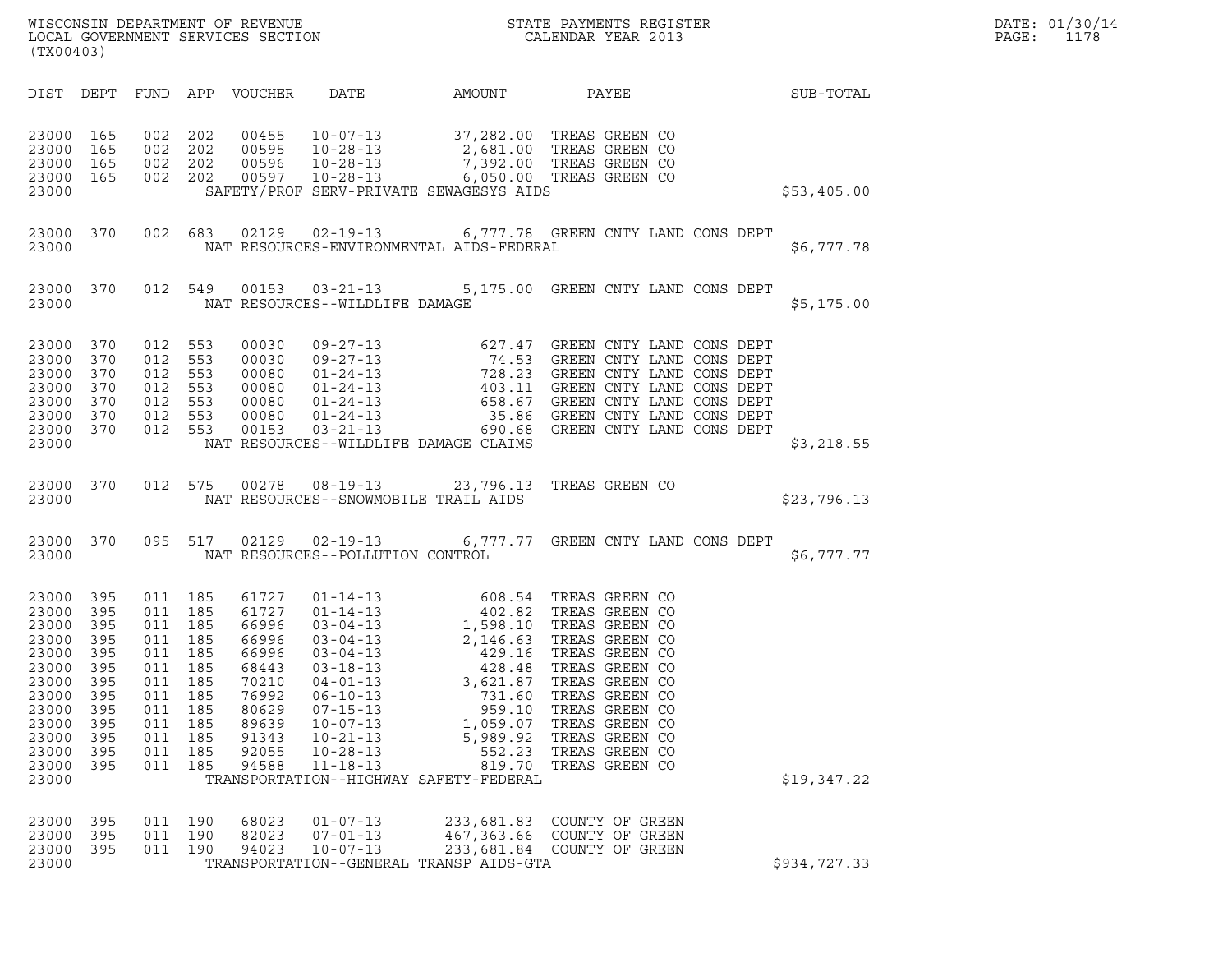| (TX00403)                                                                                                                                                                            |                                                                                                                            |                                                                                                                                   |                                                                                                                                   | WISCONSIN DEPARTMENT OF REVENUE<br>LOCAL GOVERNMENT SERVICES SECTION                                                                                                    |                                                                                                                                                                                                                                                                                                                                                    | $\mathbf N$                                                                                                                                                                                                                                                                                   | STATE PAYMENTS REGISTER<br>CALENDAR YEAR 2013                                                                                                                                                                              |                | DATE: 01/30/14<br>PAGE:<br>1179 |  |
|--------------------------------------------------------------------------------------------------------------------------------------------------------------------------------------|----------------------------------------------------------------------------------------------------------------------------|-----------------------------------------------------------------------------------------------------------------------------------|-----------------------------------------------------------------------------------------------------------------------------------|-------------------------------------------------------------------------------------------------------------------------------------------------------------------------|----------------------------------------------------------------------------------------------------------------------------------------------------------------------------------------------------------------------------------------------------------------------------------------------------------------------------------------------------|-----------------------------------------------------------------------------------------------------------------------------------------------------------------------------------------------------------------------------------------------------------------------------------------------|----------------------------------------------------------------------------------------------------------------------------------------------------------------------------------------------------------------------------|----------------|---------------------------------|--|
| DIST DEPT                                                                                                                                                                            |                                                                                                                            | FUND                                                                                                                              | APP                                                                                                                               | VOUCHER                                                                                                                                                                 | DATE                                                                                                                                                                                                                                                                                                                                               | AMOUNT                                                                                                                                                                                                                                                                                        | PAYEE                                                                                                                                                                                                                      | SUB-TOTAL      |                                 |  |
| 23000 395<br>23000                                                                                                                                                                   |                                                                                                                            | 011                                                                                                                               | 278                                                                                                                               | 92590                                                                                                                                                                   | $10 - 29 - 13$                                                                                                                                                                                                                                                                                                                                     | 129,472.42<br>TRANSPORTATION--LRIP/TRIP/MSIP GRANTS                                                                                                                                                                                                                                           | TREAS GREEN CO                                                                                                                                                                                                             | \$129,472.42   |                                 |  |
| 23000<br>23000                                                                                                                                                                       | 410                                                                                                                        | 002                                                                                                                               | 116                                                                                                                               | 11357                                                                                                                                                                   | $11 - 05 - 13$<br>CORRECTIONS--LOCAL AID                                                                                                                                                                                                                                                                                                           |                                                                                                                                                                                                                                                                                               | 21,678.30 TREAS GREEN CO                                                                                                                                                                                                   | \$21,678.30    |                                 |  |
| 23000<br>23000<br>23000<br>23000<br>23000<br>23000<br>23000<br>23000<br>23000<br>23000<br>23000<br>23000<br>23000 435<br>23000                                                       | 435<br>435<br>435<br>435<br>435<br>435<br>435<br>435<br>435<br>435<br>435<br>435                                           | 005<br>005<br>005<br>005<br>005<br>005<br>005<br>005<br>005<br>005<br>005<br>005<br>005                                           | 000<br>000<br>000<br>000<br>000<br>000<br>000<br>000<br>000<br>000<br>000<br>000<br>000                                           | 90310<br>90314<br>90318<br>90321<br>90323<br>90325<br>90326<br>90400<br>90402<br>90403<br>90406<br>90408<br>90411                                                       | $01 - 01 - 13$<br>$02 - 01 - 13$<br>$03 - 01 - 13$<br>$04 - 01 - 13$<br>$05 - 01 - 13$<br>$06 - 01 - 13$<br>$07 - 02 - 13$<br>$07 - 01 - 13$<br>$08 - 01 - 13$<br>$09 - 01 - 13$<br>$10 - 01 - 13$<br>$11 - 01 - 13$<br>$12 - 01 - 13$<br>HEALTH SERVICES--STATE/FED AIDS                                                                          | 310,129.00 GREEN CO<br>320,580.00 GREEN CO<br>275,186.00 GREEN CO<br>28,960.00<br>246,566.00<br>197,889.00<br>10,092.00<br>434,788.00<br>242,514.00<br>158,007.00<br>157,959.00<br>243,676.00<br>170,515.00                                                                                   | GREEN CO<br>GREEN CO<br>GREEN CO<br>GREEN CO<br>GREEN CO<br>GREEN CO<br>GREEN CO<br>GREEN CO<br>GREEN CO<br>GREEN CO                                                                                                       | \$2,796,861.00 |                                 |  |
| 23000<br>23000<br>23000<br>23000<br>23000<br>23000<br>23000<br>23000<br>23000<br>23000<br>23000<br>23000<br>23000<br>23000<br>23000<br>23000<br>23000<br>23000<br>23000 437<br>23000 | 437<br>437<br>437<br>437<br>437<br>437<br>437<br>437<br>437<br>437<br>437<br>437<br>437<br>437<br>437<br>437<br>437<br>437 | 005<br>005<br>005<br>005<br>005<br>005<br>005<br>005<br>005<br>005<br>005<br>005<br>005<br>005<br>005<br>005<br>005<br>005<br>005 | 000<br>000<br>000<br>000<br>000<br>000<br>000<br>000<br>000<br>000<br>000<br>000<br>000<br>000<br>000<br>000<br>000<br>000<br>000 | 00000<br>00000<br>00000<br>00000<br>00000<br>00000<br>00000<br>00000<br>00000<br>00000<br>00000<br>00000<br>00000<br>00000<br>00000<br>00000<br>00000<br>00000<br>00000 | $01 - 22 - 13$<br>$01 - 26 - 13$<br>$03 - 05 - 13$<br>$03 - 30 - 13$<br>$04 - 06 - 13$<br>$04 - 05 - 13$<br>$04 - 28 - 13$<br>$05 - 05 - 13$<br>$06 - 19 - 13$<br>$06 - 30 - 13$<br>$07 - 05 - 13$<br>$07 - 06 - 13$<br>$09 - 05 - 13$<br>$09 - 11 - 13$<br>$10 - 07 - 13$<br>$10 - 30 - 13$<br>$10 - 31 - 13$<br>$11 - 05 - 13$<br>$12 - 05 - 13$ | 1,085.75 GREEN<br>101,195.45<br>109,270.63<br>10,738.00 GREEN<br>8,882.00<br>97,538.36<br>12,361.10<br>198.75<br>45,314.00<br>1,610.00<br>72,023.34<br>238, 348.93 GREEN<br>40,069.65 GREEN<br>87,925.27 GREEN<br>3,786.50 GREEN<br>5,738.85 GREEN<br>CHILDREN & FAMILIES--STATE/FEDERAL AIDS | 71,396.62 GREEN CHILD SUPPORT<br>GREEN<br>GREEN<br>GREEN<br>GREEN CHILD SUPPORT<br>GREEN<br>GREEN<br>GREEN<br>GREEN CHILD SUPPORT<br>GREEN CHILD SUPPORT<br>91,005.98 GREEN CHILD SUPPORT<br>19,754.68 GREEN CHILD SUPPORT | \$1,018,243.86 |                                 |  |
| 23000 455<br>23000                                                                                                                                                                   |                                                                                                                            |                                                                                                                                   | 002 202                                                                                                                           |                                                                                                                                                                         |                                                                                                                                                                                                                                                                                                                                                    | JUSTICE--LAW ENFORCEMENT TRAINING REIMB                                                                                                                                                                                                                                                       | 1,177.46 TREAS GREEN CNTY                                                                                                                                                                                                  | \$1,177.46     |                                 |  |
| 23000 455<br>23000                                                                                                                                                                   |                                                                                                                            |                                                                                                                                   |                                                                                                                                   |                                                                                                                                                                         | 002 221 04831 07-30-13                                                                                                                                                                                                                                                                                                                             | 260.00<br>JUSTICE--LAW ENFORCEMENT SERVICES AID                                                                                                                                                                                                                                               | TREAS GREEN CNTY                                                                                                                                                                                                           | \$260.00       |                                 |  |
| 23000 455                                                                                                                                                                            |                                                                                                                            | 002 231                                                                                                                           |                                                                                                                                   | 00304                                                                                                                                                                   | $02 - 08 - 13$                                                                                                                                                                                                                                                                                                                                     |                                                                                                                                                                                                                                                                                               | 7,200.00 TREAS GREEN CNTY                                                                                                                                                                                                  |                |                                 |  |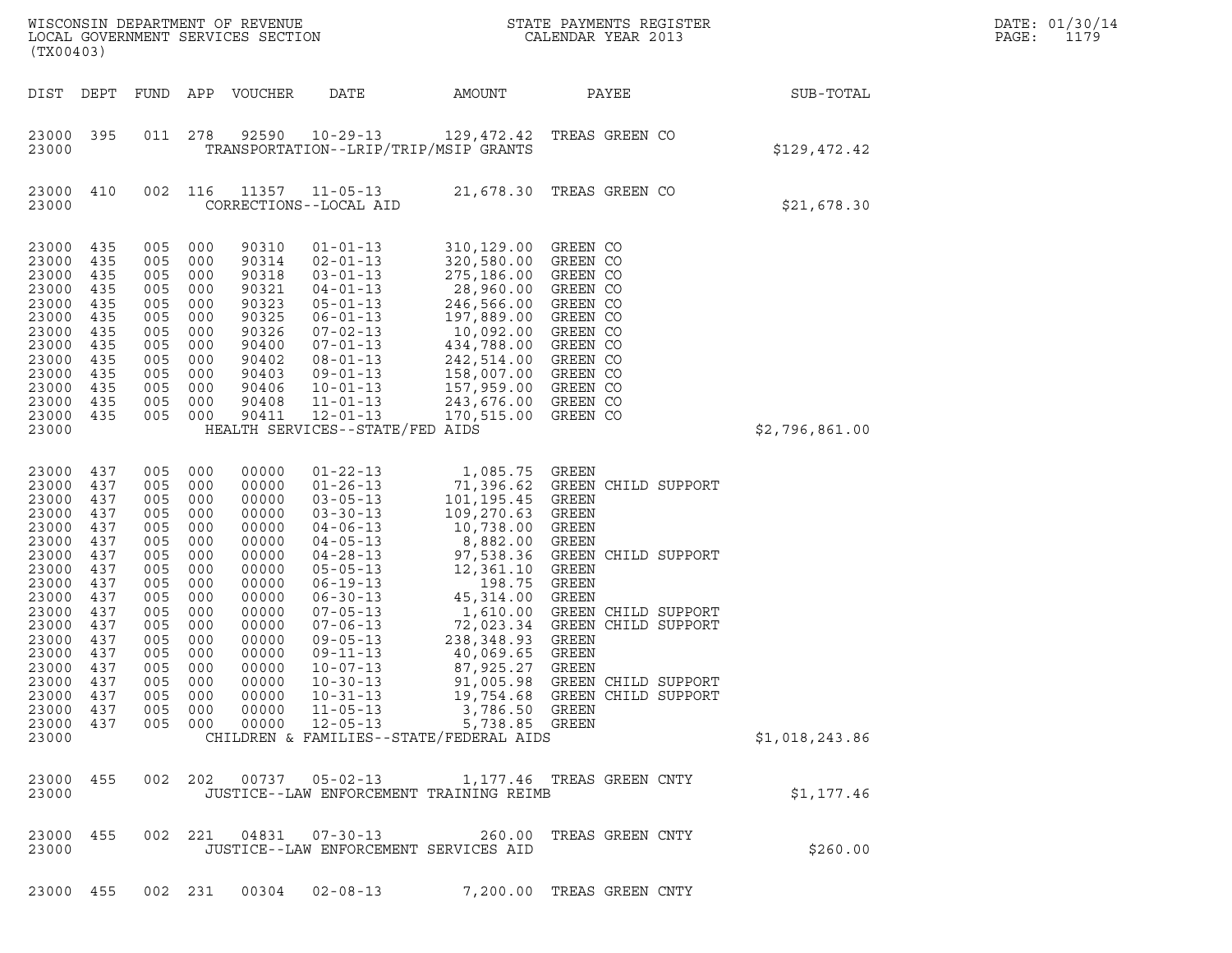| (TX00403)                                        |                                          |         |                                 |                                   | WISCONSIN DEPARTMENT OF REVENUE ${\small \begin{array}{ll} \texttt{MISCONS} \texttt{IN} \texttt{DEPARTMENT} \texttt{S} \texttt{REVIEW} \\ \texttt{LOCAL} \texttt{GOVERNMENT} \texttt{SERVICES} \texttt{SECTION} \end{array}}$      |  |                 | DATE: 01/30/14<br>PAGE:<br>1180 |
|--------------------------------------------------|------------------------------------------|---------|---------------------------------|-----------------------------------|------------------------------------------------------------------------------------------------------------------------------------------------------------------------------------------------------------------------------------|--|-----------------|---------------------------------|
|                                                  |                                          |         | DIST DEPT FUND APP VOUCHER DATE |                                   | AMOUNT                                                                                                                                                                                                                             |  | PAYEE SUB-TOTAL |                                 |
| 23000 455<br>23000                               |                                          |         |                                 | JUSTICE--LAW ENFORCEMENT TRAINING | 002 231 00737 05-02-13 935.40 TREAS GREEN CNTY                                                                                                                                                                                     |  | \$8,135.40      |                                 |
| 23000                                            |                                          |         |                                 |                                   | 23000 455 002 251 00320 11-27-13 804.03 TREAS GREEN CO<br>JUSTICE--TRUANCY PROGRAM-GRANT FUNDS                                                                                                                                     |  | \$804.03        |                                 |
| 23000                                            |                                          |         |                                 |                                   | 23000 455 002 503 00023 03-12-13 11,400.03 TREAS GREEN CO<br>JUSTICE--VICTIM/WITNESS SERVICES AID                                                                                                                                  |  | \$11,400.03     |                                 |
| 23000 455<br>23000                               |                                          |         |                                 |                                   | 002 532 04756 07-30-13 11,505.71 TREAS GREEN CO<br>JUSTICE--VICTIM/WITNESS ASSISTANCE SERV                                                                                                                                         |  | \$11,505.71     |                                 |
| 23000                                            |                                          |         |                                 |                                   | 23000 465 002 305 00650 06-11-13 7,734.50 TREAS GREEN CO<br>MILITARY AFFAIRS-EMER MGMT-DISASTER RECO                                                                                                                               |  | \$7,734.50      |                                 |
| 23000                                            |                                          |         |                                 |                                   | $\begin{array}{cccccccc} 23000& 465& 002& 308& 00322& 01-23-13& 799.00 & \text{TREAS GREEN CO} \\ 23000& 465& 002& 308& 00851& 12-03-13& 1,167.00 & \text{TREAS GREEN CO} \end{array}$<br>MILITARY AFFAIRS-EMER MGMT-RESPONSE EQMT |  | \$1,966.00      |                                 |
| 23000 465<br>23000                               |                                          |         |                                 |                                   | 002 337 00673 06-28-13 9,609.00 TREAS GREEN CO<br>MILITARY AFFAIRS-EMERGENCY MGMT PLANNING                                                                                                                                         |  | \$9,609.00      |                                 |
| 23000 465<br>23000 465<br>23000 465<br>23000 465 | 002 342<br>002 342<br>002 342<br>002 342 |         |                                 |                                   | $\begin{tabular}{cccc} 00552 & 02-28-13 & 17,578.00 TREAS GREEN CO \\ 00650 & 06-11-13 & 46,407.00 TREAS GREEN CO \\ 00650 & 06-11-13 & 644.00 TREAS GREEN CO \\ 00744 & 08-14-13 & 16,731.29 TREAS GREEN CO \end{tabular}$        |  |                 |                                 |
| 23000                                            |                                          |         |                                 |                                   | MILITARY AFFAIRS-EMERGENCY MGMT-FED FUND                                                                                                                                                                                           |  | \$81,360.29     |                                 |
| 23000 465<br>23000                               |                                          |         |                                 |                                   | 002 350 00427 11-18-13 14,741.00 TREAS GREEN CNTY<br>MILITARY AFFAIRS--HOMELAND SEC GRANT                                                                                                                                          |  | \$14,741.00     |                                 |
| 23000 465<br>23000                               |                                          |         | 072 364 00413                   | $01 - 31 - 13$                    | 9,716.00 TREAS GREEN CO<br>MILITARY AFFAIRS-EMER MGMT-PLANNING AID                                                                                                                                                                 |  | \$9,716.00      |                                 |
| 23000 485<br>23000                               |                                          |         | 002 127 05198                   | VETERANS AFFAIRS GRANTS           | 06-06-13 1,000.00 TREAS GREEN CO                                                                                                                                                                                                   |  | \$1,000.00      |                                 |
| 23000 485<br>23000                               |                                          |         | 082 267 05198                   | $06 - 06 - 13$                    | 4,500.00 TREAS GREEN CO<br>VETERANS AFFAIRS--GRANTS TO COUNTIES                                                                                                                                                                    |  | \$4,500.00      |                                 |
| 23000 485                                        |                                          | 083 370 | 05198                           | $06 - 06 - 13$                    | 4,500.00 TREAS GREEN CO                                                                                                                                                                                                            |  |                 |                                 |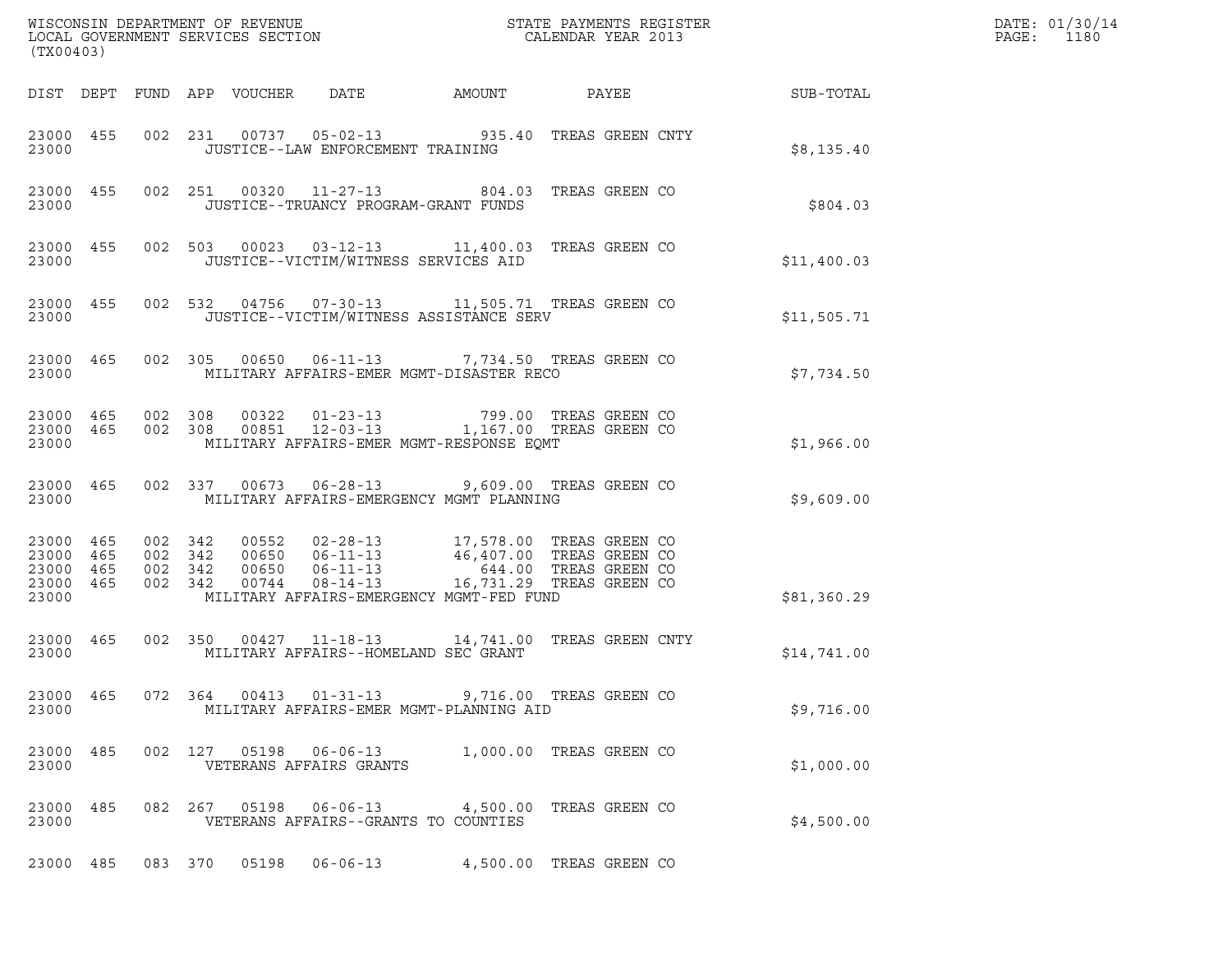| (TX00403)                                                                                                                                                      |                                                                                                                     |                                                                                                                  |                                                                                                                  |                                                                                                                                                       |                                                                                                                                                                                                                                                                                                                                                           |                                                                                                                                                | ${\tt WISCONSIN} \begin{tabular}{l} DEPARTMENT OF REVIEW \\ LOCAL BONERNMENT SERVICES SECTION \\ \end{tabular}$                                                                                                                                                                                                |             | DATE: 01/30/14<br>PAGE:<br>1181 |
|----------------------------------------------------------------------------------------------------------------------------------------------------------------|---------------------------------------------------------------------------------------------------------------------|------------------------------------------------------------------------------------------------------------------|------------------------------------------------------------------------------------------------------------------|-------------------------------------------------------------------------------------------------------------------------------------------------------|-----------------------------------------------------------------------------------------------------------------------------------------------------------------------------------------------------------------------------------------------------------------------------------------------------------------------------------------------------------|------------------------------------------------------------------------------------------------------------------------------------------------|----------------------------------------------------------------------------------------------------------------------------------------------------------------------------------------------------------------------------------------------------------------------------------------------------------------|-------------|---------------------------------|
| DIST DEPT                                                                                                                                                      |                                                                                                                     |                                                                                                                  |                                                                                                                  | FUND APP VOUCHER                                                                                                                                      | DATE                                                                                                                                                                                                                                                                                                                                                      |                                                                                                                                                | AMOUNT PAYEE SUB-TOTAL                                                                                                                                                                                                                                                                                         |             |                                 |
| 23000                                                                                                                                                          |                                                                                                                     |                                                                                                                  |                                                                                                                  |                                                                                                                                                       | VETERANS AFFAIRS--GRANTS TO COUNTIES                                                                                                                                                                                                                                                                                                                      |                                                                                                                                                |                                                                                                                                                                                                                                                                                                                | \$4,500.00  |                                 |
| 23000 505<br>23000                                                                                                                                             |                                                                                                                     |                                                                                                                  | 002 116                                                                                                          | 01357                                                                                                                                                 | DOA--LAND INFORMATION BOARD GRANTS                                                                                                                                                                                                                                                                                                                        |                                                                                                                                                | 09-10-13 300.00 TREAS GREEN CNTY                                                                                                                                                                                                                                                                               | \$300.00    |                                 |
| 23000<br>23000<br>23000<br>23000<br>23000<br>23000<br>23000<br>23000<br>23000<br>23000<br>23000<br>23000                                                       | 505<br>505<br>505<br>505<br>505<br>505<br>505<br>505<br>505<br>505<br>505                                           | 002 155<br>002 155<br>002 155<br>002 155<br>002 155<br>002 155<br>002 155<br>002 155<br>002 155<br>002 155       | 002 155                                                                                                          | 60289<br>60289<br>60407<br>60407<br>60513<br>60513<br>60585<br>60585<br>60659<br>60659<br>60728                                                       | 12-09-13<br>1,342.00<br>01-29-13<br>01-29-13<br>2,413.00<br>01-29-13<br>889.00<br>03-11-13<br>3,063.00<br>03-11-13<br>1,128.00<br>04-08-13<br>4,023.00<br>05-07-13<br>3,049.00<br>05-07-13<br>5,678.00<br>06-06-13<br>5,678.00<br>06-06-13<br>5,678.00<br>06-06-13<br>5,67<br>DOA-HOUSING ASSISTANCE-FEDERAL FUNDS                                        |                                                                                                                                                | TREAS GREEN CO<br>TREAS GREEN CO<br>TREAS GREEN CO<br>TREAS GREEN CO<br>TREAS GREEN CO<br>TREAS GREEN CO<br>TREAS GREEN CO<br>TREAS GREEN CO<br>TREAS GREEN CO<br>TREAS GREEN CO<br>TREAS GREEN CO                                                                                                             | \$33,623.00 |                                 |
| 23000<br>23000<br>23000                                                                                                                                        | 505<br>505                                                                                                          | 002<br>002 632                                                                                                   | 632                                                                                                              | 06272<br>10197                                                                                                                                        | 01-29-13 8,500.00 TREAS GREEN CO<br>DOA--CHILD ADVOCACY CENTER FUNDING                                                                                                                                                                                                                                                                                    |                                                                                                                                                | 05-31-13 8,500.00 TREAS GREEN CO                                                                                                                                                                                                                                                                               | \$17,000.00 |                                 |
| 23000 505<br>23000                                                                                                                                             |                                                                                                                     |                                                                                                                  |                                                                                                                  |                                                                                                                                                       | 002 645 11360 07-05-13 10,383.88 TREAS GREEN CO<br>DOA-JUSTICE ASSISTANCE-AID TO NON-PROFIT                                                                                                                                                                                                                                                               |                                                                                                                                                |                                                                                                                                                                                                                                                                                                                | \$10,383.88 |                                 |
| 23000 505<br>23000                                                                                                                                             |                                                                                                                     |                                                                                                                  | 002 745                                                                                                          |                                                                                                                                                       | 07808  03-06-13<br>DOA--HOUSING ASSISTANCE GRANTS                                                                                                                                                                                                                                                                                                         |                                                                                                                                                | 7,340.00 TREAS GREEN CO                                                                                                                                                                                                                                                                                        | \$7,340.00  |                                 |
| 23000<br>23000<br>23000<br>23000<br>23000<br>23000<br>23000<br>23000<br>23000<br>23000<br>23000<br>23000<br>23000<br>23000<br>23000<br>23000<br>23000<br>23000 | 505<br>505<br>505<br>505<br>505<br>505<br>505<br>505<br>505<br>505<br>505<br>505<br>505<br>505<br>505<br>505<br>505 | 035 371<br>035<br>035<br>035<br>035<br>035<br>035<br>035<br>035<br>035<br>035<br>035<br>035<br>035<br>035<br>035 | 371<br>371<br>371<br>035 371<br>371<br>371<br>371<br>371<br>371<br>371<br>371<br>371<br>371<br>371<br>371<br>371 | 60289<br>60289<br>60289<br>60407<br>60407<br>60407<br>60513<br>60513<br>60513<br>60585<br>60585<br>60585<br>60659<br>60659<br>60659<br>60728<br>60728 | $12 - 09 - 13$ 1, 246.00<br>12-09-13<br>12-09-13<br>12-09-13<br>01-29-13<br>825.00<br>$01 - 29 - 13$<br>$01 - 29 - 13$<br>$03 - 11 - 13$<br>$03 - 11 - 13$<br>$03 - 11 - 13$<br>$04 - 08 - 13$<br>$04 - 08 - 13$<br>$04 - 08 - 13$<br>$05 - 07 - 13$<br>$05 - 07 - 13$<br>$05 - 07 - 13$<br>$06 - 06 - 13$<br>$06 - 06 - 13$<br>DOA--PUBLIC BENEFITS FUND | 889.00<br>952.00<br>1,048.00<br>1,128.00<br>1,695.00<br>1,482.00<br>1,376.00<br>2,224.00<br>2,066.00<br>2,225.00<br>2,875.00<br>732.00<br>9.00 | TREAS GREEN CO<br>TREAS GREEN CO<br>TREAS GREEN CO<br>TREAS GREEN CO<br>TREAS GREEN CO<br>TREAS GREEN CO<br>TREAS GREEN CO<br>TREAS GREEN CO<br>TREAS GREEN CO<br>TREAS GREEN CO<br>TREAS GREEN CO<br>TREAS GREEN CO<br>TREAS GREEN CO<br>TREAS GREEN CO<br>TREAS GREEN CO<br>TREAS GREEN CO<br>TREAS GREEN CO | \$24,132.00 |                                 |

23000 835 002 105 43554 07-22-13 51,821.51 TREAS GREEN CO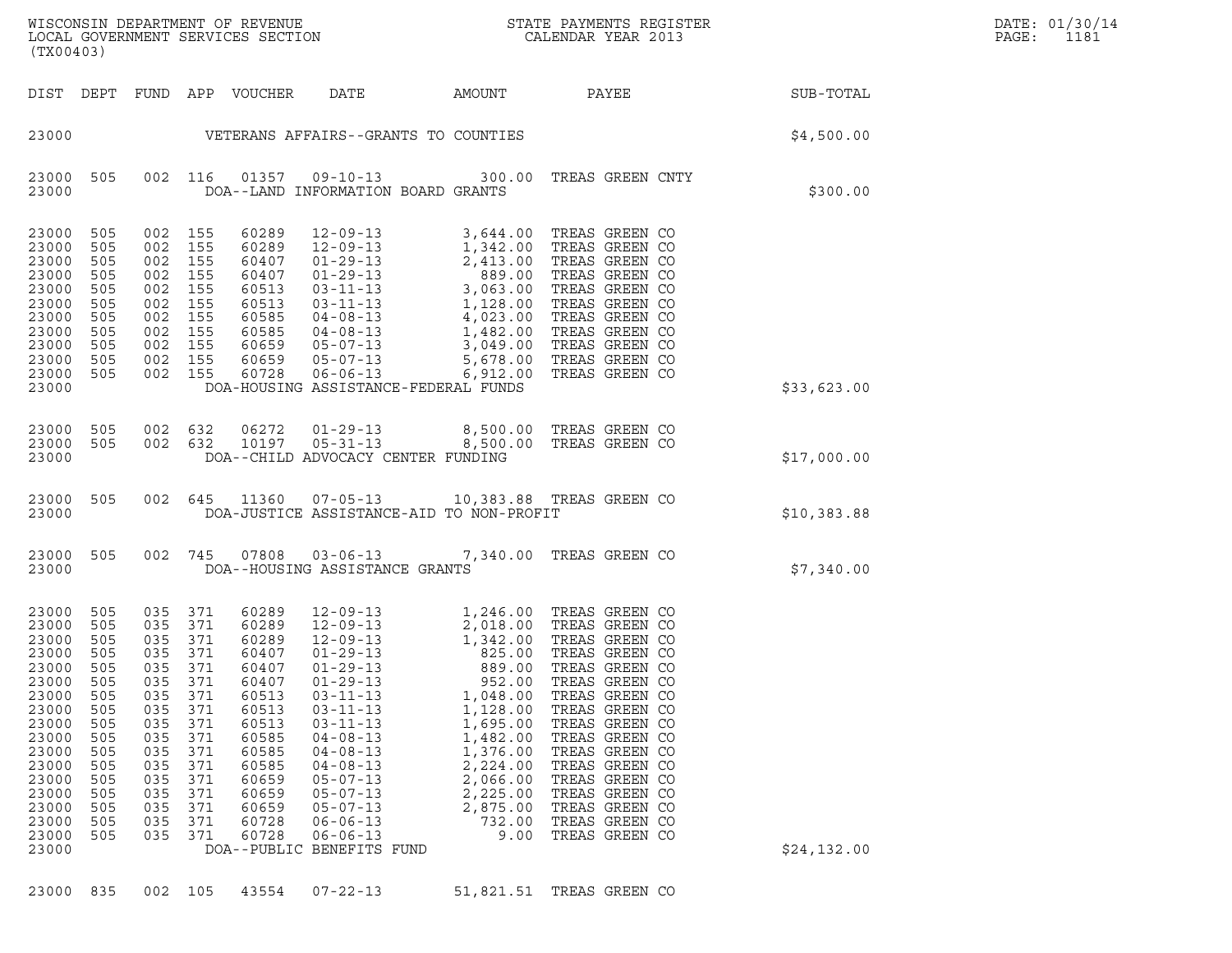| (TX00403)               |            |            |            | WISCONSIN DEPARTMENT OF REVENUE<br>LOCAL GOVERNMENT SERVICES SECTION |                                                  |                                                                                                          | STATE PAYMENTS REGISTER<br>CALENDAR YEAR 2013 |  | DATE: 01/30/14<br>PAGE:<br>1182 |  |
|-------------------------|------------|------------|------------|----------------------------------------------------------------------|--------------------------------------------------|----------------------------------------------------------------------------------------------------------|-----------------------------------------------|--|---------------------------------|--|
| DIST                    | DEPT       | FUND       | APP        | VOUCHER                                                              | DATE                                             | AMOUNT                                                                                                   | PAYEE                                         |  | SUB-TOTAL                       |  |
| 23000<br>23000          | 835        | 002        | 105        | 80656                                                                | $11 - 18 - 13$<br>REVENUE--STATE SHARED REVENUES | 294,461.09                                                                                               | TREAS GREEN CO                                |  | \$346,282.60                    |  |
| 23000<br>23000          | 835        | 002        | 109        | 01023                                                                | $07 - 22 - 13$<br>REVENUE--EXEMPT COMPUTER AID   | 84,018.00                                                                                                | TREAS GREEN CO                                |  | \$84,018.00                     |  |
| 23000<br>23000<br>23000 | 835<br>835 | 002<br>002 | 302<br>302 | 10033<br>11033                                                       | $07 - 22 - 13$<br>07-22-13                       | 4,675,876.29 TREAS GREEN CO<br>1, 115, 305.44 TREAS GREEN CO<br>REVENUE-FIRST DOLLAR/SCHOOL LEVY CREDITS |                                               |  | \$5,791,181.73                  |  |
| 23000<br>23000          | 835        | 021        | 363        | 37172                                                                | $03 - 25 - 13$<br>REVENUE--LOTTERY CREDIT -      | 1, 121, 515.32 TREAS GREEN CO                                                                            |                                               |  | \$1,121,515.32                  |  |
| 23000                   |            |            |            |                                                                      | DISTRICT TOTAL APPROPRIATIONS                    |                                                                                                          |                                               |  | \$12,855,691.34                 |  |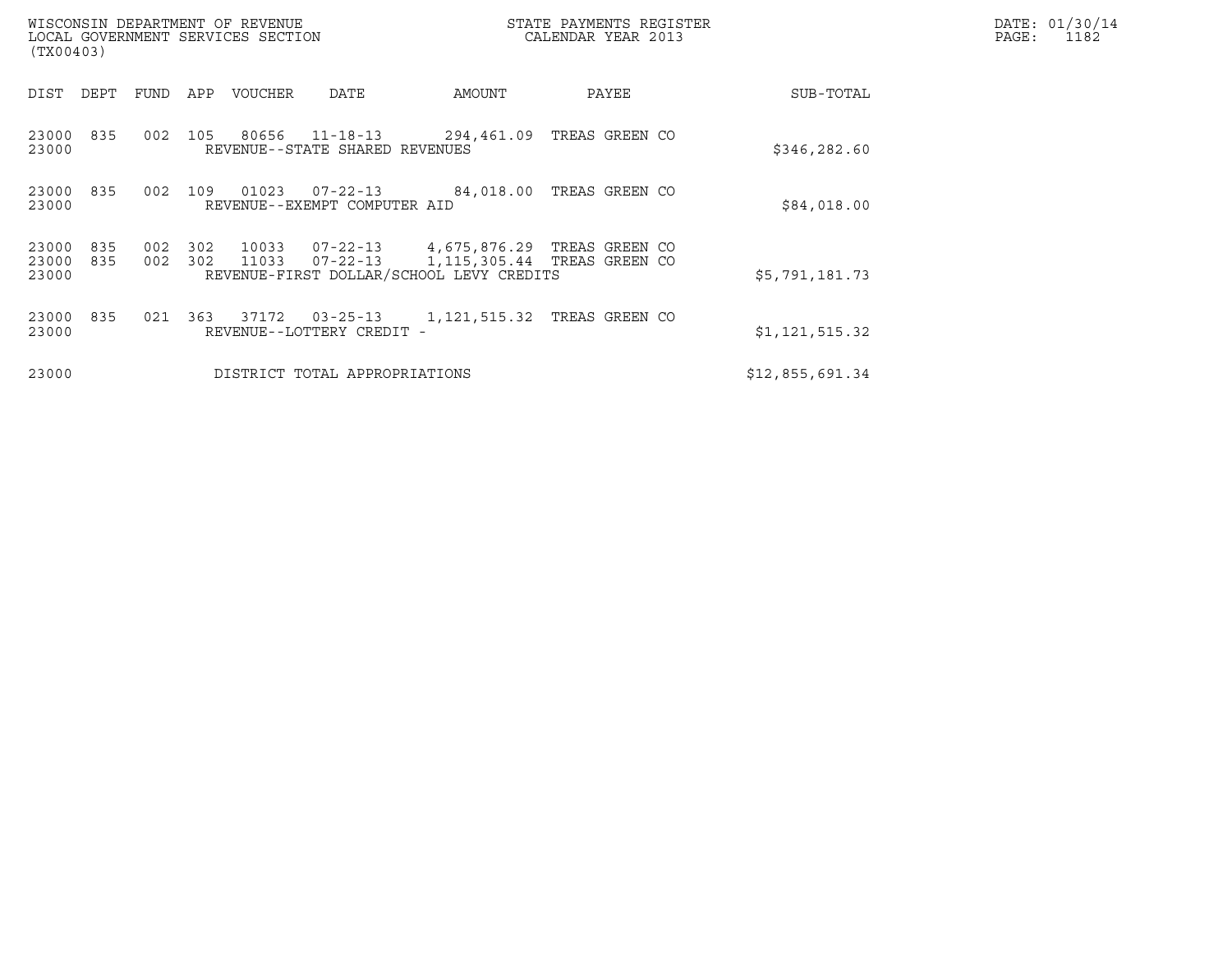| (TX00403)                                                       | WISCONSIN DEPARTMENT OF REVENUE<br>LOCAL GOVERNMENT SERVICES SECTION                                                                                                                                                                                               | STATE PAYMENTS REGISTER<br>CALENDAR YEAR 2013 | DATE: 01/30/14<br>$\mathtt{PAGE:}$<br>1183 |
|-----------------------------------------------------------------|--------------------------------------------------------------------------------------------------------------------------------------------------------------------------------------------------------------------------------------------------------------------|-----------------------------------------------|--------------------------------------------|
|                                                                 | DIST DEPT FUND APP VOUCHER DATE                                                                                                                                                                                                                                    | AMOUNT PAYEE SUB-TOTAL                        |                                            |
| 23002 165<br>23002                                              | 002 225 00612 07-03-13 1,469.75 TREAS TN ADAMS<br>SAFETY/PROF SERV--FIRE INSURANCE DUES                                                                                                                                                                            | \$1,469.75                                    |                                            |
| 23002 370<br>23002                                              | 012 571 36232 06-10-13 125.15 TREAS TN ADAMS<br>NAT RESOURCES--FOREST CROP/MFL/CO FOREST                                                                                                                                                                           | \$125.15                                      |                                            |
| 23002 370<br>23002                                              | 074  670  40547  05-20-13   1,726.02  TREAS TN ADAMS<br>NAT RESOURCES--RU RECYCLING GRANT                                                                                                                                                                          | \$1,726.02                                    |                                            |
| 23002 395<br>23002<br>395<br>23002<br>395<br>23002 395<br>23002 | 70612  01-07-13  22,228.50 TOWN OF ADAMS<br>76612  04-01-13  22,228.50 TOWN OF ADAMS<br>011 191<br>011 191<br>84612  07-01-13  22,228.50  TOWN OF ADAMS<br>011 191<br>96612 10-07-13 22,228.50 TOWN OF ADAMS<br>011 191<br>TRANSPORTATION--GENERAL TRANSP AIDS-GTA | \$88,914.00                                   |                                            |
| 23002 835<br>23002 835<br>23002                                 | 43531  07-22-13  1,900.55  TREAS TN ADAMS<br>002 105<br>80633 11-18-13 10,770.30 TREAS TN ADAMS<br>002 105<br>REVENUE--STATE SHARED REVENUES                                                                                                                       | \$12,670.85                                   |                                            |
| 23002 835<br>23002                                              | 002 109 02548 07-22-13 1.00 TREAS TN ADAMS<br>REVENUE--EXEMPT COMPUTER AID                                                                                                                                                                                         | \$1.00                                        |                                            |
| 23002                                                           | DISTRICT TOTAL APPROPRIATIONS                                                                                                                                                                                                                                      | \$104,906.77                                  |                                            |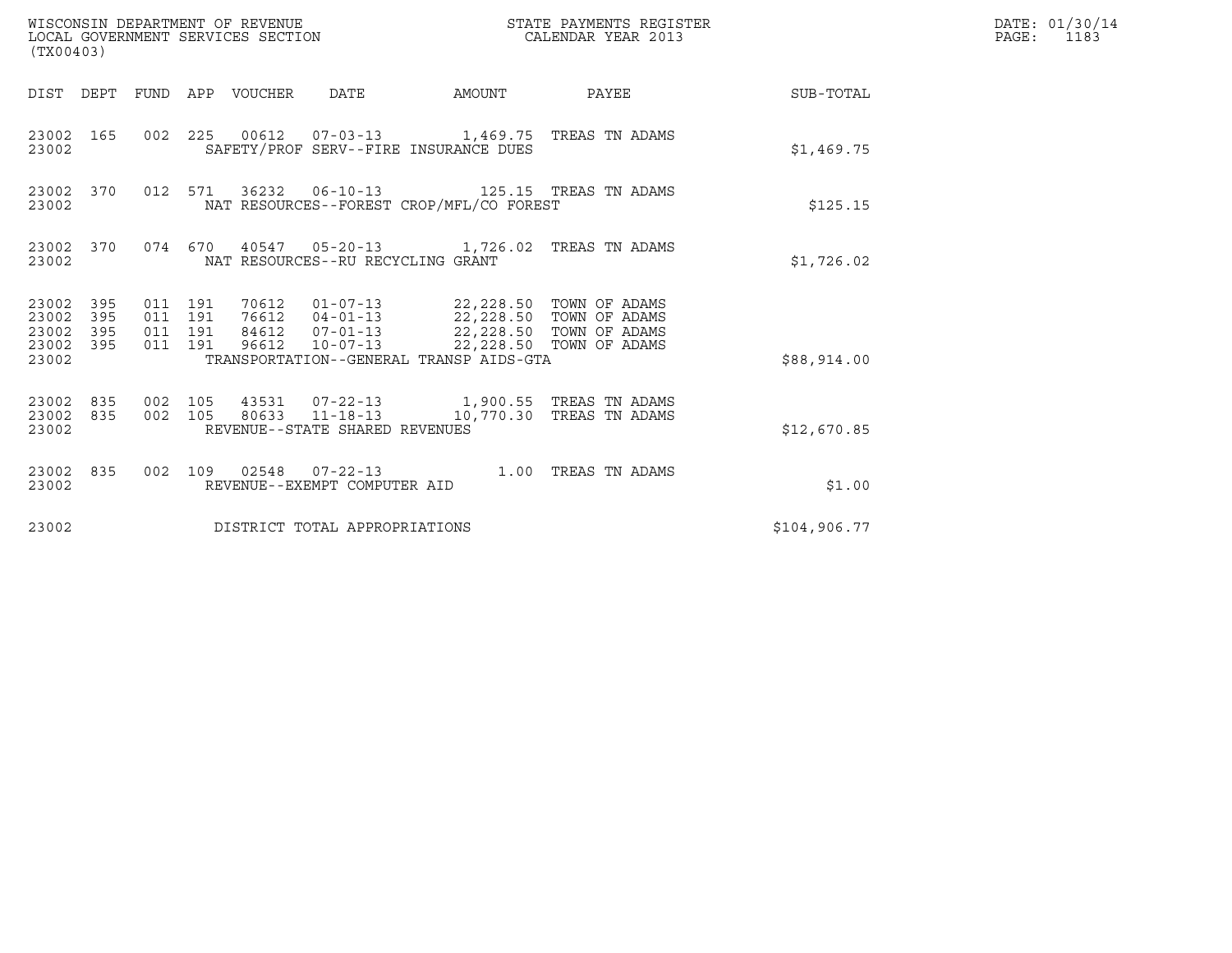| (TX00403)                                     |                   |                                          |         | WISCONSIN DEPARTMENT OF REVENUE<br>LOCAL GOVERNMENT SERVICES SECTION |                                                    | STATE PAYMENTS REGISTER<br>CALENDAR YEAR 2013                                                                                                                                                                                |                                                                                         | DATE: 01/30/14<br>$\mathtt{PAGE:}$<br>1184 |  |
|-----------------------------------------------|-------------------|------------------------------------------|---------|----------------------------------------------------------------------|----------------------------------------------------|------------------------------------------------------------------------------------------------------------------------------------------------------------------------------------------------------------------------------|-----------------------------------------------------------------------------------------|--------------------------------------------|--|
|                                               |                   |                                          |         | DIST DEPT FUND APP VOUCHER                                           | DATE                                               | AMOUNT                                                                                                                                                                                                                       | PAYEE                                                                                   | SUB-TOTAL                                  |  |
| 23004 165<br>23004                            |                   |                                          |         |                                                                      |                                                    | SAFETY/PROF SERV--FIRE INSURANCE DUES                                                                                                                                                                                        | 002 225 00613 07-03-13 3,093.10 TREAS TN ALBANY                                         | \$3,093.10                                 |  |
| 23004 370<br>23004                            |                   |                                          | 012 571 |                                                                      |                                                    | NAT RESOURCES--FOREST CROP/MFL/CO FOREST                                                                                                                                                                                     | 36233   06-10-13   30.30   TREAS TN ALBANY                                              | \$30.30                                    |  |
| 23004 370<br>23004<br>23004<br>23004          | 370<br>370        | 012 579<br>012 579<br>012 579            |         | 18432<br>18432<br>18432                                              | $04 - 15 - 13$<br>$04 - 15 - 13$<br>$04 - 15 - 13$ | 507.26<br>NAT RESOURCES--AIDS IN LIEU OF TAXES                                                                                                                                                                               | TREAS TN ALBANY<br>32.76 TREAS TOWN ALBANY<br>923.22 TREAS TOWN ALBANY                  | \$1,463.24                                 |  |
| 23004<br>23004<br>23004<br>23004 395<br>23004 | 395<br>395<br>395 | 011 191<br>011 191<br>011 191<br>011 191 |         |                                                                      |                                                    | 70613  01-07-13  19,682.80  TOWN OF ALBANY<br>76613  04-01-13  19,682.80 TOWN OF ALBANY<br>84613  07-01-13  19,682.80 TOWN OF ALBANY<br>96613  10-07-13  19,682.83 TOWN OF ALBANY<br>TRANSPORTATION--GENERAL TRANSP AIDS-GTA |                                                                                         | \$78,731.23                                |  |
| 23004 835<br>23004 835<br>23004               |                   | 002 105<br>002 105                       |         |                                                                      | REVENUE--STATE SHARED REVENUES                     |                                                                                                                                                                                                                              | 43532  07-22-13   1,302.06   TREAS TN ALBANY<br>80634 11-18-13 7,378.37 TREAS TN ALBANY | \$8,680.43                                 |  |
| 23004 835<br>23004                            |                   | 002 109                                  |         | 02549                                                                | REVENUE--EXEMPT COMPUTER AID                       |                                                                                                                                                                                                                              | 07-22-13 4.00 TREAS TN ALBANY                                                           | \$4.00                                     |  |
| 23004                                         |                   |                                          |         |                                                                      | DISTRICT TOTAL APPROPRIATIONS                      |                                                                                                                                                                                                                              |                                                                                         | \$92,002.30                                |  |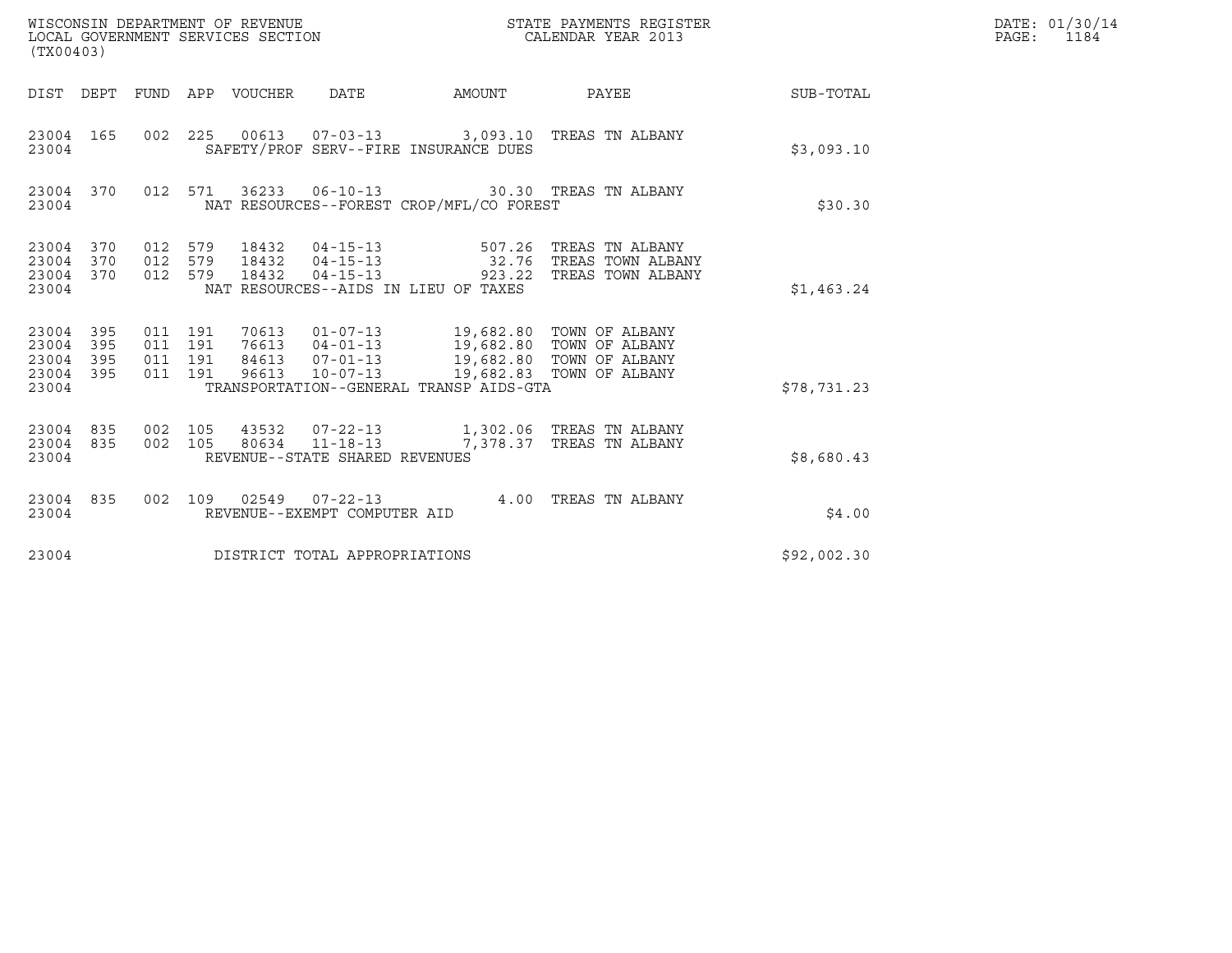| (TX00403)                                     |                        |                    |                         |                                   |                                              |                                                                                                                                                                                                                                                                                                              |              | DATE: 01/30/14<br>PAGE: 1185 |
|-----------------------------------------------|------------------------|--------------------|-------------------------|-----------------------------------|----------------------------------------------|--------------------------------------------------------------------------------------------------------------------------------------------------------------------------------------------------------------------------------------------------------------------------------------------------------------|--------------|------------------------------|
|                                               |                        |                    |                         |                                   | DIST DEPT FUND APP VOUCHER DATE AMOUNT PAYEE |                                                                                                                                                                                                                                                                                                              | SUB-TOTAL    |                              |
| 23006 165<br>23006                            |                        |                    |                         |                                   | SAFETY/PROF SERV--FIRE INSURANCE DUES        | 002 225 00614 07-03-13 4,130.36 TREAS TN BROOKLYN                                                                                                                                                                                                                                                            | \$4,130.36   |                              |
|                                               |                        |                    |                         |                                   |                                              | 23006 370 002 503 15753 02-06-13 6,846.25 TREAS TN BROOKLYN<br>TOWN SHARE 839.31<br>TOWN SHARE 839.31                                                                                                                                                                                                        |              |                              |
| 23006                                         |                        |                    |                         |                                   | NAT RESOURCES--AIDS IN LIEU OF TAXES         |                                                                                                                                                                                                                                                                                                              | \$6,846.25   |                              |
| 23006                                         | 23006 370              |                    |                         |                                   | NAT RESOURCES--FOREST CROP/MFL/CO FOREST     | 012 571 36234 06-10-13 95.40 TREAS TN BROOKLYN                                                                                                                                                                                                                                                               | \$95.40      |                              |
| 23006 370<br>23006                            |                        |                    | 23006 370 012 579 18433 |                                   | NAT RESOURCES--AIDS IN LIEU OF TAXES         | 012 579 18433 04-15-13 72.00 TREAS TN BROOKLYN<br>012 579 18433 04-15-13 579.22 TREAS TOWN BROOKLYN                                                                                                                                                                                                          | \$651.22     |                              |
| 23006                                         | 23006 370              |                    |                         | NAT RESOURCES--RU RECYCLING GRANT |                                              | 074  670  40548  05-20-13  5,025.84  TREAS TN BROOKLYN                                                                                                                                                                                                                                                       | \$5,025.84   |                              |
| 23006                                         | 23006 370              | 074 673            |                         |                                   | NAT RESOURCES--RU CONSOLIDATED GRANT         | 40548  05-20-13  285.51  TREAS TN BROOKLYN                                                                                                                                                                                                                                                                   | \$285.51     |                              |
| 23006 395<br>23006<br>23006<br>23006<br>23006 | - 395<br>395<br>395    | 011 191            |                         |                                   | TRANSPORTATION--GENERAL TRANSP AIDS-GTA      | $\begin{array}{cccc} 011 & 191 & 70614 & 01\texttt{-}07\texttt{-}13 & 22,440.20 & \texttt{TOWN OF BROOKLYN} \\ 011 & 191 & 76614 & 04\texttt{-}01\texttt{-}13 & 22,440.20 & \texttt{TOWN OF BROOKLYN} \\ 011 & 191 & 84614 & 07\texttt{-}01\texttt{-}13 & 22,440.20 & \texttt{TOWN OF BROOKLYN} \end{array}$ | \$89,760.80  |                              |
| 23006                                         | 23006 835<br>23006 835 | 002 105<br>002 105 |                         | REVENUE--STATE SHARED REVENUES    |                                              | $43533$ $07-22-13$ 1,709.53 TREAS TN BROOKLYN<br>80635 11-18-13 9,687.36 TREAS TN BROOKLYN                                                                                                                                                                                                                   | \$11,396.89  |                              |
| 23006                                         | 23006 835              |                    |                         | REVENUE--EXEMPT COMPUTER AID      |                                              | 002 109 02550 07-22-13 12.00 TREAS TN BROOKLYN                                                                                                                                                                                                                                                               | \$12.00      |                              |
| 23006                                         |                        |                    |                         | DISTRICT TOTAL APPROPRIATIONS     |                                              |                                                                                                                                                                                                                                                                                                              | \$118,204.27 |                              |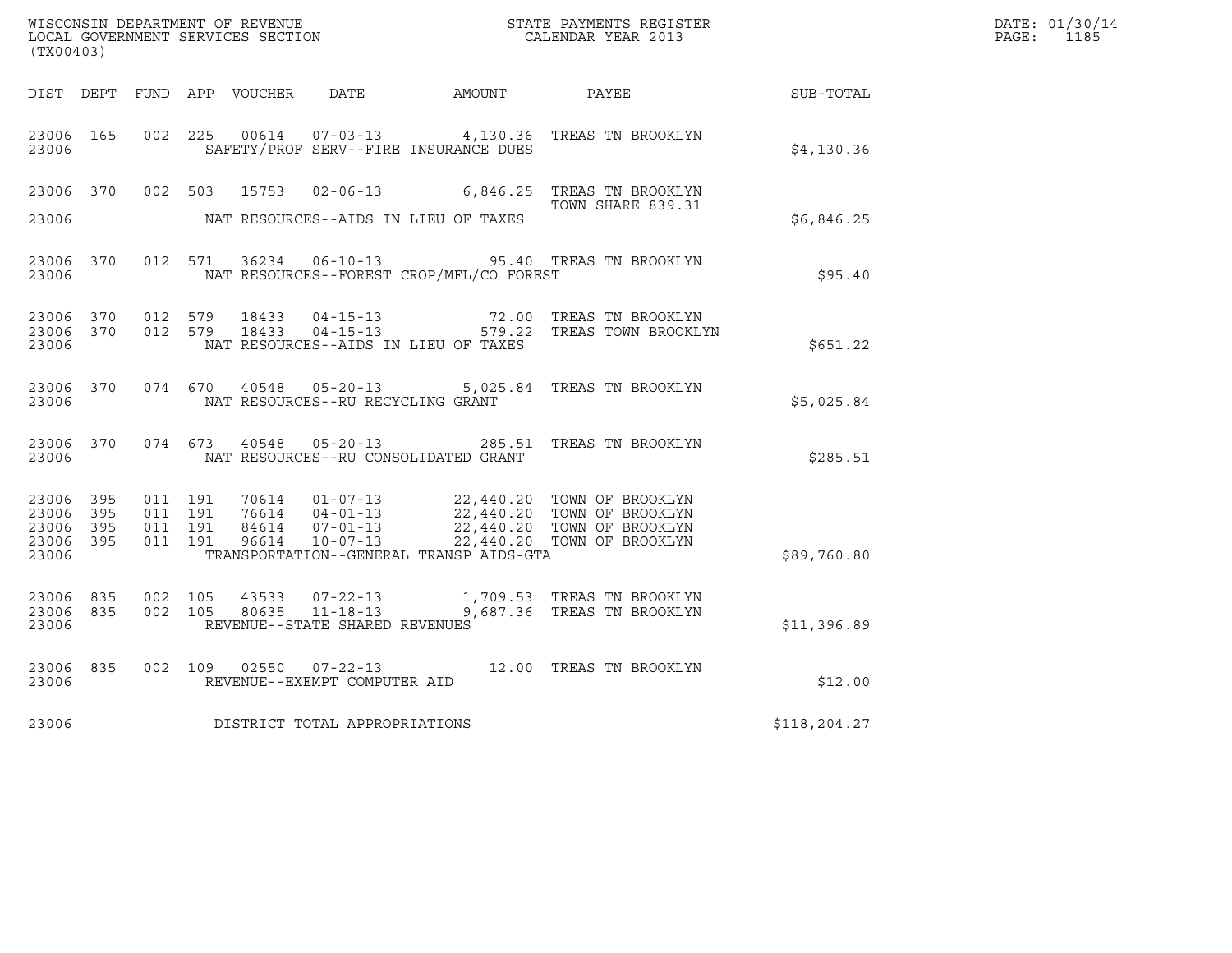| (TX00403)                                             |            |                                          |                            |                                                                    |                                                                                                                                                                                | ${\tt WISCO} {\tt NSM} {\tt NEMR} {\tt NEMR} {\tt NEMR} {\tt NEMR} {\tt NEMR} {\tt NEMR} {\tt NEMR} {\tt NEMR} {\tt NEMR} {\tt NEMR} {\tt NEMR} {\tt NEMR} {\tt NEMR} {\tt NEMR} {\tt NEMR} {\tt NEMR} {\tt NEMR} {\tt NEMR} {\tt NEMR} {\tt NEMR} {\tt NEMR} {\tt NEMR} {\tt NEMR} {\tt NEMR} {\tt NEMR} {\tt NEMR} {\tt NEMR} {\tt NEMR} {\tt NEMR} {\tt NEMR} {\tt NEMR} {\tt NEMR} {\tt NEMR} {\tt NEMR} {\tt NEMR}$ |              | DATE: 01/30/14<br>PAGE:<br>1186 |
|-------------------------------------------------------|------------|------------------------------------------|----------------------------|--------------------------------------------------------------------|--------------------------------------------------------------------------------------------------------------------------------------------------------------------------------|--------------------------------------------------------------------------------------------------------------------------------------------------------------------------------------------------------------------------------------------------------------------------------------------------------------------------------------------------------------------------------------------------------------------------|--------------|---------------------------------|
|                                                       |            |                                          | DIST DEPT FUND APP VOUCHER | DATE                                                               | AMOUNT                                                                                                                                                                         | PAYEE                                                                                                                                                                                                                                                                                                                                                                                                                    | SUB-TOTAL    |                                 |
| 23008 165<br>23008                                    |            |                                          | 002 225                    |                                                                    | 00615  07-03-13  2,270.58  TREAS TN CADIZ<br>SAFETY/PROF SERV--FIRE INSURANCE DUES                                                                                             |                                                                                                                                                                                                                                                                                                                                                                                                                          | \$2,270.58   |                                 |
| 23008                                                 | 23008 370  |                                          | 000 001                    |                                                                    | NAT RESOURCES-SEVERANCE/YIELD/WITHDRAWAL                                                                                                                                       | 01DNR  03-13-13  99.75 TREAS TOWN CADIZ                                                                                                                                                                                                                                                                                                                                                                                  | \$99.75      |                                 |
| 23008 370<br>23008                                    |            |                                          | 012 571<br>36235           |                                                                    | 06-10-13 80.46 TREAS TN CADIZ<br>NAT RESOURCES--FOREST CROP/MFL/CO FOREST                                                                                                      |                                                                                                                                                                                                                                                                                                                                                                                                                          | \$80.46      |                                 |
| 23008 370<br>23008<br>23008<br>23008 370<br>23008     | 370<br>370 | 012 579<br>012 579<br>012 579<br>012 579 |                            |                                                                    | NAT RESOURCES--AIDS IN LIEU OF TAXES                                                                                                                                           | 197.65 TREAS TN CADIZ<br>103.50 TREAS TN CADIZ<br>137.42 TREAS TOWN CADIZ<br>20.36 TREAS TOWN CADIZ                                                                                                                                                                                                                                                                                                                      | \$458.93     |                                 |
| 23008 370<br>23008                                    |            |                                          | 074 670                    | NAT RESOURCES--RU RECYCLING GRANT                                  | 40549  05-20-13  1,786.02  TREAS TN CADIZ                                                                                                                                      |                                                                                                                                                                                                                                                                                                                                                                                                                          | \$1,786.02   |                                 |
| 23008 395<br>23008 395<br>23008<br>23008 395<br>23008 | 395        | 011 191<br>011 191<br>011 191            | 011 191<br>96615           | $10 - 07 - 13$                                                     | 70615  01-07-13  29,246.35  TOWN OF CADIZ<br>76615  04-01-13  29,246.35  TOWN OF CADIZ<br>84615  07-01-13  29,246.35  TOWN OF CADIZ<br>TRANSPORTATION--GENERAL TRANSP AIDS-GTA | 29,246.37 TOWN OF CADIZ                                                                                                                                                                                                                                                                                                                                                                                                  | \$116,985.42 |                                 |
| 23008 835<br>23008 835<br>23008                       |            | 002 105<br>002 105                       | 43534<br>80636             | $07 - 22 - 13$<br>$11 - 18 - 13$<br>REVENUE--STATE SHARED REVENUES |                                                                                                                                                                                | 4,603.01 TREAS TN CADIZ<br>26,083.73 TREAS TN CADIZ                                                                                                                                                                                                                                                                                                                                                                      | \$30,686.74  |                                 |
| 23008 835<br>23008                                    |            |                                          | 002 109                    | 02551 07-22-13<br>REVENUE--EXEMPT COMPUTER AID                     | 43.00 TREAS TN CADIZ                                                                                                                                                           |                                                                                                                                                                                                                                                                                                                                                                                                                          | \$43.00      |                                 |
| 23008 835<br>23008                                    |            |                                          | 002 501                    | 00002  02-01-13                                                    | DOA-PAYMENT FOR MUNICIPAL SERVICES AID                                                                                                                                         | 59.58 TREAS TN CADIZ                                                                                                                                                                                                                                                                                                                                                                                                     | \$59.58      |                                 |
| 23008 835<br>23008                                    |            |                                          | 021 363 35644 03-25-13     | REVENUE--LOTTERY CREDIT -                                          |                                                                                                                                                                                | 898.37 TREAS TN CADIZ                                                                                                                                                                                                                                                                                                                                                                                                    | \$898.37     |                                 |
| 23008                                                 |            |                                          |                            | DISTRICT TOTAL APPROPRIATIONS                                      |                                                                                                                                                                                |                                                                                                                                                                                                                                                                                                                                                                                                                          | \$153,368.85 |                                 |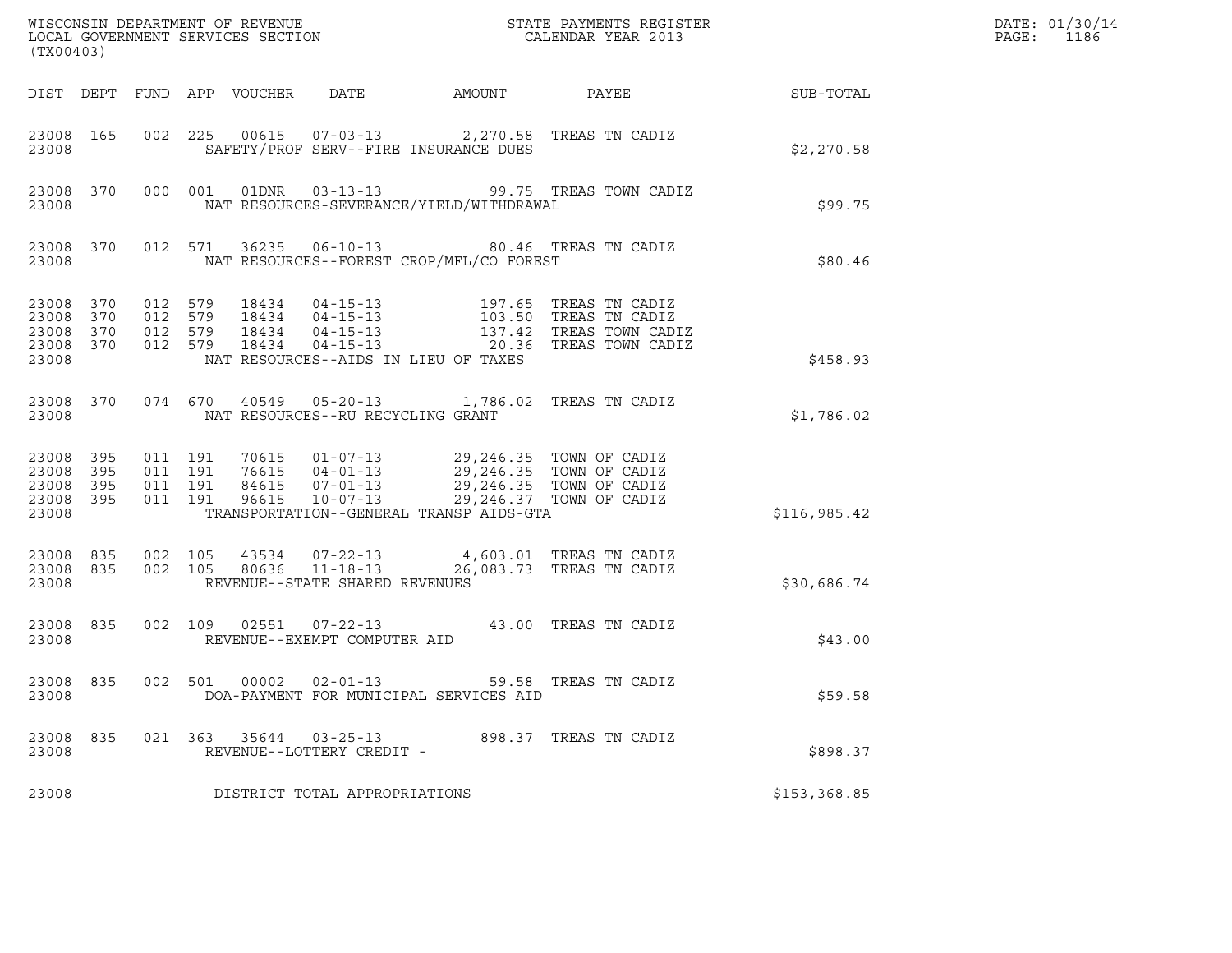| (TX00403)                                             |           |                               |         |                                 |                                   |                                          |                                                                                                                                                                                                             |                        | DATE: 01/30/14<br>$\mathtt{PAGE:}$<br>1187 |
|-------------------------------------------------------|-----------|-------------------------------|---------|---------------------------------|-----------------------------------|------------------------------------------|-------------------------------------------------------------------------------------------------------------------------------------------------------------------------------------------------------------|------------------------|--------------------------------------------|
|                                                       |           |                               |         | DIST DEPT FUND APP VOUCHER DATE |                                   |                                          |                                                                                                                                                                                                             | AMOUNT PAYEE SUB-TOTAL |                                            |
| 23010                                                 | 23010 165 |                               |         |                                 |                                   | SAFETY/PROF SERV--FIRE INSURANCE DUES    | 002 225 00616 07-03-13 3,160.14 TREAS TN CLARNO                                                                                                                                                             | \$3,160.14             |                                            |
| 23010                                                 | 23010 370 |                               |         |                                 |                                   | NAT RESOURCES--FOREST CROP/MFL/CO FOREST | 012 571 36236 06-10-13 15.60 TREAS TN CLARNO                                                                                                                                                                | \$15.60                |                                            |
| 23010                                                 | 23010 370 |                               |         |                                 | NAT RESOURCES--RU RECYCLING GRANT |                                          | 074 670 40550 05-20-13 1,862.85 TREAS TN CLARNO                                                                                                                                                             | \$1,862.85             |                                            |
| 23010 395<br>23010 395<br>23010<br>23010 395<br>23010 | 395       | 011 191<br>011 191<br>011 191 | 011 191 |                                 |                                   | TRANSPORTATION--GENERAL TRANSP AIDS-GTA  | 70616   01-07-13   32,607.09 TOWN OF CLARNO<br>76616   04-01-13   32,607.09 TOWN OF CLARNO<br>84616  07-01-13  32,607.09  TOWN OF CLARNO<br>96616  10-07-13  32,607.10  TOWN OF CLARNO                      | \$130,428.37           |                                            |
| 23010                                                 |           |                               |         |                                 | REVENUE--STATE SHARED REVENUES    |                                          | $\begin{array}{cccccccc} 23010 & 835 & 002 & 105 & 43535 & 07-22-13 & & 3,295.76 & \text{TREAS TN CLARNO} \\ 23010 & 835 & 002 & 105 & 80637 & 11-18-13 & & 18,676.00 & \text{TREAS TN CLARNO} \end{array}$ | \$21,971.76            |                                            |
| 23010                                                 | 23010 835 |                               |         |                                 | REVENUE--EXEMPT COMPUTER AID      |                                          | 002 109 02552 07-22-13 55.00 TREAS TN CLARNO                                                                                                                                                                | \$55.00                |                                            |
| 23010 835<br>23010                                    |           |                               |         |                                 | REVENUE--LOTTERY CREDIT -         |                                          |                                                                                                                                                                                                             | \$193.30               |                                            |
| 23010                                                 |           |                               |         |                                 | DISTRICT TOTAL APPROPRIATIONS     |                                          |                                                                                                                                                                                                             | \$157,687.02           |                                            |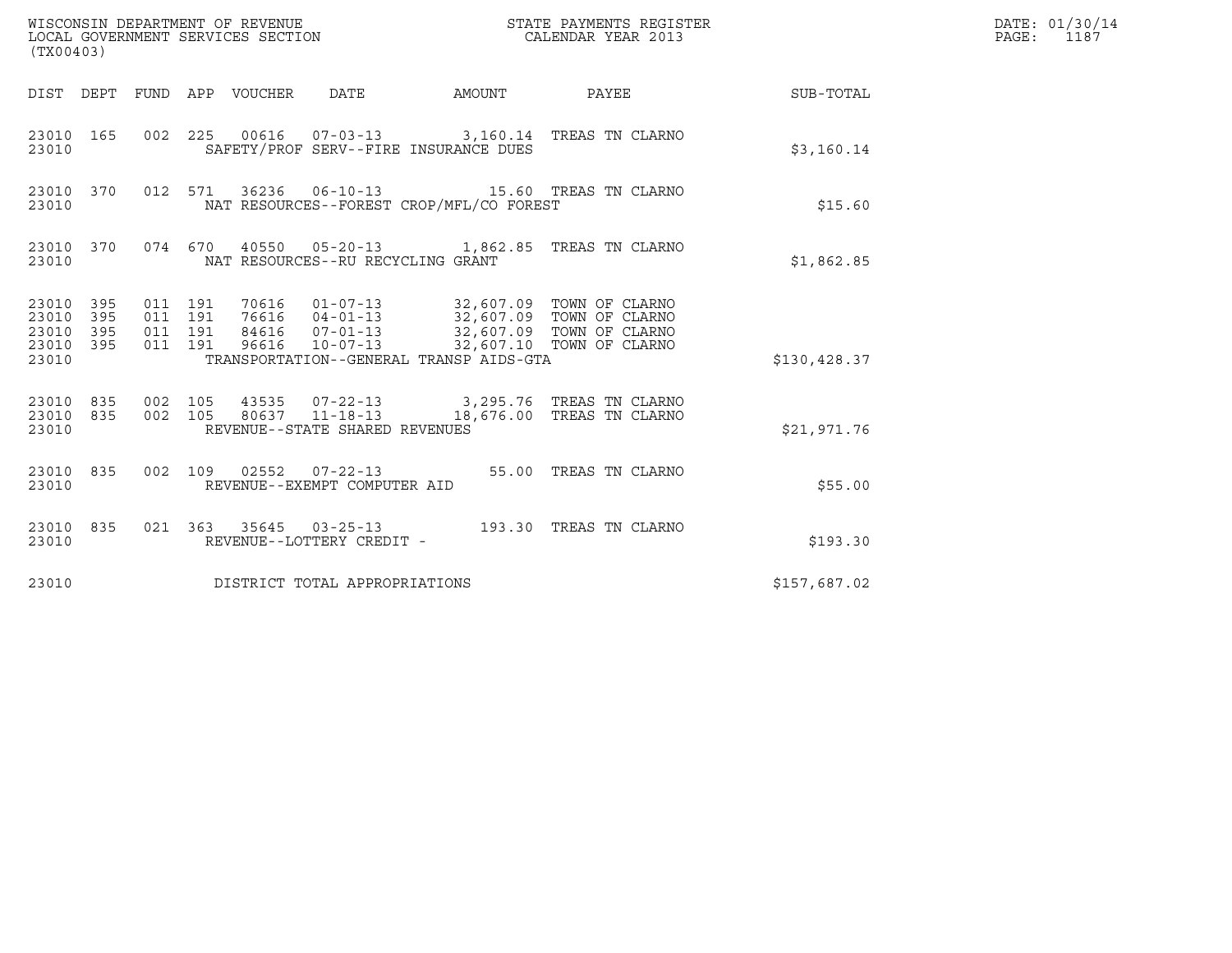| LOCAL GOVERNMENT SERVICES SECTION<br>(TX00403)            |           |                   |                               |  |                                   |                                          |                                                                                                                                                                                          |              | DATE: 01/30/14<br>PAGE: 1188 |
|-----------------------------------------------------------|-----------|-------------------|-------------------------------|--|-----------------------------------|------------------------------------------|------------------------------------------------------------------------------------------------------------------------------------------------------------------------------------------|--------------|------------------------------|
|                                                           |           |                   |                               |  |                                   |                                          | DIST DEPT FUND APP VOUCHER DATE AMOUNT PAYEE TO SUB-TOTAL                                                                                                                                |              |                              |
| 23012 165<br>23012                                        |           |                   |                               |  |                                   | SAFETY/PROF SERV--FIRE INSURANCE DUES    | 002 225 00617 07-03-13 5,179.59 TREAS TN DECATUR                                                                                                                                         | \$5,179.59   |                              |
|                                                           |           |                   |                               |  |                                   |                                          | 23012 370 002 503 15754 02-06-13 5,925.37 TREAS TN DECATUR<br>TOWN SHARE 545.25                                                                                                          |              |                              |
| 23012                                                     |           |                   |                               |  |                                   | NAT RESOURCES--AIDS IN LIEU OF TAXES     |                                                                                                                                                                                          | \$5,925.37   |                              |
| 23012                                                     |           |                   |                               |  |                                   | NAT RESOURCES--FOREST CROP/MFL/CO FOREST | 23012 370 012 571 36237 06-10-13 98.00 TREAS TN DECATUR                                                                                                                                  | \$98.00      |                              |
| 23012 370<br>23012                                        |           |                   |                               |  |                                   | NAT RESOURCES--AIDS IN LIEU OF TAXES     | 012 579 18435 04-15-13 31.44 TREAS TOWN DECATUR                                                                                                                                          | \$31.44      |                              |
| 23012                                                     |           |                   |                               |  | NAT RESOURCES--RU RECYCLING GRANT |                                          | 23012 370 074 670 40551 05-20-13 1,658.50 TREAS TN DECATUR                                                                                                                               | \$1,658.50   |                              |
| 23012 395<br>23012 395<br>23012 395<br>23012 395<br>23012 |           | 011 191           | 011 191<br>011 191<br>011 191 |  |                                   | TRANSPORTATION--GENERAL TRANSP AIDS-GTA  | 70617  01-07-13  21,942.70  TOWN OF DECATUR<br>76617  04-01-13  21,942.70  TOWN OF DECATUR<br>84617  07-01-13  21,942.70  TOWN OF DECATUR<br>96617  10-07-13  21,942.72  TOWN OF DECATUR | \$87,770.82  |                              |
| 23012                                                     | 23012 395 |                   |                               |  |                                   | TRANSPORTATION--LRIP/TRIP/MSIP GRANTS    | 011  278  89704  10-03-13  24,140.00  TREAS TN DECATUR                                                                                                                                   | \$24,140.00  |                              |
| 23012 835<br>23012                                        |           | 23012 835 002 105 | 002 105                       |  | REVENUE--STATE SHARED REVENUES    |                                          | $2,448.44$ TREAS TN DECATUR<br>80638 11-18-13 13,885.07 TREAS TN DECATUR                                                                                                                 | \$16,333.51  |                              |
| 23012                                                     | 23012 835 |                   |                               |  | REVENUE--EXEMPT COMPUTER AID      |                                          | 002 109 02553 07-22-13 63.00 TREAS TN DECATUR                                                                                                                                            | \$63.00      |                              |
| 23012                                                     | 23012 835 |                   |                               |  | REVENUE--LOTTERY CREDIT -         |                                          | 021  363  35646  03-25-13   1,098.40  TREAS TN DECATUR                                                                                                                                   | \$1,098.40   |                              |
| 23012                                                     |           |                   |                               |  | DISTRICT TOTAL APPROPRIATIONS     |                                          |                                                                                                                                                                                          | \$142,298.63 |                              |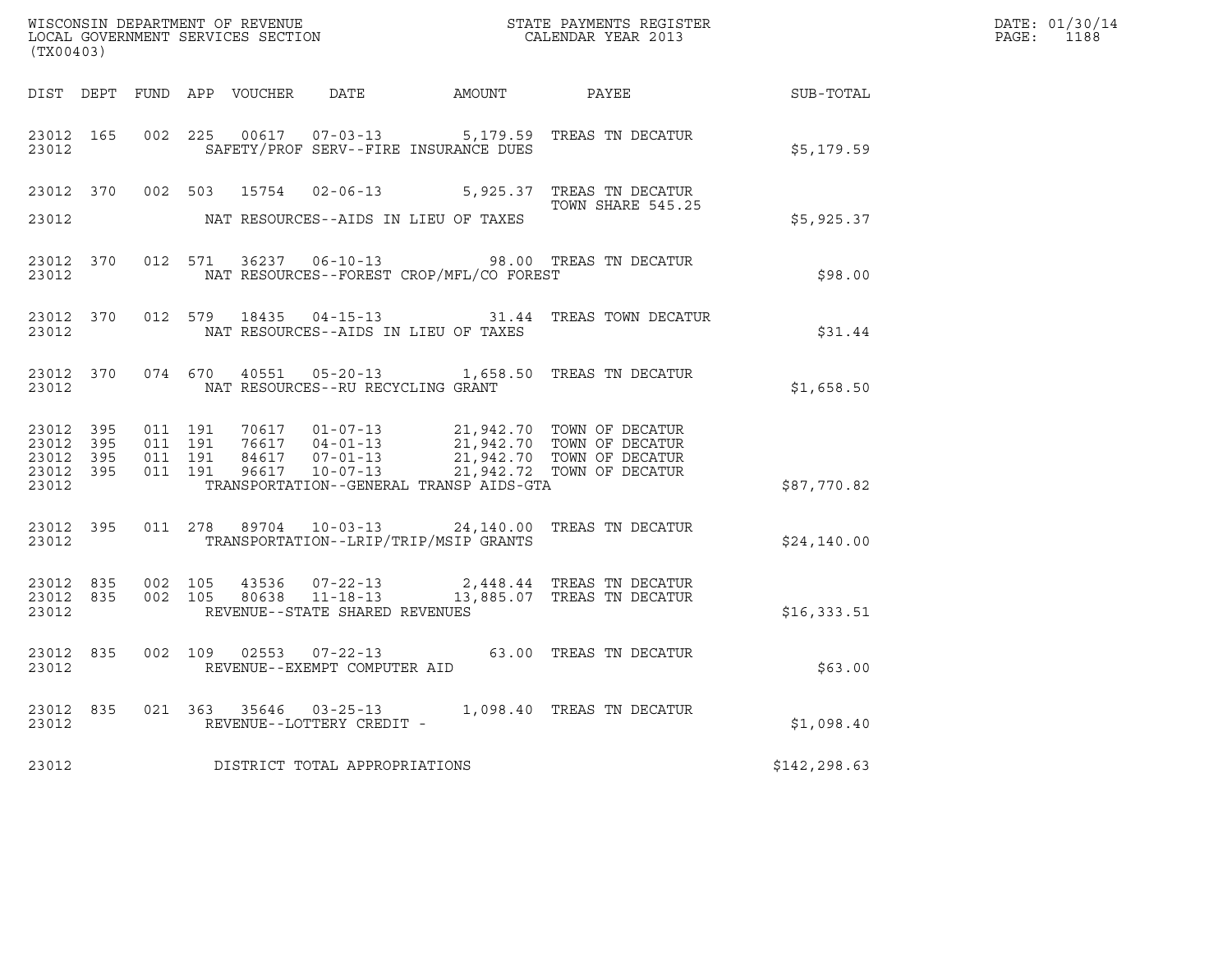| (TX00403) |  |       |  |                                         |                                                |                                                                                                                                                                                                                                                                                                                           |              | DATE: 01/30/14<br>PAGE: 1189 |
|-----------|--|-------|--|-----------------------------------------|------------------------------------------------|---------------------------------------------------------------------------------------------------------------------------------------------------------------------------------------------------------------------------------------------------------------------------------------------------------------------------|--------------|------------------------------|
|           |  |       |  |                                         |                                                | DIST DEPT FUND APP VOUCHER DATE AMOUNT PAYEE PAYER SUB-TOTAL                                                                                                                                                                                                                                                              |              |                              |
|           |  | 23014 |  |                                         | SAFETY/PROF SERV--FIRE INSURANCE DUES          | 23014 165 002 225 00618 07-03-13 6,541.63 TREAS TN EXETER                                                                                                                                                                                                                                                                 | \$6,541.63   |                              |
|           |  |       |  |                                         | 23014 NAT RESOURCES--FOREST CROP/MFL/CO FOREST | 23014 370 012 571 36238 06-10-13 44.91 TREAS TN EXETER                                                                                                                                                                                                                                                                    | \$44.91      |                              |
| 23014     |  |       |  |                                         | NAT RESOURCES--AIDS IN LIEU OF TAXES           | $\begin{array}{cccccccc} 23014 & 370 & 012 & 579 & 18436 & 04-15-13 & 211.20 & \text{TREAS TN EXETER} \\ 23014 & 370 & 012 & 579 & 18436 & 04-15-13 & 112.53 & \text{TREAS TOWN EXETER} \\ 23014 & 370 & 012 & 579 & 18436 & 04-15-13 & 16.88 & \text{TREAS TOWN EXETER} \\ 23014 & 370 & 012 & 579 & 18436 & 04-15-1$    | \$556.22     |                              |
|           |  |       |  |                                         |                                                |                                                                                                                                                                                                                                                                                                                           |              |                              |
|           |  |       |  | 23014 NAT RESOURCES--RU RECYCLING GRANT |                                                | 23014 370 074 670 40552 05-20-13 2,276.28 TREAS TN EXETER                                                                                                                                                                                                                                                                 | \$2,276.28   |                              |
|           |  |       |  |                                         |                                                | $\begin{array}{cccccccc} 23\,014 & 395 & 011 & 191 & 70618 & 01-07-13 & 22\,,477\,.24 & \textrm{TOWN OF EXETER} \\ 23\,014 & 395 & 011 & 191 & 76618 & 04-01-13 & 22\,,477\,.24 & \textrm{TOWN OF EXETER} \\ 23\,014 & 395 & 011 & 191 & 84618 & 07-01-13 & 22\,,477\,.24 & \textrm{TOWN OF EXETER} \\ 23\,014 & 395 & 0$ |              |                              |
| 23014     |  |       |  |                                         | TRANSPORTATION--GENERAL TRANSP AIDS-GTA        |                                                                                                                                                                                                                                                                                                                           | \$89,908.99  |                              |
|           |  |       |  |                                         | 23014 TRANSPORTATION--LRIP/TRIP/MSIP GRANTS    | 23014 395 011 278 95687 11-26-13 25,260.00 TREAS TN EXETER                                                                                                                                                                                                                                                                | \$25, 260.00 |                              |
| 23014     |  |       |  | REVENUE--STATE SHARED REVENUES          |                                                | $\begin{array}{cccccccc} 23014 & 835 & 002 & 105 & 43537 & 07-22-13 & & 1,725.86 & \text{TREAS TN EXETER} \\ 23014 & 835 & 002 & 105 & 80639 & 11-18-13 & & 9,990.39 & \text{TREAS TN EXETER} \end{array}$                                                                                                                | \$11,716.25  |                              |
| 23014     |  |       |  | REVENUE--EXEMPT COMPUTER AID            |                                                | 23014 835 002 109 02554 07-22-13 12.00 TREAS TN EXETER                                                                                                                                                                                                                                                                    | \$12.00      |                              |
| 23014     |  |       |  | DISTRICT TOTAL APPROPRIATIONS           |                                                |                                                                                                                                                                                                                                                                                                                           | \$136,316.28 |                              |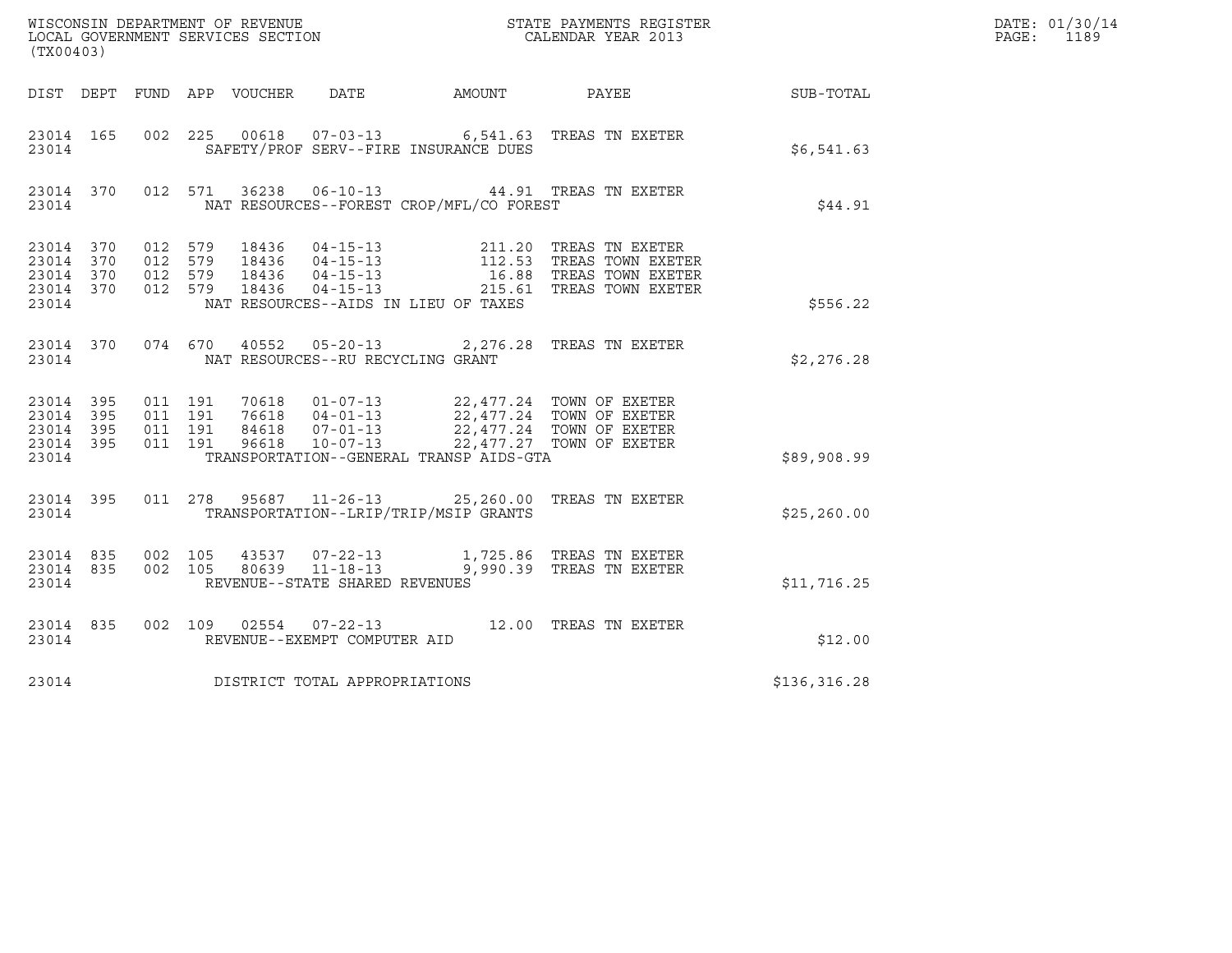| WISCONSIN DEPARTMENT OF REVENUE<br>(TX00403)                    | LOCAL GOVERNMENT SERVICES SECTION                                                                                                                                                                                                                                                      | STATE PAYMENTS REGISTER<br>CALENDAR YEAR 2013 |                  | DATE: 01/30/14<br>$\mathtt{PAGE:}$<br>1190 |
|-----------------------------------------------------------------|----------------------------------------------------------------------------------------------------------------------------------------------------------------------------------------------------------------------------------------------------------------------------------------|-----------------------------------------------|------------------|--------------------------------------------|
|                                                                 | DIST DEPT FUND APP VOUCHER DATE<br>AMOUNT                                                                                                                                                                                                                                              | PAYEE                                         | <b>SUB-TOTAL</b> |                                            |
| 23016 165<br>23016                                              | 002  225  00619  07-03-13  3,144.58  TREAS TN JEFFERSON<br>SAFETY/PROF SERV--FIRE INSURANCE DUES                                                                                                                                                                                       |                                               | \$3,144.58       |                                            |
| 23016 370<br>23016                                              | 012 571 36239 06-10-13 16.43 TREAS TN JEFFERSON<br>NAT RESOURCES--FOREST CROP/MFL/CO FOREST                                                                                                                                                                                            |                                               | \$16.43          |                                            |
| 23016 370<br>23016                                              | 074  670  40553  05-20-13  4,844.37  TREAS TN JEFFERSON<br>NAT RESOURCES--RU RECYCLING GRANT                                                                                                                                                                                           |                                               | \$4,844.37       |                                            |
| 23016 395<br>23016<br>395<br>23016<br>395<br>23016 395<br>23016 | 70619  01-07-13  30,781.18  TOWN OF JEFFERSON<br>76619  04-01-13  30,781.18  TOWN OF JEFFERSON<br>011 191<br>011 191<br>84619  07-01-13  30,781.18 TOWN OF JEFFERSON<br>011 191<br>96619  10-07-13  30,781.18  TOWN OF JEFFERSON<br>011 191<br>TRANSPORTATION--GENERAL TRANSP AIDS-GTA |                                               | \$123,124.72     |                                            |
| 23016 835<br>23016 835<br>23016                                 | 43538  07-22-13  4,062.28  TREAS TN JEFFERSON<br>002 105<br>80640  11-18-13<br>002 105<br>REVENUE--STATE SHARED REVENUES                                                                                                                                                               | 23,514.50 TREAS TN JEFFERSON                  | \$27,576.78      |                                            |
| 23016 835<br>23016                                              | 002 109 02555 07-22-13 229.00 TREAS TN JEFFERSON<br>REVENUE--EXEMPT COMPUTER AID                                                                                                                                                                                                       |                                               | \$229.00         |                                            |
| 23016                                                           | DISTRICT TOTAL APPROPRIATIONS                                                                                                                                                                                                                                                          |                                               | \$158,935.88     |                                            |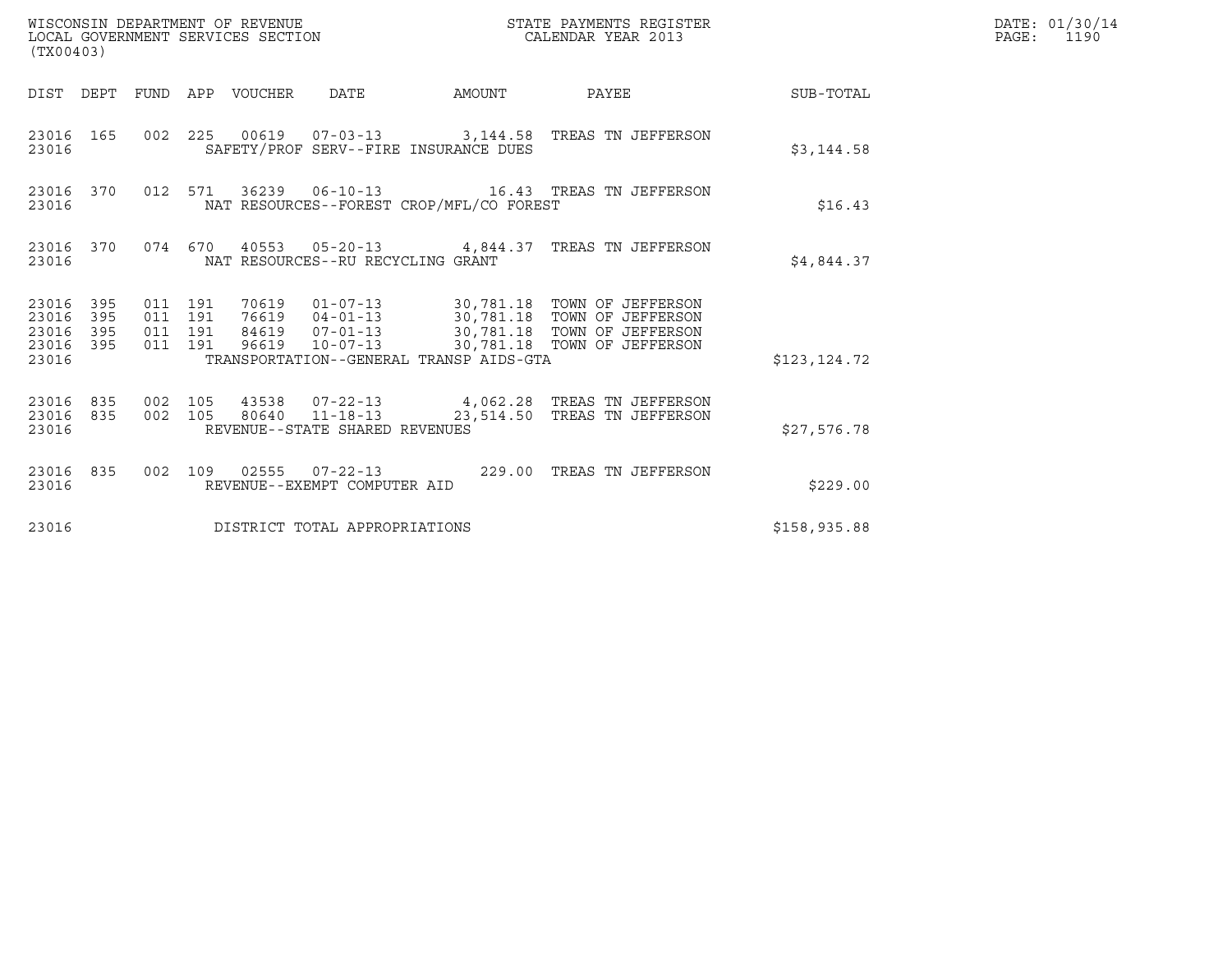| (TX00403)                                                          | WISCONSIN DEPARTMENT OF REVENUE<br>LOCAL GOVERNMENT SERVICES SECTION                                                                                                            | STATE PAYMENTS REGISTER<br>CALENDAR YEAR 2013 |              | DATE: 01/30/14<br>PAGE:<br>1191 |
|--------------------------------------------------------------------|---------------------------------------------------------------------------------------------------------------------------------------------------------------------------------|-----------------------------------------------|--------------|---------------------------------|
|                                                                    | DIST DEPT FUND APP VOUCHER DATE                                                                                                                                                 | AMOUNT PAYEE SUB-TOTAL                        |              |                                 |
| 23018 165<br>23018                                                 | 002 225 00620 07-03-13 1,704.88 TREAS TN JORDAN<br>SAFETY/PROF SERV--FIRE INSURANCE DUES                                                                                        |                                               | \$1,704.88   |                                 |
| 23018 370<br>23018                                                 | 012 571 36240 06-10-13 181.05 TREAS TN JORDAN<br>NAT RESOURCES--FOREST CROP/MFL/CO FOREST                                                                                       |                                               | \$181.05     |                                 |
| 23018                                                              | 23018 370 074 670 40554 05-20-13 2,013.33 TREAS TN JORDAN<br>NAT RESOURCES--RU RECYCLING GRANT                                                                                  |                                               | \$2,013.33   |                                 |
| 395<br>23018<br>23018<br>395<br>23018<br>395<br>23018 395<br>23018 | 011 191<br>011 191<br>84620  07-01-13  23,382.26  TOWN OF JORDAN<br>011 191<br>96620  10-07-13  23,382.28  TOWN OF JORDAN<br>011 191<br>TRANSPORTATION--GENERAL TRANSP AIDS-GTA |                                               | \$93,529.06  |                                 |
| 23018 835<br>23018 835<br>23018                                    | 43539  07-22-13  2,249.65  TREAS TN JORDAN<br>002 105<br>80641  11-18-13  12,748.03  TREAS TN JORDAN<br>002 105<br>REVENUE--STATE SHARED REVENUES                               |                                               | \$14,997.68  |                                 |
| 23018 835<br>23018                                                 | 002 109 02556 07-22-13 137.00 TREAS TN JORDAN<br>REVENUE--EXEMPT COMPUTER AID                                                                                                   |                                               | \$137.00     |                                 |
| 23018                                                              | DISTRICT TOTAL APPROPRIATIONS                                                                                                                                                   |                                               | \$112,563.00 |                                 |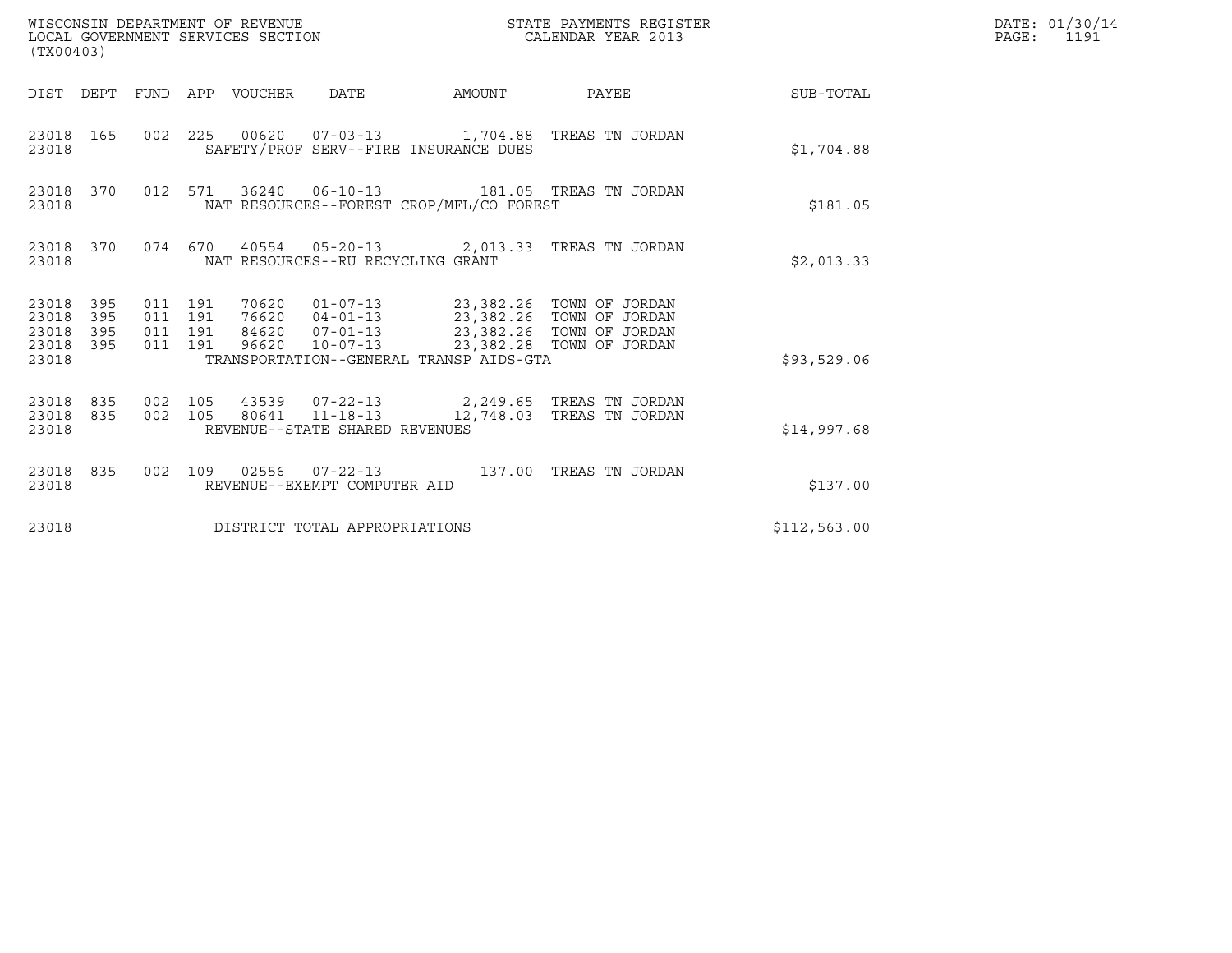| (TX00403)                                                       | WISCONSIN DEPARTMENT OF REVENUE<br>LOCAL GOVERNMENT SERVICES SECTION                                                                                                                                                                                                        | STATE PAYMENTS REGISTER<br>CALENDAR YEAR 2013 |             | DATE: 01/30/14<br>PAGE:<br>1192 |
|-----------------------------------------------------------------|-----------------------------------------------------------------------------------------------------------------------------------------------------------------------------------------------------------------------------------------------------------------------------|-----------------------------------------------|-------------|---------------------------------|
|                                                                 | DIST DEPT FUND APP VOUCHER DATE                                                                                                                                                                                                                                             | AMOUNT PAYEE SUB-TOTAL                        |             |                                 |
| 23020 165<br>23020                                              | 002 225 00621 07-03-13 3,589.42 TREAS TN MONROE<br>SAFETY/PROF SERV--FIRE INSURANCE DUES                                                                                                                                                                                    |                                               | \$3,589.42  |                                 |
| 23020 370<br>23020                                              | 012 571 36241 06-10-13 43.03 TREAS TN MONROE<br>NAT RESOURCES--FOREST CROP/MFL/CO FOREST                                                                                                                                                                                    |                                               | \$43.03     |                                 |
| 23020                                                           | 23020 370 074 670 40555 05-20-13 1,867.60 TREAS TN MONROE<br>NAT RESOURCES--RU RECYCLING GRANT                                                                                                                                                                              |                                               | \$1,867.60  |                                 |
| 23020 395<br>23020<br>395<br>23020<br>395<br>23020 395<br>23020 | 70621  01-07-13  17,285.30  TOWN OF MONROE<br>76621  04-01-13  17,285.30  TOWN OF MONROE<br>84621  07-01-13  17,285.30  TOWN OF MONROE<br>011 191<br>011 191<br>011 191<br>96621  10-07-13  17,285.32  TOWN OF MONROE<br>011 191<br>TRANSPORTATION--GENERAL TRANSP AIDS-GTA |                                               | \$69,141.22 |                                 |
| 23020 835<br>23020 835<br>23020                                 | 43540  07-22-13  3,240.56  TREAS TN MONROE<br>002 105<br>002 105 80642 11-18-13 18,430.23 TREAS TN MONROE<br>REVENUE--STATE SHARED REVENUES                                                                                                                                 |                                               | \$21,670.79 |                                 |
| 23020 835<br>23020                                              | 002 109 02557 07-22-13 50.00 TREAS TN MONROE<br>REVENUE--EXEMPT COMPUTER AID                                                                                                                                                                                                |                                               | \$50.00     |                                 |
| 23020                                                           | DISTRICT TOTAL APPROPRIATIONS                                                                                                                                                                                                                                               |                                               | \$96,362.06 |                                 |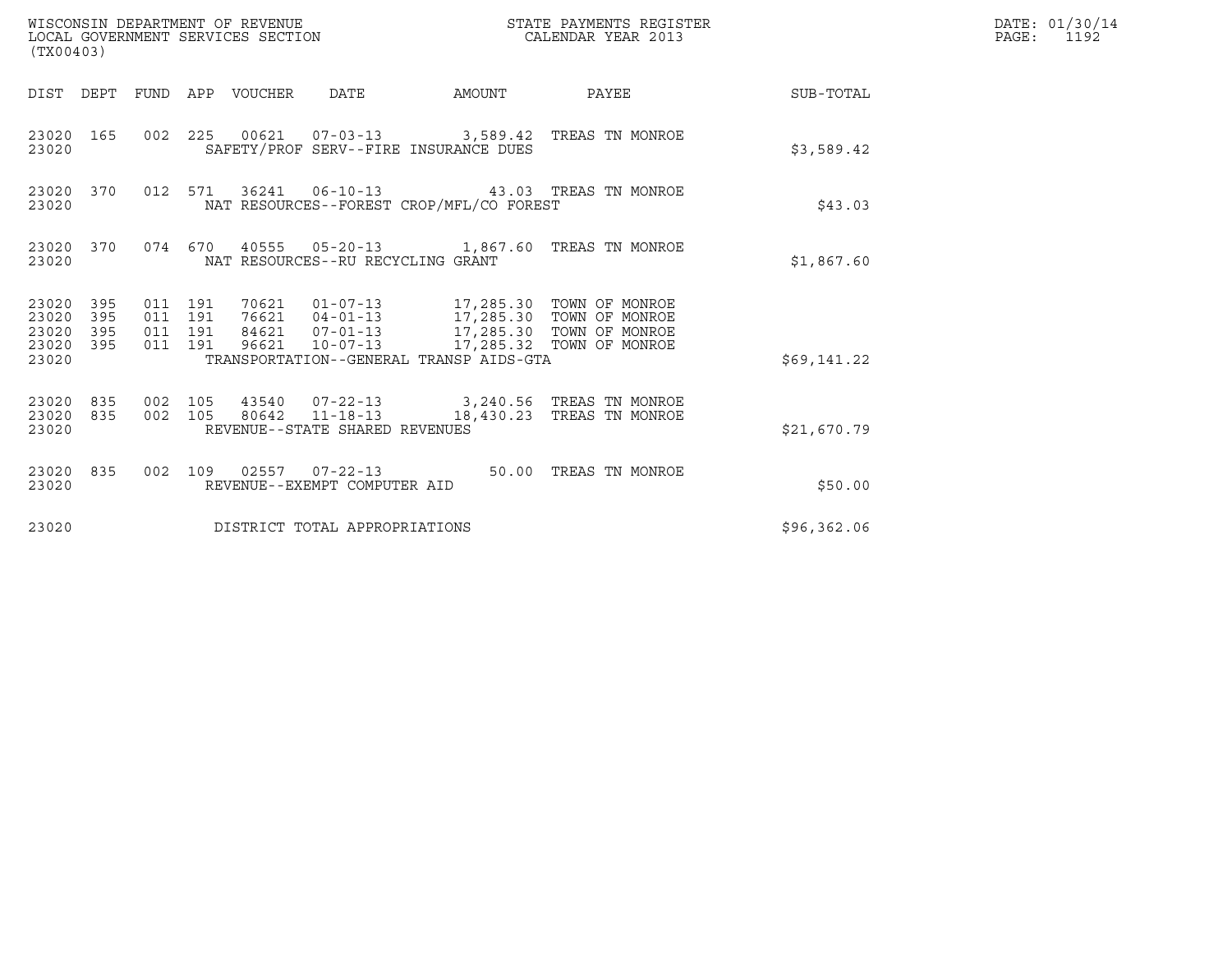| (TX00403)                                 |                          |                                          |                                 | WISCONSIN DEPARTMENT OF REVENUE<br>LOCAL GOVERNMENT SERVICES SECTION | STATE PAYMENTS REGISTER<br>CALENDAR YEAR 2013 |                                                                                                                                                                                                    |              | DATE: 01/30/14<br>PAGE: 1193 |
|-------------------------------------------|--------------------------|------------------------------------------|---------------------------------|----------------------------------------------------------------------|-----------------------------------------------|----------------------------------------------------------------------------------------------------------------------------------------------------------------------------------------------------|--------------|------------------------------|
|                                           |                          |                                          | DIST DEPT FUND APP VOUCHER DATE |                                                                      | AMOUNT                                        | <b>PAYEE</b>                                                                                                                                                                                       | SUB-TOTAL    |                              |
| 23022 165<br>23022                        |                          |                                          |                                 |                                                                      | SAFETY/PROF SERV--FIRE INSURANCE DUES         | 002 225 00622 07-03-13 2,149.12 TREAS TN MOUNT PLEASANT                                                                                                                                            | \$2,149.12   |                              |
| 23022 370<br>23022                        |                          |                                          |                                 |                                                                      | NAT RESOURCES--FOREST CROP/MFL/CO FOREST      | 012 571 36242 06-10-13 17.40 TREAS TN MOUNT PLEASANT                                                                                                                                               | \$17.40      |                              |
| 23022 370<br>23022<br>23022               | 370                      | 012 579<br>012 579                       | 18437<br>18437                  |                                                                      | NAT RESOURCES--AIDS IN LIEU OF TAXES          | 04-15-13                       43.49   TREAS TOWN MOUNT PLEASANT<br>04-15-13               445.77   TREAS TOWN MOUNT PLEASANT                                                                      | \$489.26     |                              |
| 23022 370<br>23022                        |                          |                                          |                                 | NAT RESOURCES--RU RECYCLING GRANT                                    |                                               | 074 670 40556 05-20-13 1,162.69 TREAS TN MOUNT PLEASANT                                                                                                                                            | \$1,162.69   |                              |
| 23022<br>23022<br>23022<br>23022<br>23022 | 395<br>395<br>395<br>395 | 011 191<br>011 191<br>011 191<br>011 191 | 96622                           | $10 - 07 - 13$                                                       | TRANSPORTATION--GENERAL TRANSP AIDS-GTA       | 70622  01-07-13  20,471.39  TOWN OF MOUNT PLEASANT<br>76622  04-01-13  20,471.39  TOWN OF MOUNT PLEASANT<br>84622  07-01-13  20,471.39  TOWN OF MOUNT PLEASANT<br>20,471.39 TOWN OF MOUNT PLEASANT | \$81,885.56  |                              |
| 23022 835<br>23022<br>23022               | 835                      | 002 105<br>002 105                       |                                 | REVENUE--STATE SHARED REVENUES                                       |                                               | 43541  07-22-13  2,233.86  TREAS TN MOUNT PLEASANT<br>80643 11-18-13 12,659.51 TREAS TN MOUNT PLEASANT                                                                                             | \$14,893.37  |                              |
| 23022 835<br>23022                        |                          |                                          |                                 | REVENUE--EXEMPT COMPUTER AID                                         |                                               | 002  109  02558  07-22-13  13.00 TREAS TN MOUNT PLEASANT                                                                                                                                           | \$13.00      |                              |
| 23022                                     |                          |                                          |                                 | DISTRICT TOTAL APPROPRIATIONS                                        |                                               |                                                                                                                                                                                                    | \$100,610.40 |                              |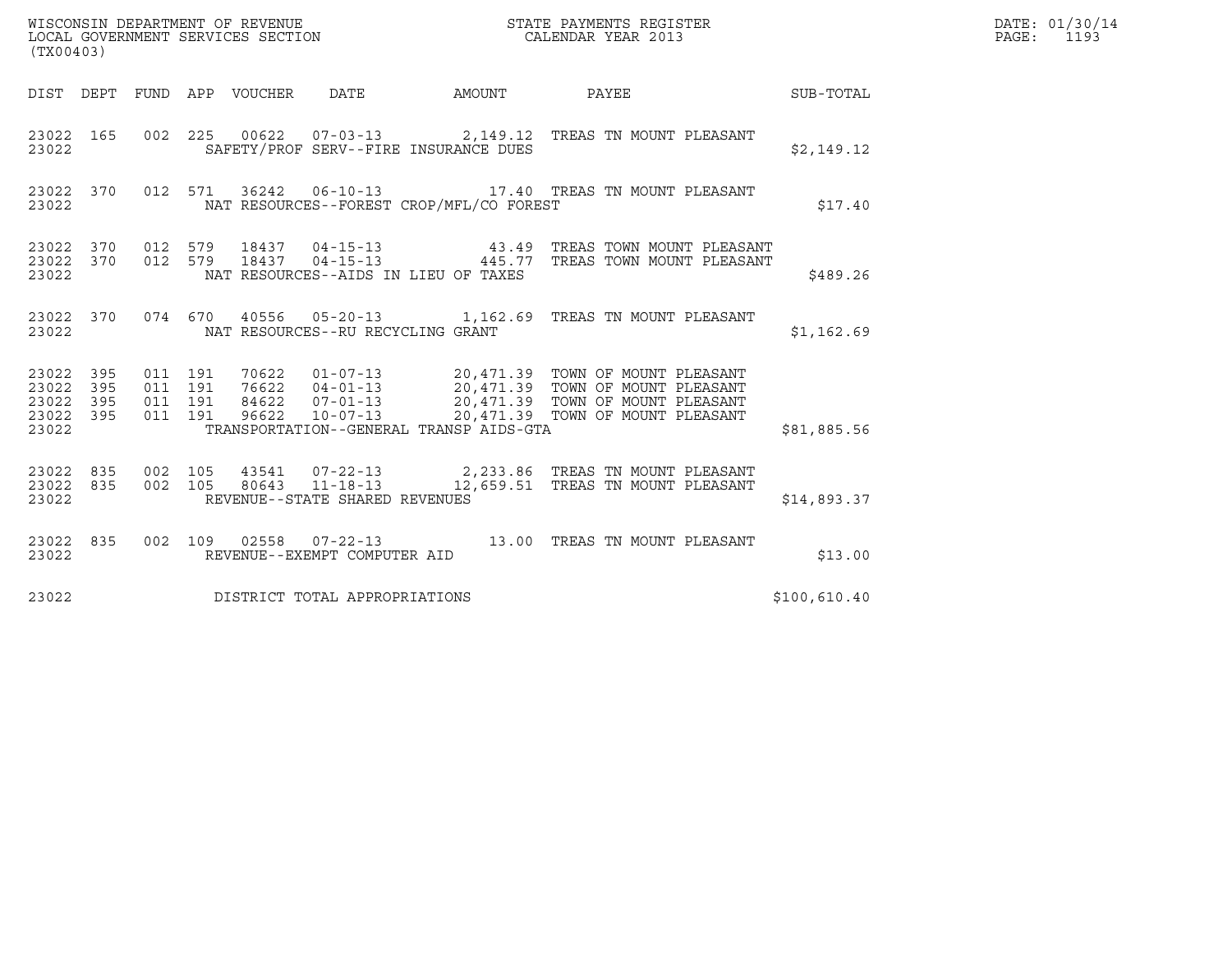| (TX00403)                                     |                   |                    |                    |       |                                   | WISCONSIN DEPARTMENT OF REVENUE                             STATE PAYMENTS REGISTER LOCAL GOVERNMENT SERVICES SECTION                                 CALENDAR YEAR 2013 |                                                                                                                                                                                                      |              | DATE: 01/30/14<br>$\mathtt{PAGE}$ :<br>1194 |
|-----------------------------------------------|-------------------|--------------------|--------------------|-------|-----------------------------------|--------------------------------------------------------------------------------------------------------------------------------------------------------------------------|------------------------------------------------------------------------------------------------------------------------------------------------------------------------------------------------------|--------------|---------------------------------------------|
|                                               |                   |                    |                    |       |                                   |                                                                                                                                                                          |                                                                                                                                                                                                      |              |                                             |
| 23024                                         |                   |                    |                    |       |                                   | SAFETY/PROF SERV--FIRE INSURANCE DUES                                                                                                                                    | 23024 165 002 225 00623 07-03-13 5,277.03 TREAS TN NEW GLARUS                                                                                                                                        | \$5,277.03   |                                             |
|                                               |                   |                    |                    |       |                                   |                                                                                                                                                                          | 23024 370 002 503 15755 02-06-13 5,382.34 TREAS TN NEW GLARUS<br>TOWN SHARE 966.47                                                                                                                   |              |                                             |
| 23024                                         |                   |                    |                    |       |                                   | NAT RESOURCES--AIDS IN LIEU OF TAXES                                                                                                                                     | TOWN SHARE 966.47                                                                                                                                                                                    | \$5,382.34   |                                             |
| 23024                                         |                   |                    |                    |       |                                   | NAT RESOURCES--FOREST CROP/MFL/CO FOREST                                                                                                                                 | 23024 370 012 571 36243 06-10-13 207.76 TREAS TN NEW GLARUS                                                                                                                                          | \$207.76     |                                             |
| 23024                                         |                   |                    |                    |       |                                   | NAT RESOURCES--AIDS IN LIEU OF TAXES                                                                                                                                     | $23024$ 370 012 579 18438 04-15-13 70.96 TREAS TN NEW GLARUS<br>23024 370 012 579 18438 04-15-13 368.66 TREAS TOWN NEW GLARUS                                                                        | \$439.62     |                                             |
| 23024                                         |                   |                    |                    |       | NAT RESOURCES--RU RECYCLING GRANT |                                                                                                                                                                          | 23024 370 074 670 40557 05-20-13 1,003.50 TREAS TN NEW GLARUS                                                                                                                                        | \$1,003.50   |                                             |
| 23024 395<br>23024<br>23024<br>23024<br>23024 | 395<br>395<br>395 | 011 191<br>011 191 | 011 191<br>011 191 |       |                                   | TRANSPORTATION--GENERAL TRANSP AIDS-GTA                                                                                                                                  | 70623  01-07-13  21,947.99  TOWN OF NEW GLARUS<br>76623  04-01-13  21,947.99  TOWN OF NEW GLARUS<br>84623  07-01-13  21,947.99  TOWN OF NEW GLARUS<br>96623  10-07-13  21,948.02  TOWN OF NEW GLARUS | \$87,791.99  |                                             |
| 23024 395<br>23024                            |                   |                    |                    |       |                                   | TRANSPORTATION--LRIP/TRIP/MSIP GRANTS                                                                                                                                    | 011  278  95709  11-26-13  11,930.14  TREAS TN NEW GLARUS                                                                                                                                            | \$11,930.14  |                                             |
| 23024 835<br>23024 835<br>23024               |                   |                    |                    |       | REVENUE--STATE SHARED REVENUES    |                                                                                                                                                                          | $\begin{array}{cccc} 002 & 105 & 43542 & 07-22-13 & 640.35 & \text{TREAS TN NEW GLARUS} \\ 002 & 105 & 80644 & 11-18-13 & 8,285.94 & \text{TREAS TN NEW GLARUS} \end{array}$                         | \$8,926.29   |                                             |
| 23024                                         |                   |                    |                    |       | REVENUE--EXEMPT COMPUTER AID      |                                                                                                                                                                          | 23024 835 002 109 02559 07-22-13 68.00 TREAS TN NEW GLARUS                                                                                                                                           | \$68.00      |                                             |
| 23024 835<br>23024                            |                   | 002                | 501                | 00002 | $02 - 01 - 13$                    | DOA-PAYMENT FOR MUNICIPAL SERVICES AID                                                                                                                                   | 87.61 TREAS TN NEW GLARUS                                                                                                                                                                            | \$87.61      |                                             |
| 23024                                         |                   |                    |                    |       | DISTRICT TOTAL APPROPRIATIONS     |                                                                                                                                                                          |                                                                                                                                                                                                      | \$121,114.28 |                                             |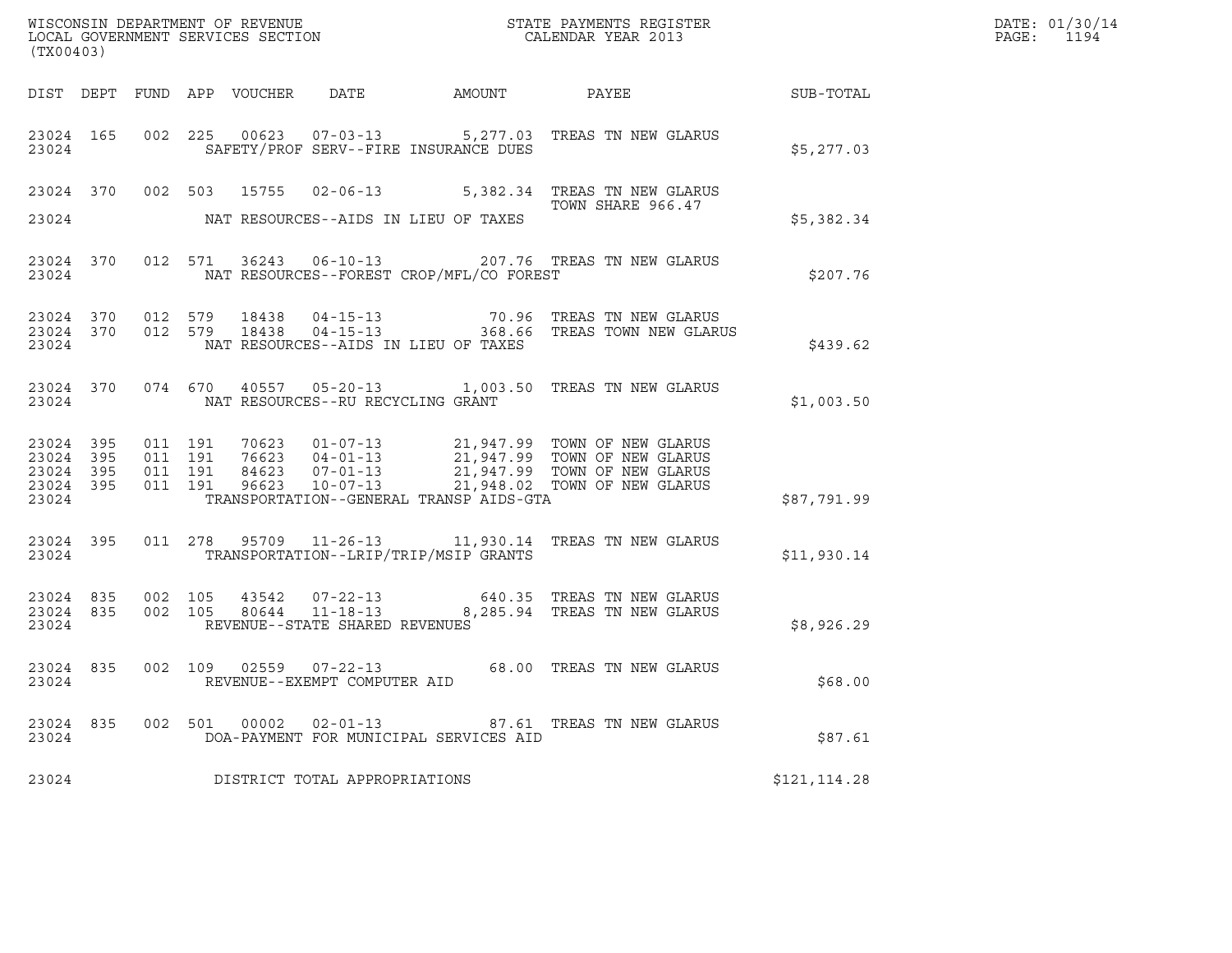|                                          | (TX00403)  |                               |         |  |                                   |                                          |                                                                                                                                                                                                          |              | DATE: 01/30/14<br>PAGE: 1195 |
|------------------------------------------|------------|-------------------------------|---------|--|-----------------------------------|------------------------------------------|----------------------------------------------------------------------------------------------------------------------------------------------------------------------------------------------------------|--------------|------------------------------|
|                                          |            |                               |         |  |                                   |                                          | DIST DEPT FUND APP VOUCHER DATE AMOUNT PAYEE THE SUB-TOTAL                                                                                                                                               |              |                              |
| 23026 165<br>23026                       |            |                               |         |  |                                   | SAFETY/PROF SERV--FIRE INSURANCE DUES    | 002  225  00624  07-03-13  2,778.08  TREAS TN SPRING GROVE                                                                                                                                               | \$2,778.08   |                              |
| 23026                                    |            |                               |         |  |                                   | NAT RESOURCES--FOREST CROP/MFL/CO FOREST | 23026 370 012 571 36244 06-10-13 54.33 TREAS TN SPRING GROVE                                                                                                                                             | \$54.33      |                              |
| 23026                                    |            |                               |         |  |                                   | NAT RESOURCES--AIDS IN LIEU OF TAXES     | 23026 370 012 579 18439 04-15-13 32.30 TREAS TOWN SPRING GROVE                                                                                                                                           | \$32.30      |                              |
| 23026                                    |            |                               |         |  | NAT RESOURCES--RU RECYCLING GRANT |                                          | 23026 370 074 670 40558 05-20-13 1,562.67 TREAS TN SPRING GROVE                                                                                                                                          | \$1,562.67   |                              |
| 23026 395<br>23026<br>23026<br>23026 395 | 395<br>395 | 011 191<br>011 191<br>011 191 | 011 191 |  |                                   |                                          | 70624  01-07-13  27,097.60 TOWN OF SPRING GROVE<br>76624  04-01-13  27,097.60 TOWN OF SPRING GROVE<br>84624  07-01-13  27,097.60 TOWN OF SPRING GROVE<br>96624  10-07-13  27,097.60 TOWN OF SPRING GROVE |              |                              |
| 23026                                    |            |                               |         |  |                                   | TRANSPORTATION--GENERAL TRANSP AIDS-GTA  |                                                                                                                                                                                                          | \$108,390.40 |                              |
| 23026                                    |            |                               |         |  |                                   | TRANSPORTATION--LRIP/TRIP/MSIP GRANTS    | 23026 395 011 278 98365 12-30-13 21,756.00 TREAS TN SPRING GROVE                                                                                                                                         | \$21,756.00  |                              |
| 23026 835 002 105<br>23026 835<br>23026  |            | 002 105                       |         |  | REVENUE--STATE SHARED REVENUES    |                                          | 43543  07-22-13   1,529.17   TREAS TN SPRING GROVE<br>80645  11-18-13   8,732.03   TREAS TN SPRING GROVE                                                                                                 | \$10, 261.20 |                              |
| 23026 835<br>23026                       |            |                               |         |  | REVENUE--EXEMPT COMPUTER AID      |                                          | 002 109 02560 07-22-13 55.00 TREAS TN SPRING GROVE                                                                                                                                                       | \$55.00      |                              |
| 23026                                    |            |                               |         |  | DISTRICT TOTAL APPROPRIATIONS     |                                          |                                                                                                                                                                                                          | \$144,889.98 |                              |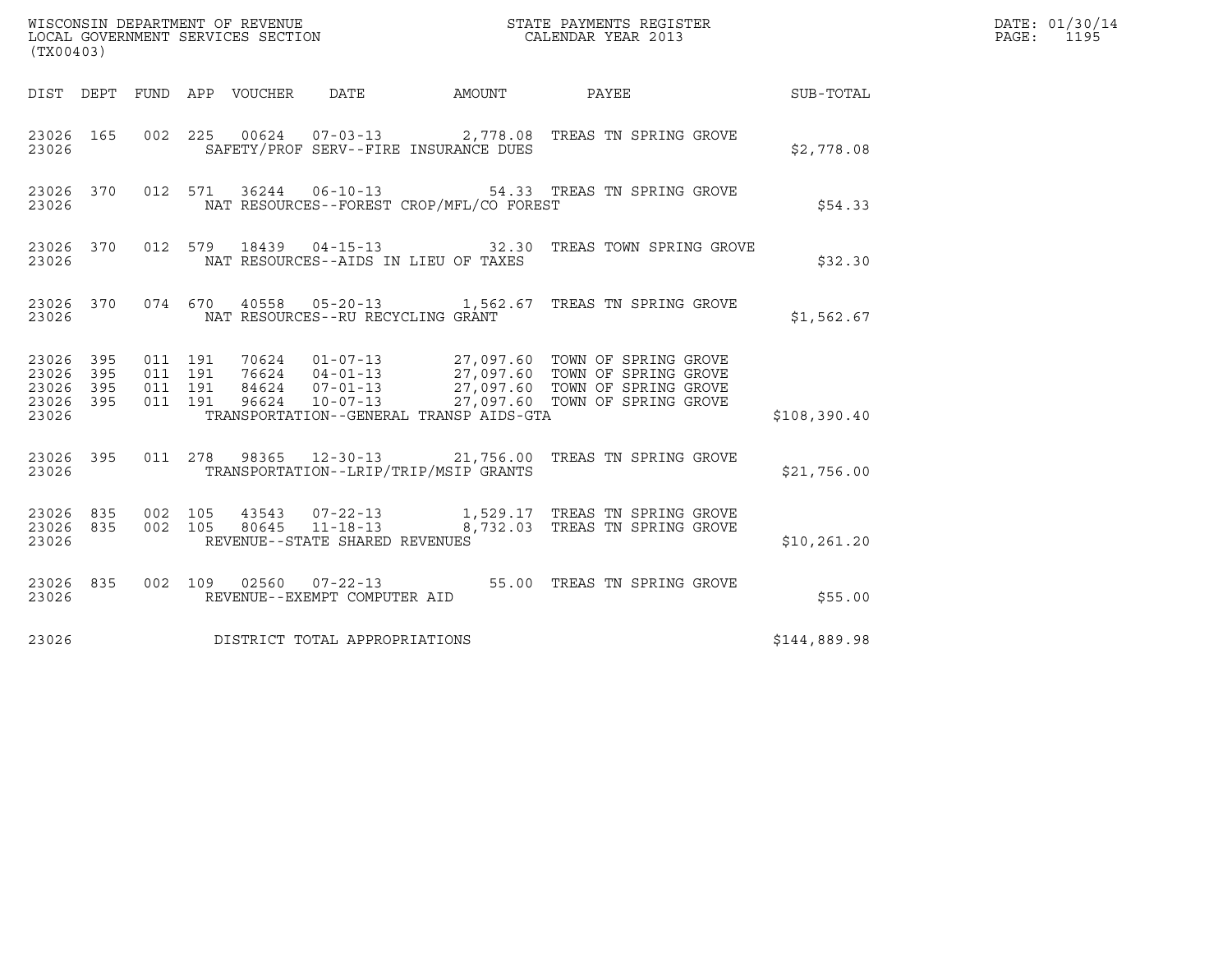| (TX00403)                                                          | WISCONSIN DEPARTMENT OF REVENUE<br>LOCAL GOVERNMENT SERVICES SECTION                                                                                                                                                                                                                    | STATE PAYMENTS REGISTER<br>CALENDAR YEAR 2013 |              | DATE: 01/30/14<br>PAGE:<br>1196 |
|--------------------------------------------------------------------|-----------------------------------------------------------------------------------------------------------------------------------------------------------------------------------------------------------------------------------------------------------------------------------------|-----------------------------------------------|--------------|---------------------------------|
|                                                                    | DIST DEPT FUND APP VOUCHER DATE                                                                                                                                                                                                                                                         | AMOUNT PAYEE SUB-TOTAL                        |              |                                 |
| 23028 165<br>23028                                                 | 002 225 00625 07-03-13 3,790.45 TREAS TN SYLVESTER<br>SAFETY/PROF SERV--FIRE INSURANCE DUES                                                                                                                                                                                             |                                               | \$3,790.45   |                                 |
| 23028 370<br>23028                                                 | 012 571 36245 06-10-13 22.00 TREAS TN SYLVESTER<br>NAT RESOURCES--FOREST CROP/MFL/CO FOREST                                                                                                                                                                                             |                                               | \$22.00      |                                 |
| 23028                                                              | 23028 370 074 670 40559 05-20-13 1,129.43 TREAS TN SYLVESTER<br>NAT RESOURCES--RU RECYCLING GRANT                                                                                                                                                                                       |                                               | \$1,129.43   |                                 |
| 23028<br>395<br>23028<br>395<br>23028<br>395<br>23028 395<br>23028 | 70625  01-07-13  23,414.02  TOWN OF SYLVESTER<br>76625  04-01-13  23,414.02  TOWN OF SYLVESTER<br>011 191<br>011 191<br>84625  07-01-13  23,414.02  TOWN OF SYLVESTER<br>011 191<br>96625  10-07-13  23,414.02  TOWN OF SYLVESTER<br>011 191<br>TRANSPORTATION--GENERAL TRANSP AIDS-GTA |                                               | \$93,656.08  |                                 |
| 23028 835<br>23028 835<br>23028                                    | 43544  07-22-13  878.30 TREAS TN SYLVESTER<br>002 105<br>002 105 80646 11-18-13 8,471.71 TREAS TN SYLVESTER<br>REVENUE--STATE SHARED REVENUES                                                                                                                                           |                                               | \$9,350.01   |                                 |
| 23028 835<br>23028                                                 | 002 109 02561 07-22-13 28.00 TREAS TN SYLVESTER<br>REVENUE--EXEMPT COMPUTER AID                                                                                                                                                                                                         |                                               | \$28.00      |                                 |
| 23028                                                              | DISTRICT TOTAL APPROPRIATIONS                                                                                                                                                                                                                                                           |                                               | \$107,975.97 |                                 |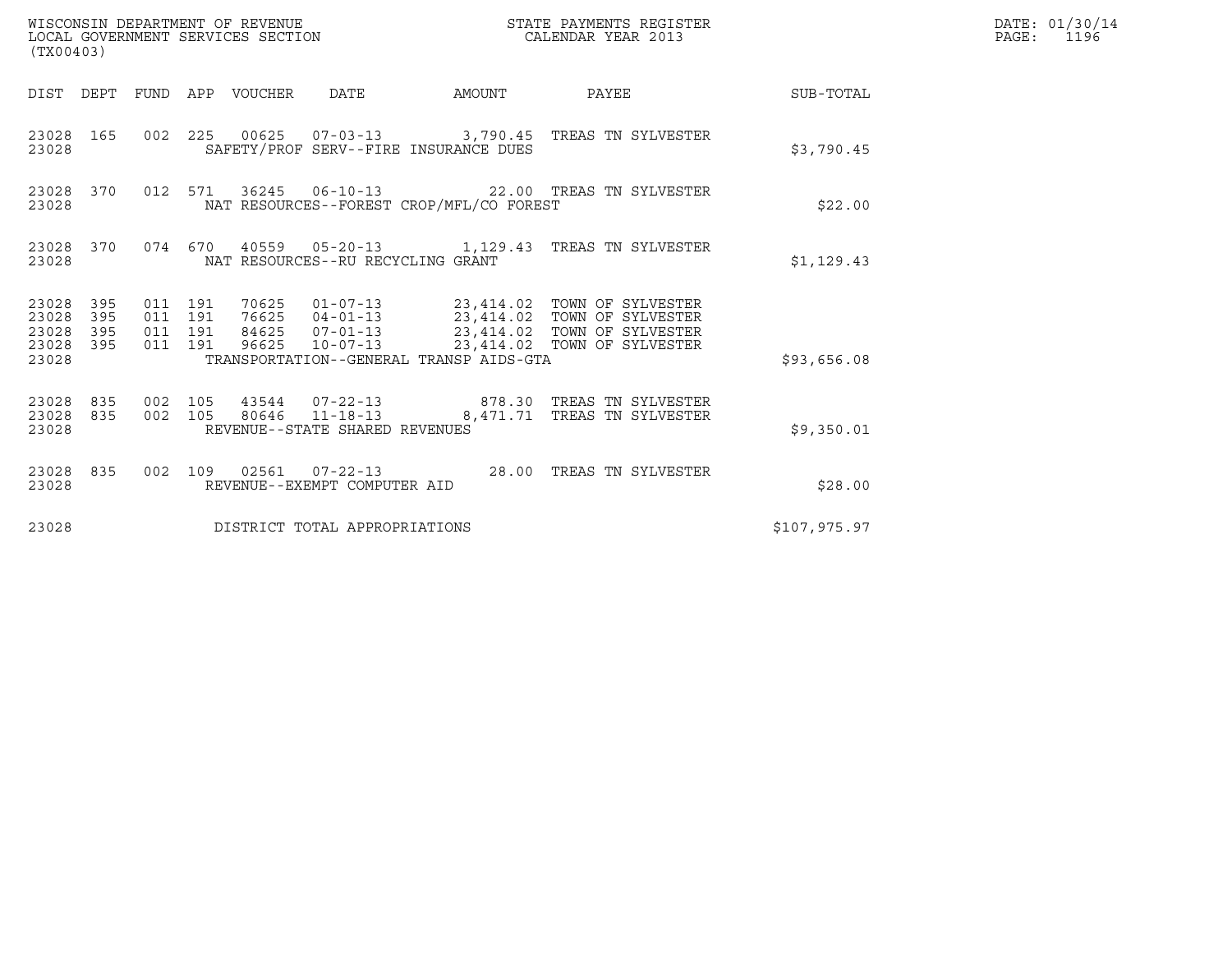| WISCONSIN DEPARTMENT OF REVENUE<br>(TX00403)                    | LOCAL GOVERNMENT SERVICES SECTION                                                                                                                                                                                                                  | STATE PAYMENTS REGISTER<br>CALENDAR YEAR 2013        | DATE: 01/30/14<br>$\mathtt{PAGE:}$<br>1197 |
|-----------------------------------------------------------------|----------------------------------------------------------------------------------------------------------------------------------------------------------------------------------------------------------------------------------------------------|------------------------------------------------------|--------------------------------------------|
|                                                                 | DIST DEPT FUND APP VOUCHER DATE<br>AMOUNT                                                                                                                                                                                                          | <b>SUB-TOTAL</b><br>PAYEE                            |                                            |
| 23030 165<br>23030                                              | 002 225 00626 07-03-13 2,410.18 TREAS TN WASHINGTON<br>SAFETY/PROF SERV--FIRE INSURANCE DUES                                                                                                                                                       | \$2,410.18                                           |                                            |
| 23030 370<br>23030                                              | 012 571 36246 06-10-13 86.59 TREAS TN WASHINGTON<br>NAT RESOURCES--FOREST CROP/MFL/CO FOREST                                                                                                                                                       |                                                      | \$86.59                                    |
| 23030 370<br>23030                                              | 074 670 40560 05-20-13 2,123.42 TREAS TN WASHINGTON<br>NAT RESOURCES--RU RECYCLING GRANT                                                                                                                                                           | \$2,123.42                                           |                                            |
| 23030 395<br>23030<br>395<br>23030<br>395<br>23030 395<br>23030 | 70626  01-07-13  22,784.21  TOWN OF WASHINGTON<br>76626  04-01-13  22,784.21  TOWN OF WASHINGTON<br>011 191<br>011 191<br>84626  07-01-13  22,784.21  TOWN OF WASHINGTON<br>011 191<br>011 191<br>96626<br>TRANSPORTATION--GENERAL TRANSP AIDS-GTA | 10-07-13 22,784.22 TOWN OF WASHINGTON<br>\$91,136.85 |                                            |
| 23030 835<br>23030 835<br>23030                                 | 43545  07-22-13    1,164.16    TREAS TN WASHINGTON<br>002 105<br>80647 11-18-13<br>002 105<br>REVENUE--STATE SHARED REVENUES                                                                                                                       | 6,596.91 TREAS TN WASHINGTON<br>\$7,761.07           |                                            |
| 23030 835<br>23030                                              | 002 109 02562 07-22-13 55.00 TREAS TN WASHINGTON<br>REVENUE--EXEMPT COMPUTER AID                                                                                                                                                                   |                                                      | \$55.00                                    |
| 23030                                                           | DISTRICT TOTAL APPROPRIATIONS                                                                                                                                                                                                                      | \$103,573.11                                         |                                            |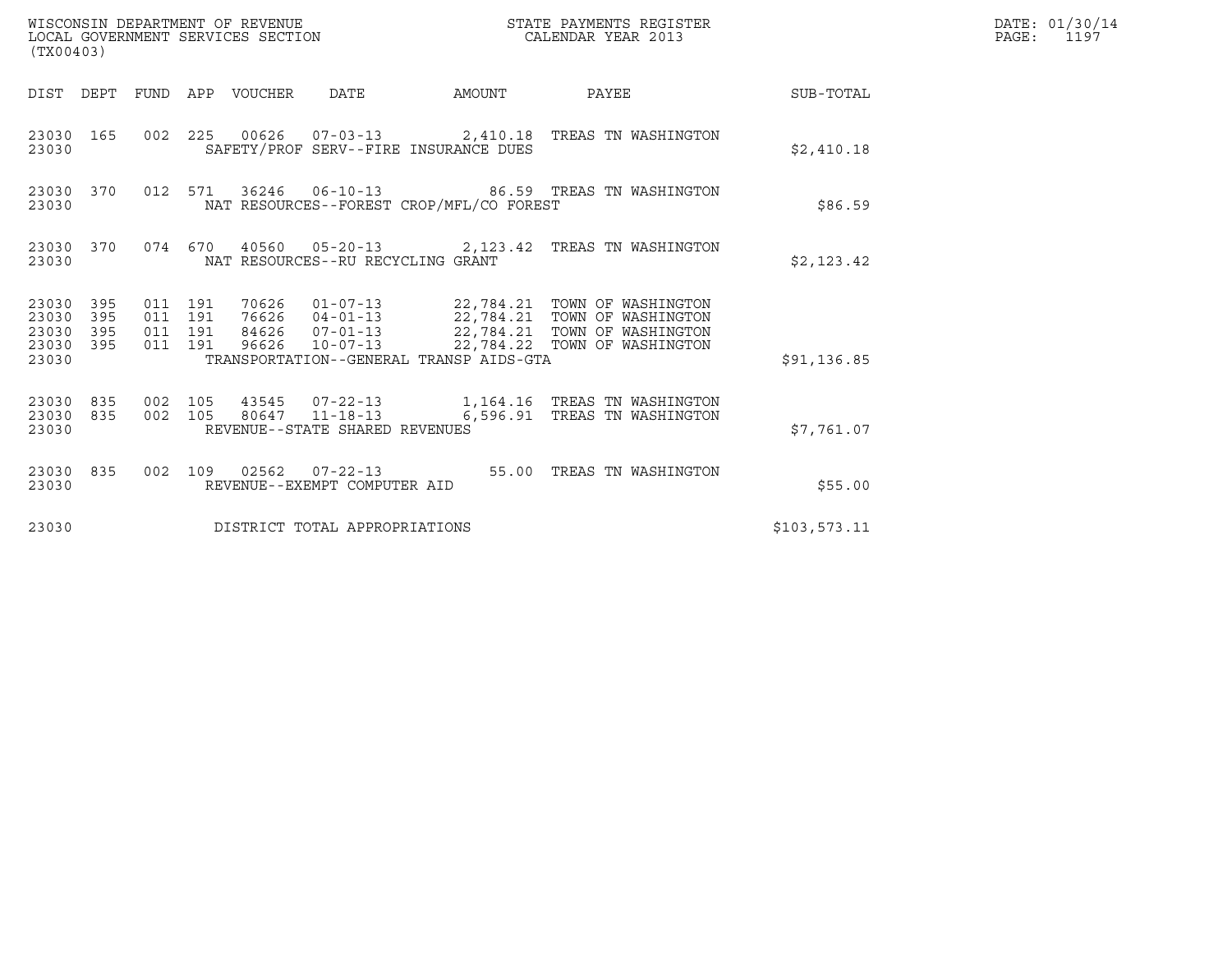| STATE PAYMENTS REGISTER<br>CALENDAR YEAR 2013                                                               | DATE: 01/30/14<br>PAGE: 1198                                                                                                                                                                             |
|-------------------------------------------------------------------------------------------------------------|----------------------------------------------------------------------------------------------------------------------------------------------------------------------------------------------------------|
| DIST DEPT FUND APP VOUCHER DATE AMOUNT PAYEE TO SUB-TOTAL                                                   |                                                                                                                                                                                                          |
| 002 225 00627 07-03-13 2,894.05 TREAS TN YORK<br>SAFETY/PROF SERV--FIRE INSURANCE DUES<br>\$2,894.05        |                                                                                                                                                                                                          |
| 000 001 02DNR  07-03-13  1,339.30 TREAS TOWN YORK<br>NAT RESOURCES-SEVERANCE/YIELD/WITHDRAWAL<br>\$1,339.30 |                                                                                                                                                                                                          |
| 23032 370 002 503 15756 02-06-13 8,071.70 TREAS TN YORK<br>TOWN SHARE 942.78                                |                                                                                                                                                                                                          |
|                                                                                                             |                                                                                                                                                                                                          |
| 012 571 36247 06-10-13 202.02 TREAS TN YORK<br>NAT RESOURCES--FOREST CROP/MFL/CO FOREST<br>\$202.02         |                                                                                                                                                                                                          |
| 074 670 40561 05-20-13 885.49 TREAS TN YORK<br>\$885.49                                                     |                                                                                                                                                                                                          |
|                                                                                                             |                                                                                                                                                                                                          |
| TRANSPORTATION--GENERAL TRANSP AIDS-GTA<br>\$87,156.89                                                      |                                                                                                                                                                                                          |
| 43546  07-22-13  1,077.93  TREAS TN YORK<br>6,108.30 TREAS TN YORK                                          |                                                                                                                                                                                                          |
|                                                                                                             |                                                                                                                                                                                                          |
| \$107,735.68                                                                                                |                                                                                                                                                                                                          |
| NAT RESOURCES--AIDS IN LIEU OF TAXES                                                                        | \$8,071.70<br>70627  01-07-13  21,789.22  TOWN OF YORK<br>76627  04-01-13  21,789.22  TOWN OF YORK<br>84627  07-01-13  21,789.22  TOWN OF YORK<br>96627  10-07-13  21,789.23  TOWN OF YORK<br>\$7,186.23 |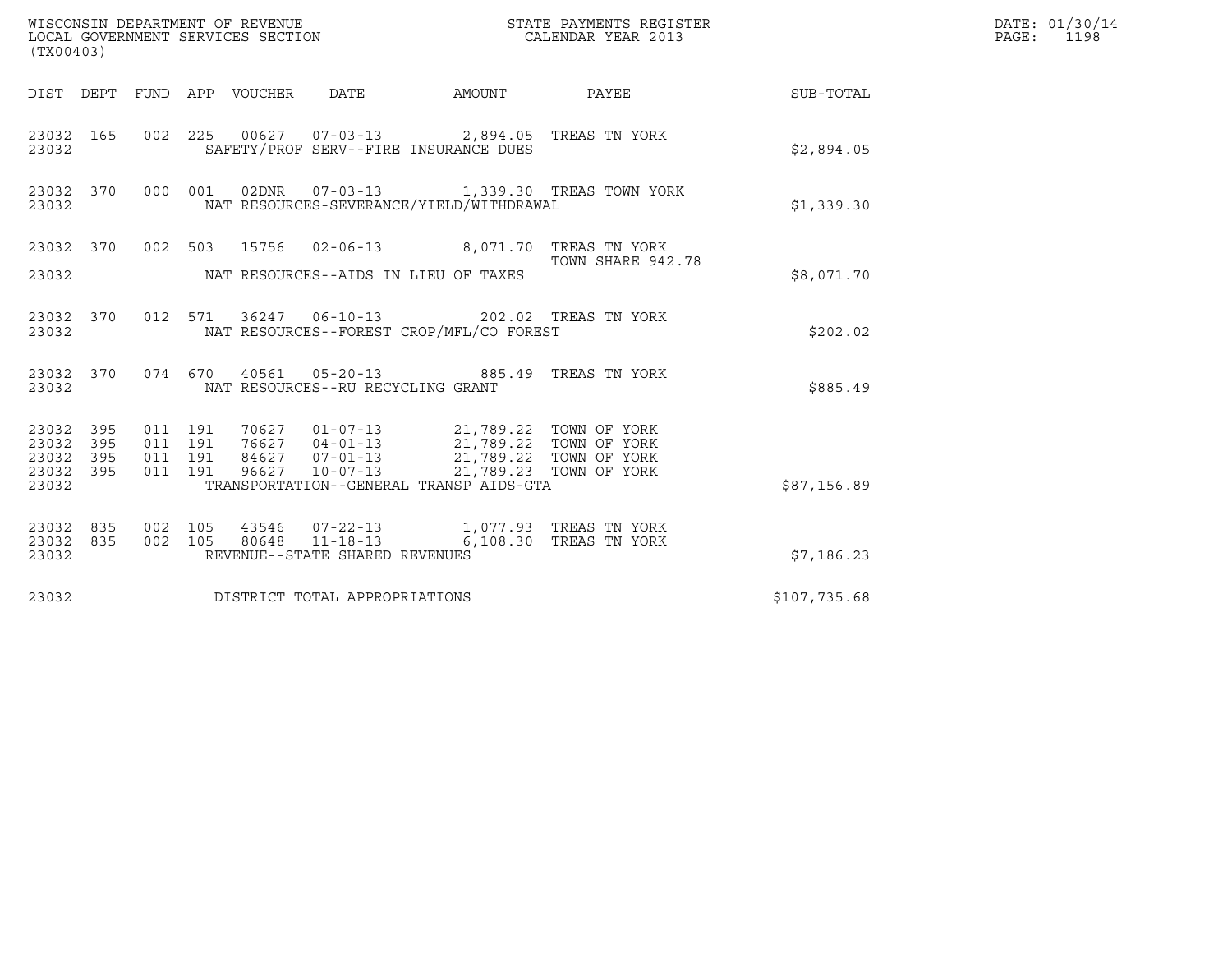| WISCONSIN DEPARTMENT OF REVENUE<br>LOCAL GOVERNMENT SERVICES SECTION THE CONFERNMENT SERVICES SECTION CALENDAR YEAR 2013<br>(TX00403) |  |                                          |  |  |                                         |                                               |                                                                                                                                                                                                             |              | DATE: 01/30/14<br>PAGE: 1199 |
|---------------------------------------------------------------------------------------------------------------------------------------|--|------------------------------------------|--|--|-----------------------------------------|-----------------------------------------------|-------------------------------------------------------------------------------------------------------------------------------------------------------------------------------------------------------------|--------------|------------------------------|
|                                                                                                                                       |  |                                          |  |  |                                         |                                               | DIST DEPT FUND APP VOUCHER DATE AMOUNT PAYEE SUB-TOTAL                                                                                                                                                      |              |                              |
| 23101 165<br>23101                                                                                                                    |  |                                          |  |  |                                         | SAFETY/PROF SERV--FIRE INSURANCE DUES         | 002 225 00628 07-03-13 2,029.89 TREAS VIL ALBANY                                                                                                                                                            | \$2,029.89   |                              |
| 23101                                                                                                                                 |  |                                          |  |  |                                         | NAT RESOURCES--AIDS IN LIEU OF TAXES          | 23101 370 012 579 18440 04-15-13 30.07 TREAS VIL ALBANY                                                                                                                                                     | \$30.07      |                              |
|                                                                                                                                       |  |                                          |  |  | 23101 NAT RESOURCES--RU RECYCLING GRANT |                                               | 23101 370 074 670 40562 05-20-13 9,706.62 TREAS VIL ALBANY                                                                                                                                                  | \$9,706.62   |                              |
| 23101 395<br>23101 395<br>23101 395<br>23101 395<br>23101                                                                             |  | 011 191<br>011 191<br>011 191<br>011 191 |  |  |                                         | TRANSPORTATION--GENERAL TRANSP AIDS-GTA       | 70628  01-07-13  16,234.48  VILLAGE OF ALBANY<br>76628  04-01-13  16,234.48  VILLAGE OF ALBANY<br>84628  07-01-13  16,234.48  VILLAGE OF ALBANY<br>96628  10-07-13  16,234.50  VILLAGE OF ALBANY            | \$64,937.94  |                              |
|                                                                                                                                       |  |                                          |  |  |                                         | 23101 MS--AMBULANCE FUNDING ASSISTANCE GRANTS | 23101 435 005 162 01HSD 09-03-13 4,629.46 VILLAGE ALBANY                                                                                                                                                    | \$4,629.46   |                              |
|                                                                                                                                       |  | 23101                                    |  |  | JUSTICE--LAW ENFORCEMENT TRAINING       |                                               | 23101 455 002 231 00129 02-06-13 1,120.00 TREAS VIL ALBANY                                                                                                                                                  | \$1,120.00   |                              |
| 23101                                                                                                                                 |  |                                          |  |  | REVENUE--STATE SHARED REVENUES          |                                               | $\begin{array}{cccccccc} 23101 & 835 & 002 & 105 & 43547 & 07-22-13 & 51,412.41 & \text{TREAS VIL ALBANY} \\ 23101 & 835 & 002 & 105 & 80649 & 11-18-13 & 211,423.63 & \text{TREAS VIL ALBANY} \end{array}$ | \$262,836.04 |                              |
| 23101 835<br>23101 835<br>23101                                                                                                       |  | 002 109                                  |  |  | REVENUE--EXEMPT COMPUTER AID            |                                               | 002 109 02563 07-22-13 70.00 TREAS VIL ALBANY<br>002 109 05126 07-22-13 1,299.00 TREAS VIL ALBANY                                                                                                           | \$1,369.00   |                              |
| 23101 835<br>23101                                                                                                                    |  |                                          |  |  |                                         | DOA-PAYMENT FOR MUNICIPAL SERVICES AID        | 002 501 00002 02-01-13 112.84 TREAS VIL ALBANY                                                                                                                                                              | \$112.84     |                              |
| 23101                                                                                                                                 |  |                                          |  |  | DISTRICT TOTAL APPROPRIATIONS           |                                               |                                                                                                                                                                                                             | \$346,771.86 |                              |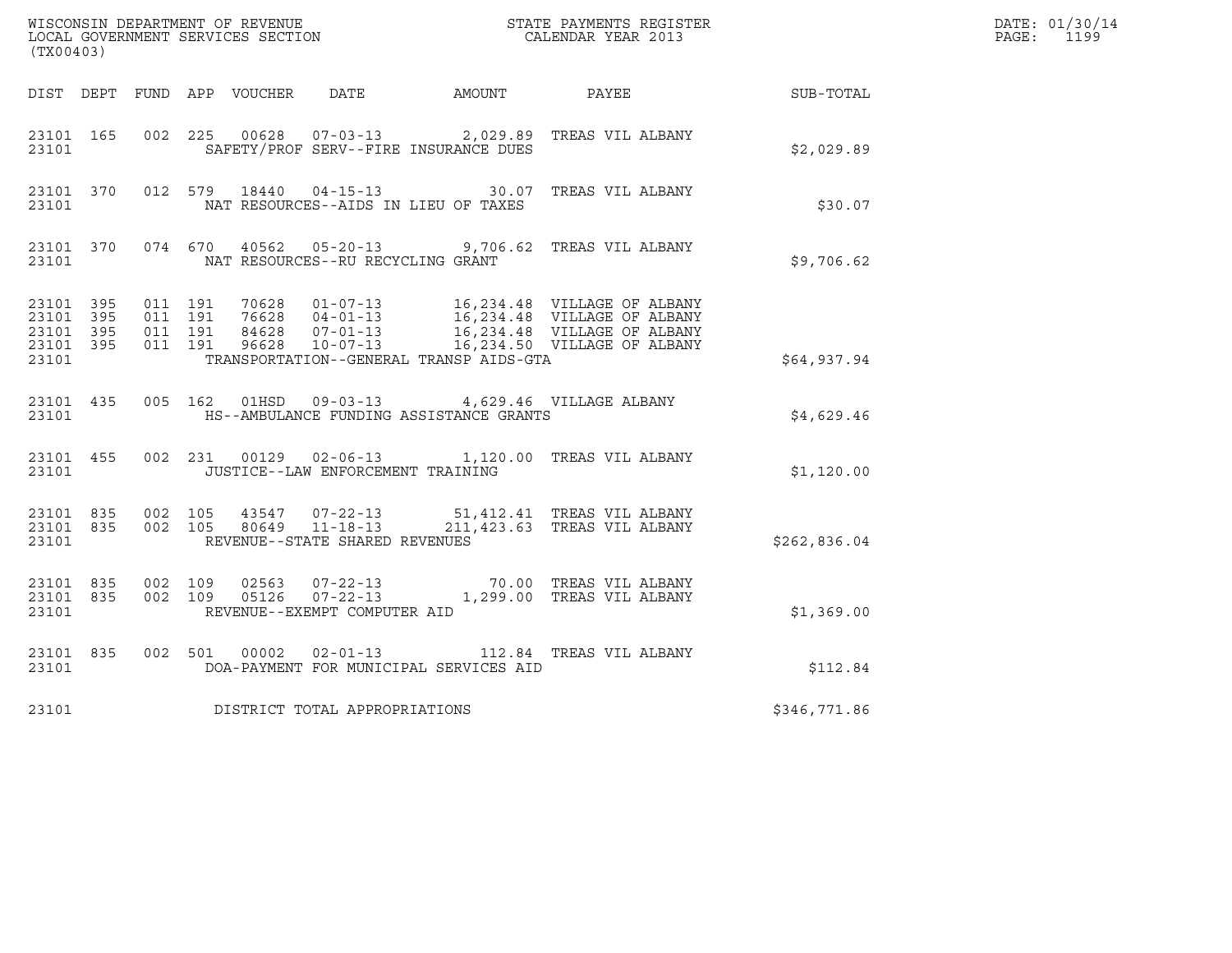| (TX00403)                                             |           |     |                                          |                                                                                                               |                                                                                             |                                                                                                                                                                                                                             |               | DATE: 01/30/14<br>PAGE:<br>1200 |
|-------------------------------------------------------|-----------|-----|------------------------------------------|---------------------------------------------------------------------------------------------------------------|---------------------------------------------------------------------------------------------|-----------------------------------------------------------------------------------------------------------------------------------------------------------------------------------------------------------------------------|---------------|---------------------------------|
|                                                       |           |     | DIST DEPT FUND APP VOUCHER               | DATE                                                                                                          | AMOUNT                                                                                      | PAYEE                                                                                                                                                                                                                       | SUB-TOTAL     |                                 |
| 23109                                                 | 23109 165 |     |                                          |                                                                                                               | SAFETY/PROF SERV--FIRE INSURANCE DUES                                                       | 002 225 00629 07-03-13 2,884.88 TREAS VIL BROOKLYN                                                                                                                                                                          | \$2,884.88    |                                 |
| 23109                                                 | 23109 370 |     |                                          |                                                                                                               | NAT RESOURCES--URBAN FORESTRY GRANTS                                                        | 012 587 02215 02-25-13 5,000.00 TREAS VIL BROOKLYN                                                                                                                                                                          | \$5,000.00    |                                 |
| 23109                                                 | 23109 370 |     |                                          | NAT RESOURCES--RU RECYCLING GRANT                                                                             |                                                                                             | 074 670 40563 05-20-13 3,171.27 TREAS VIL BROOKLYN                                                                                                                                                                          | \$3,171.27    |                                 |
| 23109 370<br>23109                                    |           |     |                                          |                                                                                                               | NAT RESOURCES--RU CONSOLIDATED GRANT                                                        | 074  673  40563  05-20-13  368.88  TREAS VIL BROOKLYN                                                                                                                                                                       | \$368.88      |                                 |
| 23109 395<br>23109<br>23109 395<br>23109 395<br>23109 | 395       |     | 011 191<br>011 191<br>011 191<br>011 191 |                                                                                                               | TRANSPORTATION--GENERAL TRANSP AIDS-GTA                                                     | 70629  01-07-13   11,326.74   TREAS    VIL BROOKLYN<br>76629  04-01-13   11,326.74   TREAS    VIL BROOKLYN<br>84629  07-01-13   11,326.74   TREAS    VIL BROOKLYN<br>96629    10-07-13    11,326.77   TREAS    VIL BROOKLYN | \$45,306.99   |                                 |
| 23109                                                 | 23109 395 |     | 011 278                                  |                                                                                                               | TRANSPORTATION--LRIP/TRIP/MSIP GRANTS                                                       | 84054  08-09-13   11,653.01   TREAS VIL BROOKLYN                                                                                                                                                                            | \$11,653.01   |                                 |
| 23109                                                 | 23109 435 |     |                                          |                                                                                                               | HS--AMBULANCE FUNDING ASSISTANCE GRANTS                                                     | 005 162 01HSD 09-03-13 4,615.53 TREAS VIL BROOKLYN                                                                                                                                                                          | \$4,615.53    |                                 |
| 23109                                                 | 23109 435 |     |                                          |                                                                                                               | 005 163 01LGS 11-18-13 1,000.00 VIL BROOKLYN EMS<br>HS--PREPAID MEDICAL TRANSPORT REIMBURSE |                                                                                                                                                                                                                             | \$1,000.00    |                                 |
| 23109                                                 | 23109 455 |     |                                          | JUSTICE--LAW ENFORCEMENT TRAINING                                                                             |                                                                                             | 002 231 00181 02-06-13 480.00 TREAS VIL BROOKLYN                                                                                                                                                                            | \$480.00      |                                 |
| 23109<br>23109                                        | 505       |     | 002 650                                  |                                                                                                               | DOA--JUSTICE-ASSISTANCE-FEDERAL ARRA FDS                                                    |                                                                                                                                                                                                                             | \$1,659.00    |                                 |
| 23109 835<br>23109 835<br>23109                       |           |     | 002 105<br>002 105                       | 43548<br>$07 - 22 - 13$<br>80650<br>$11 - 18 - 13$<br>REVENUE--STATE SHARED REVENUES                          |                                                                                             | 40,740.36 TREAS VIL BROOKLYN<br>127,658.38 TREAS VIL BROOKLYN                                                                                                                                                               | \$168,398.74  |                                 |
| 23109 835<br>23109<br>23109 835<br>23109              | 835       | 002 | 002 109<br>109<br>002 109                | $07 - 22 - 13$<br>02320<br>02564<br>$07 - 22 - 13$<br>05127<br>$07 - 22 - 13$<br>REVENUE--EXEMPT COMPUTER AID |                                                                                             | 109.00 TREAS VIL BROOKLYN<br>195.00 TREAS VIL BROOKLYN<br>362.00 TREAS VIL BROOKLYN                                                                                                                                         | \$666.00      |                                 |
| 23109                                                 |           |     |                                          | DISTRICT TOTAL APPROPRIATIONS                                                                                 |                                                                                             |                                                                                                                                                                                                                             | \$245, 204.30 |                                 |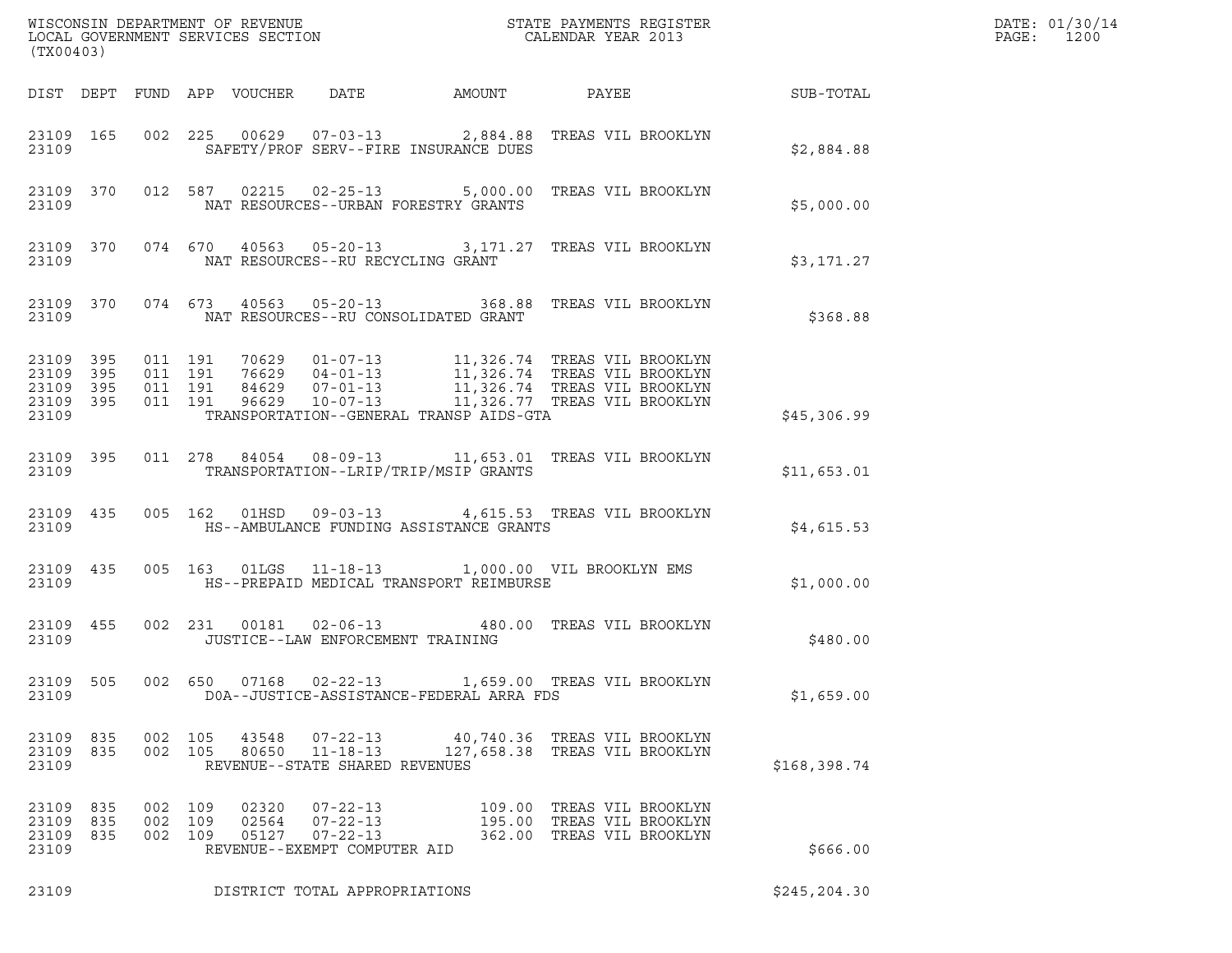| WISCONSIN DEPARTMENT OF REVENUE   | STATE PAYMENTS REGISTER | DATE: 01/30/14 |
|-----------------------------------|-------------------------|----------------|
| LOCAL GOVERNMENT SERVICES SECTION | CALENDAR YEAR 2013      | PAGE :<br>1201 |

| (TX00403)                                             |     |                               |         |                                 |                                   |                                         | WISCONSIN DEPARTMENT OF REVENUE ${\small \begin{array}{ll} \texttt{STATE} \texttt{ PAYMENTS} \texttt{ REGISTER} \\ \texttt{COLENDAR} \texttt{YEAR} \texttt{2013} \end{array}}$                           |             | DATE: 01/30/14<br>PAGE: 1201 |
|-------------------------------------------------------|-----|-------------------------------|---------|---------------------------------|-----------------------------------|-----------------------------------------|----------------------------------------------------------------------------------------------------------------------------------------------------------------------------------------------------------|-------------|------------------------------|
|                                                       |     |                               |         | DIST DEPT FUND APP VOUCHER DATE |                                   | <b>EXAMPLE THE PROPERTY OF A STATE</b>  | <b>PAYEE</b>                                                                                                                                                                                             | SUB-TOTAL   |                              |
| 23110 165<br>23110                                    |     |                               |         |                                 |                                   | SAFETY/PROF SERV--FIRE INSURANCE DUES   | 002 225 00630 07-03-13 455.48 TREAS VIL BROWNTOWN                                                                                                                                                        | \$455.48    |                              |
| 23110 370<br>23110 370<br>23110                       |     |                               |         |                                 |                                   | NAT RESOURCES--AIDS IN LIEU OF TAXES    | 012 579 18441 04-15-13 68.20 TREAS VIL BROWNTOWN<br>012 579 18441 04-15-13 57.20 TREAS VIL BROWNTOWN                                                                                                     | \$125.40    |                              |
| 23110 370<br>23110                                    |     |                               |         |                                 | NAT RESOURCES--RU RECYCLING GRANT |                                         | 074 670 40564 05-20-13 1,570.98 TREAS VIL BROWNTOWN                                                                                                                                                      | \$1,570.98  |                              |
| 23110 395<br>23110<br>23110 395<br>23110 395<br>23110 | 395 | 011 191<br>011 191<br>011 191 | 011 191 |                                 |                                   | TRANSPORTATION--GENERAL TRANSP AIDS-GTA | 70630  01-07-13  3,513.13  VILLAGE OF BROWNTOWN<br>76630  04-01-13  3,513.13  VILLAGE OF BROWNTOWN<br>84630  07-01-13  3,513.13  VILLAGE OF BROWNTOWN<br>96630  10-07-13  3,513.16  VILLAGE OF BROWNTOWN | \$14,052.55 |                              |
| 23110 835<br>23110 835<br>23110                       |     |                               |         |                                 | REVENUE--STATE SHARED REVENUES    |                                         | 002 105 43549 07-22-13 12,347.91 TREAS VIL BROWNTOWN<br>002 105 80651 11-18-13 70,005.39 TREAS VIL BROWNTOWN                                                                                             | \$82,353.30 |                              |
| 23110 835<br>23110                                    |     |                               |         |                                 | REVENUE--EXEMPT COMPUTER AID      |                                         | 002 109 02565 07-22-13 42.00 TREAS VIL BROWNTOWN                                                                                                                                                         | \$42.00     |                              |
| 23110                                                 |     |                               |         |                                 | DISTRICT TOTAL APPROPRIATIONS     |                                         |                                                                                                                                                                                                          | \$98,599.71 |                              |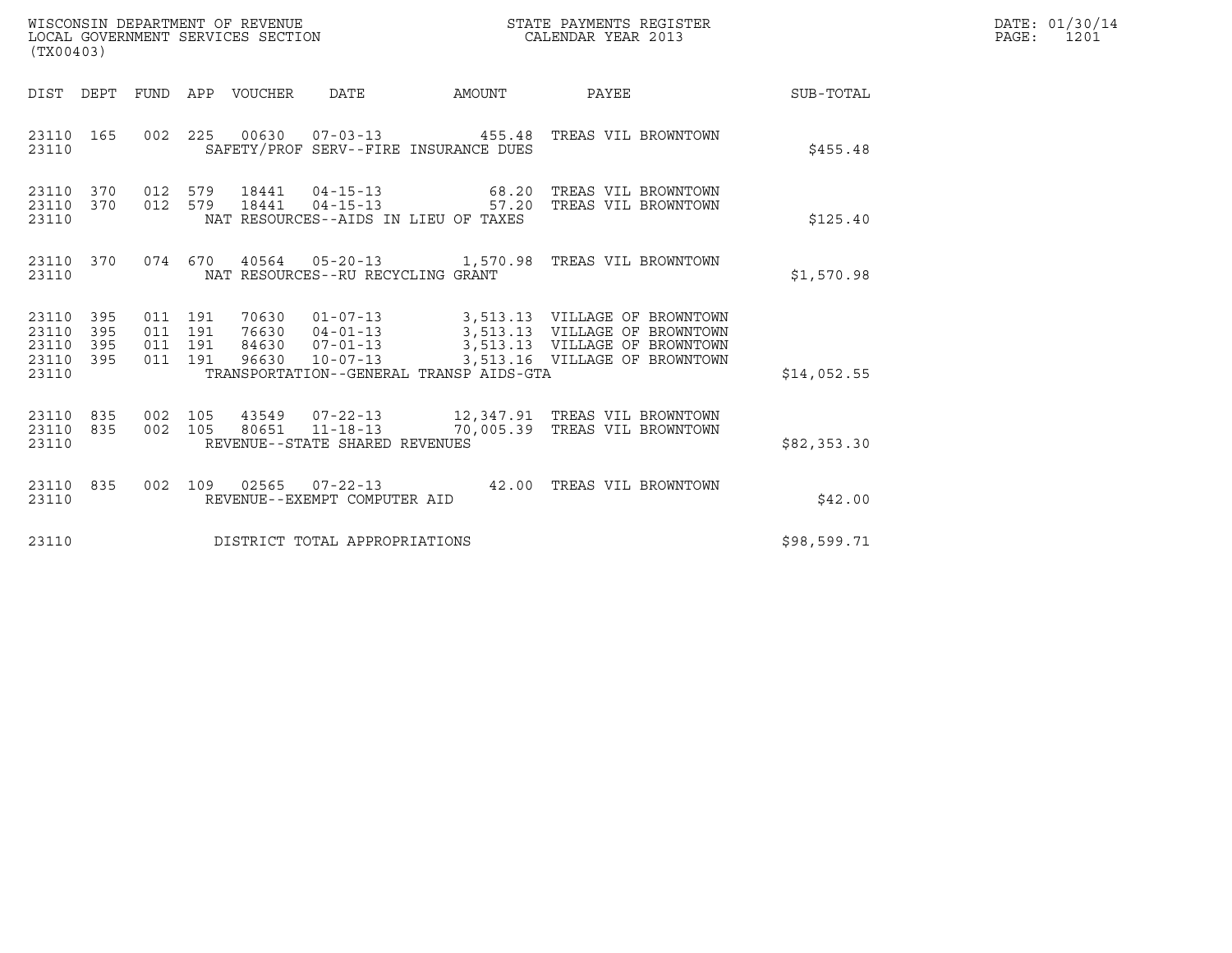| (TX00403)                                             |           |                               |         |                            |                                                                    |                                                                                                                                                                                                                  |              | DATE: 01/30/14<br>PAGE:<br>1202 |
|-------------------------------------------------------|-----------|-------------------------------|---------|----------------------------|--------------------------------------------------------------------|------------------------------------------------------------------------------------------------------------------------------------------------------------------------------------------------------------------|--------------|---------------------------------|
|                                                       |           |                               |         | DIST DEPT FUND APP VOUCHER | DATE                                                               | AMOUNT PAYEE                                                                                                                                                                                                     | SUB-TOTAL    |                                 |
| 23151 165<br>23151                                    |           |                               |         |                            | SAFETY/PROF SERV--FIRE INSURANCE DUES                              | 002  225  00631  07-03-13  2,444.85  TREAS VIL MONTICELLO                                                                                                                                                        | \$2,444.85   |                                 |
| 23151                                                 | 23151 370 |                               |         |                            | NAT RESOURCES--AIDS IN LIEU OF TAXES                               | 012 579 18442 04-15-13 9.11 TREAS VIL MONTICELLO                                                                                                                                                                 | \$9.11       |                                 |
| 23151                                                 |           |                               |         |                            | NAT RESOURCES--RU RECYCLING GRANT                                  | 23151 370 074 670 40565 05-20-13 7,304.35 TREAS VIL MONTICELLO                                                                                                                                                   | \$7,304.35   |                                 |
| 23151 395<br>23151 395<br>23151<br>23151 395<br>23151 | 395       | 011 191<br>011 191<br>011 191 | 011 191 |                            | TRANSPORTATION--GENERAL TRANSP AIDS-GTA                            | 70631  01-07-13  17,005.04  VILLAGE OF MONTICELLO<br>76631  04-01-13  17,005.04  VILLAGE OF MONTICELLO<br>84631  07-01-13  17,005.04  VILLAGE OF MONTICELLO<br>96631  10-07-13  17,005.06  VILLAGE OF MONTICELLO | \$68,020.18  |                                 |
| 23151 455<br>23151                                    |           |                               |         |                            | 002 231 00429 02-12-13<br>JUSTICE--LAW ENFORCEMENT TRAINING        | 640.00 TREAS VIL MONTICELLO                                                                                                                                                                                      | \$640.00     |                                 |
| 23151 835<br>23151 835<br>23151                       |           | 002 105                       | 002 105 |                            | 43550 07-22-13<br>80652 11-18-13<br>REVENUE--STATE SHARED REVENUES | 49,227.20 TREAS VIL MONTICELLO<br>223,707.19 TREAS VIL MONTICELLO                                                                                                                                                | \$272,934.39 |                                 |
| 23151 835<br>23151 835<br>23151                       |           | 002 109                       | 002 109 | 02566<br>05128             | REVENUE--EXEMPT COMPUTER AID                                       | 07-22-13   413.00 TREAS VIL MONTICELLO<br>07-22-13   186.00 TREAS VIL MONTICELLO<br>186.00 TREAS VIL MONTICELLO                                                                                                  | \$599.00     |                                 |
| 23151 835<br>23151                                    |           |                               |         |                            | REVENUE--LOTTERY CREDIT -                                          | 021  363  35647  03-25-13  844.57  TREAS VIL MONTICELLO                                                                                                                                                          | \$844.57     |                                 |
| 23151                                                 |           |                               |         |                            | DISTRICT TOTAL APPROPRIATIONS                                      |                                                                                                                                                                                                                  | \$352,796.45 |                                 |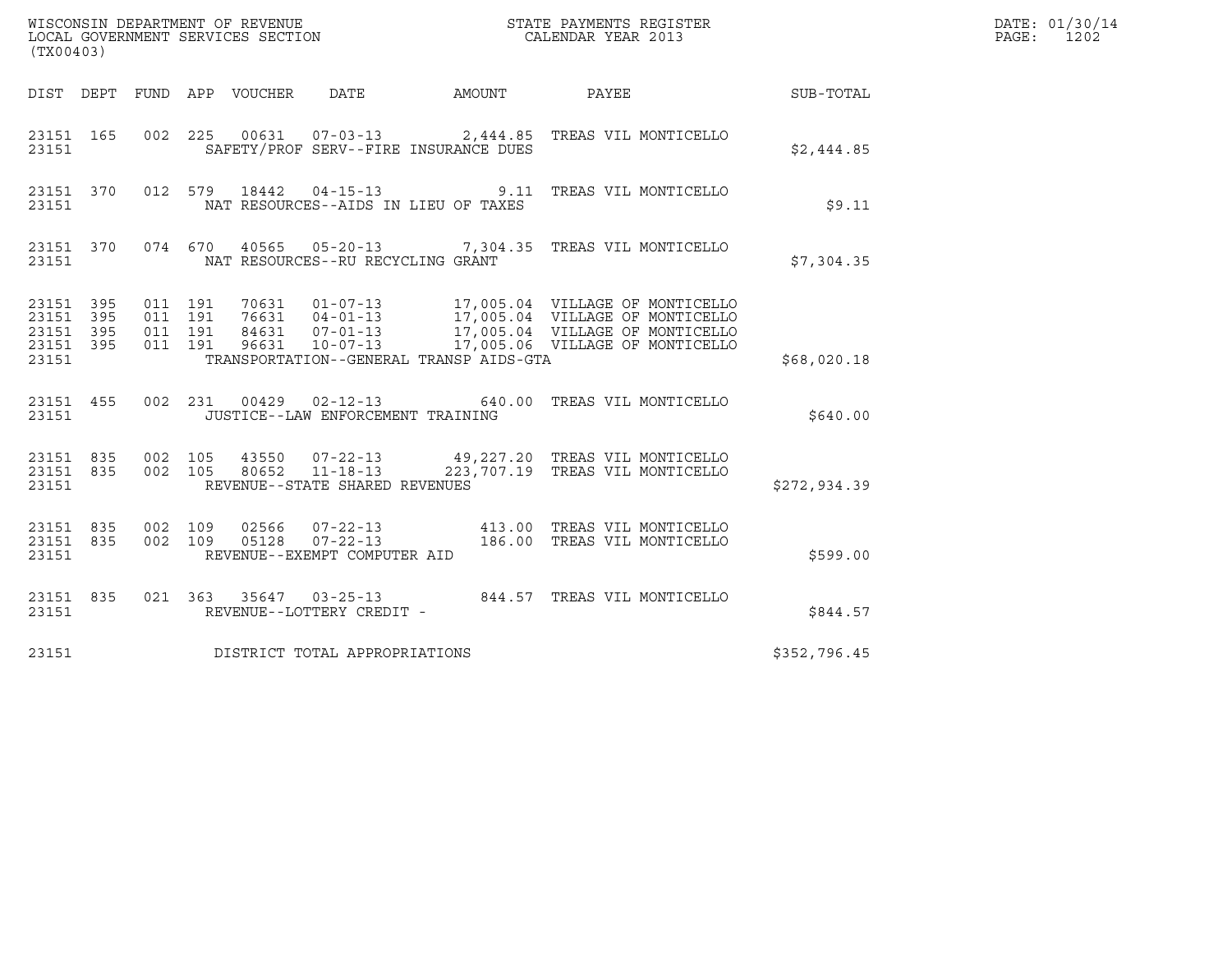| (TX00403)                                                 |                               |         |                                                     |                                         |                                                                                                                                                                                                                    |              | DATE: 01/30/14<br>PAGE:<br>1203 |
|-----------------------------------------------------------|-------------------------------|---------|-----------------------------------------------------|-----------------------------------------|--------------------------------------------------------------------------------------------------------------------------------------------------------------------------------------------------------------------|--------------|---------------------------------|
|                                                           |                               |         |                                                     |                                         |                                                                                                                                                                                                                    |              |                                 |
| 23161                                                     |                               |         |                                                     | SAFETY/PROF SERV--FIRE INSURANCE DUES   | 23161 165 002 225 00632 07-03-13 5,659.39 TREAS VIL NEW GLARUS                                                                                                                                                     | \$5,659.39   |                                 |
| 23161                                                     |                               |         |                                                     | NAT RESOURCES--AIDS IN LIEU OF TAXES    | 23161 370 012 579 18443 04-15-13 177.56 TREAS VIL NEW GLARUS                                                                                                                                                       | \$177.56     |                                 |
|                                                           |                               |         | 23161 NAT RESOURCES--RU RECYCLING GRANT             |                                         | 23161 370 074 670 40566 05-20-13 7,781.05 TREAS VIL NEW GLARUS                                                                                                                                                     | \$7,781.05   |                                 |
| 23161                                                     |                               |         |                                                     | TRANSPORTATION--HIGHWAY SAFETY-FEDERAL  | 23161 395 011 185 85532 08-26-13 4,000.00 TREAS VIL NEW GLARUS                                                                                                                                                     | \$4,000.00   |                                 |
| 23161 395<br>23161 395<br>23161 395<br>23161 395<br>23161 | 011 191<br>011 191<br>011 191 | 011 191 |                                                     | TRANSPORTATION--GENERAL TRANSP AIDS-GTA | 70632 01-07-13 35,692.23 VILLAGE OF NEW GLARUS<br>76632 04-01-13 35,692.23 VILLAGE OF NEW GLARUS<br>84632 07-01-13 35,692.23 VILLAGE OF NEW GLARUS<br>96632 10-07-13 35,692.24 VILLAGE OF NEW GLARUS               | \$142,768.93 |                                 |
| 23161 455<br>23161 455<br>23161                           |                               |         | JUSTICE--LAW ENFORCEMENT TRAINING                   |                                         | 002 231 00113 11-01-13 160.00 TREAS VIL NEW GLARUS<br>002 231 00445 02-12-13 640.00 TREAS VIL NEW GLARUS                                                                                                           | \$800.00     |                                 |
| 23161 835 002 105<br>23161 835                            |                               | 002 105 | 23161 REVENUE--STATE SHARED REVENUES                |                                         | 43551   07-22-13   81,538.46   TREAS   VIL NEW GLARUS<br>80653   11-18-13   163,328.45   TREAS   VIL NEW GLARUS                                                                                                    | \$244,866.91 |                                 |
| 23161                                                     |                               |         | REVENUE--EXEMPT COMPUTER AID                        |                                         | $\begin{array}{cccccc} 23161 & 835 & 002 & 109 & 02567 & 07-22-13 & & 2,534.00 & \text{TREAS VII NEW GLARUS} \\ 23161 & 835 & 002 & 109 & 05129 & 07-22-13 & & 4,952.00 & \text{TREAS VII NEW GLARUS} \end{array}$ | \$7,486.00   |                                 |
| 23161                                                     |                               |         |                                                     | DOA-PAYMENT FOR MUNICIPAL SERVICES AID  | 23161 835 002 501 00002 02-01-13 452.97 TREAS VIL NEW GLARUS                                                                                                                                                       | \$452.97     |                                 |
| 23161 835<br>23161                                        |                               |         | 021 363 35648 03-25-13<br>REVENUE--LOTTERY CREDIT - |                                         | 3,783.29 TREAS VIL NEW GLARUS                                                                                                                                                                                      | \$3,783.29   |                                 |
| 23161                                                     |                               |         | DISTRICT TOTAL APPROPRIATIONS                       |                                         |                                                                                                                                                                                                                    | \$417,776.10 |                                 |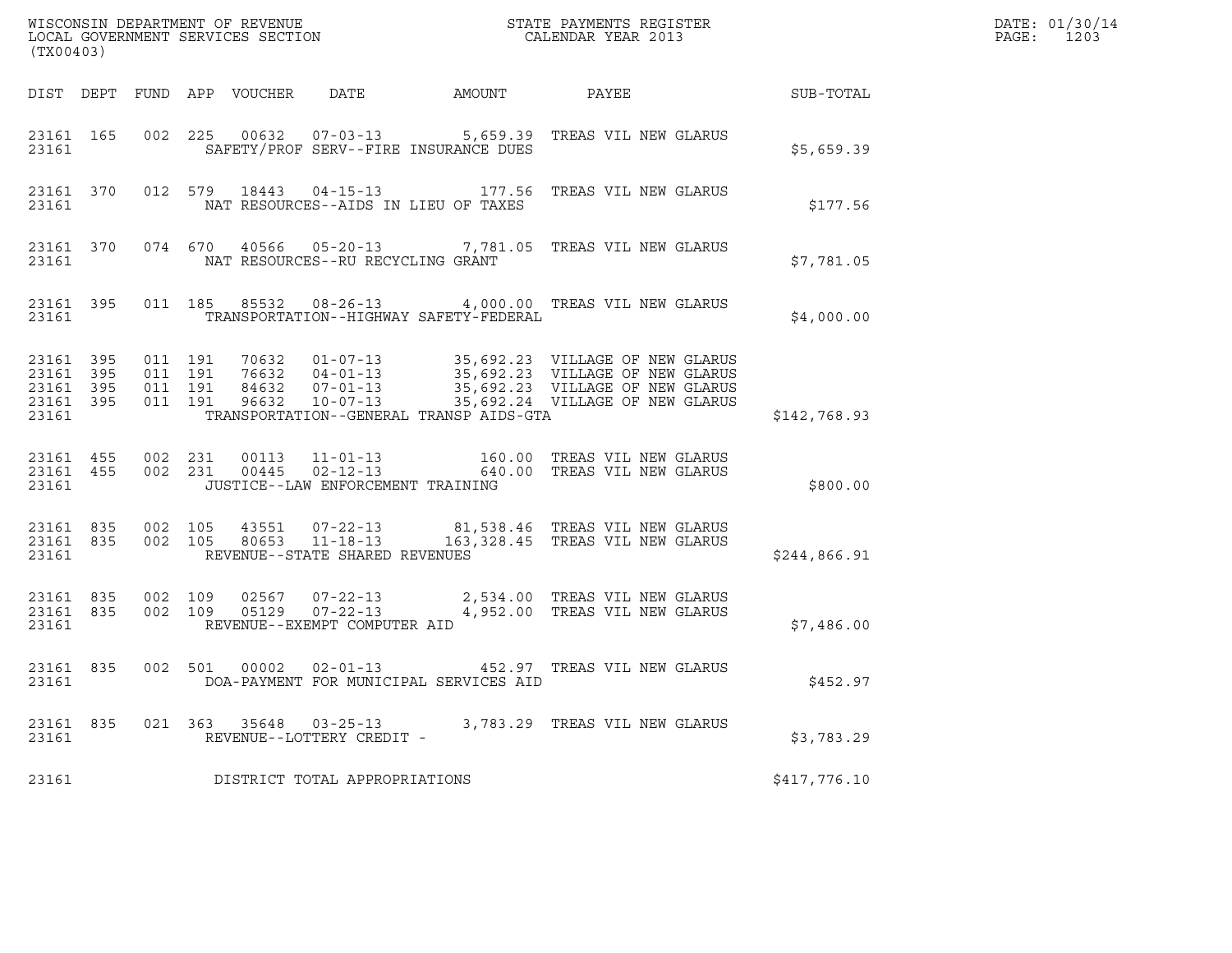| (TX00403)                                             |            |                    |                                          |                            |                                                                                    |                                                                                                                                                                                                                                   |                                                                                          |                  | DATE: 01/30/14<br>$\mathtt{PAGE:}$<br>1204 |
|-------------------------------------------------------|------------|--------------------|------------------------------------------|----------------------------|------------------------------------------------------------------------------------|-----------------------------------------------------------------------------------------------------------------------------------------------------------------------------------------------------------------------------------|------------------------------------------------------------------------------------------|------------------|--------------------------------------------|
|                                                       |            |                    |                                          | DIST DEPT FUND APP VOUCHER | DATE                                                                               | AMOUNT                                                                                                                                                                                                                            | PAYEE                                                                                    | <b>SUB-TOTAL</b> |                                            |
| 23206                                                 | 23206 165  |                    |                                          |                            |                                                                                    | 002 225 00633 07-03-13 6,549.21 TREAS CITY BRODHEAD<br>SAFETY/PROF SERV--FIRE INSURANCE DUES                                                                                                                                      |                                                                                          | \$6,549.21       |                                            |
| 23206                                                 | 23206 370  |                    |                                          |                            |                                                                                    | 012 579 18444 04-15-13 9.91 TREAS CITY BRODHEAD<br>NAT RESOURCES--AIDS IN LIEU OF TAXES                                                                                                                                           |                                                                                          | \$9.91           |                                            |
| 23206                                                 | 23206 370  |                    |                                          |                            |                                                                                    | 012 587 03023 05-07-13 5,071.16 TREAS CITY BRODHEAD<br>NAT RESOURCES--URBAN FORESTRY GRANTS                                                                                                                                       |                                                                                          | \$5,071.16       |                                            |
| 23206                                                 | 23206 370  |                    |                                          |                            |                                                                                    | 074 670 40567 05-20-13 12,331.22 TREAS CITY BRODHEAD<br>NAT RESOURCES--RU RECYCLING GRANT                                                                                                                                         |                                                                                          | \$12,331.22      |                                            |
| 23206                                                 | 23206 370  |                    |                                          |                            |                                                                                    | 074 673 40567 05-20-13 864.13 TREAS CITY BRODHEAD<br>NAT RESOURCES--RU CONSOLIDATED GRANT                                                                                                                                         |                                                                                          | \$864.13         |                                            |
| 23206                                                 | 23206 370  |                    | 095 512                                  |                            | NAT RESOURCES--STEWARDSHIP 2000                                                    | 03405  06-17-13  74,687.50  TREAS CITY BRODHEAD                                                                                                                                                                                   |                                                                                          | \$74,687.50      |                                            |
| 23206 395<br>23206<br>23206 395<br>23206 395<br>23206 | 395        |                    | 011 162<br>011 162<br>011 162<br>011 162 | 98029                      | 86029 07-01-13<br>10-07-13                                                         | TRANSPORTATION--CONNECTING HIGHWAY AIDS                                                                                                                                                                                           | 5,275.94 TREAS CITY BRODHEAD<br>5,275.97 TREAS CITY BRODHEAD                             | \$21,103.79      |                                            |
| 23206<br>23206 395<br>23206<br>23206 395<br>23206     | 395<br>395 | 011 191            | 011 191<br>011 191<br>011 191            | 96633                      |                                                                                    | 70633 01-07-13 36,199.87 TREAS CITY BRODHEAD<br>76633 04-01-13 36,199.87 TREAS CITY BRODHEAD<br>84633 07-01-13 36,199.87 TREAS CITY BRODHEAD<br>10-07-13 36,199.88 TREAS CITY BRODHEAD<br>TRANSPORTATION--GENERAL TRANSP AIDS-GTA |                                                                                          | \$144,799.49     |                                            |
| 23206 455<br>23206                                    |            |                    | 002 231                                  |                            | 00178 02-06-13                                                                     | JUSTICE--LAW ENFORCEMENT TRAINING                                                                                                                                                                                                 | 1,760.00 TREAS CITY BRODHEAD                                                             | \$1,760.00       |                                            |
| 23206 835<br>23206                                    | 23206 835  |                    | 002 105<br>002 105                       |                            | 43552 07-22-13<br>80654 11-18-13<br>REVENUE--STATE SHARED REVENUES                 | 193,363.40 TREAS CITY BRODHEAD<br>619,471.94 TREAS CITY BRODHEAD                                                                                                                                                                  |                                                                                          | \$812,835.34     |                                            |
| 23206 835<br>23206 835<br>23206 835<br>23206          |            | 002 109<br>002 109 | 002 109                                  | 02568<br>03207<br>05130    | $07 - 22 - 13$<br>$07 - 22 - 13$<br>$07 - 22 - 13$<br>REVENUE--EXEMPT COMPUTER AID |                                                                                                                                                                                                                                   | 11,484.00 TREAS CITY BRODHEAD<br>12.00 TREAS CITY BRODHEAD<br>748.00 TREAS CITY BRODHEAD | \$12, 244.00     |                                            |
| 23206 835                                             |            |                    | 021 363                                  | 35649                      | $03 - 25 - 13$                                                                     |                                                                                                                                                                                                                                   | 4,818.06 TREAS CITY BRODHEAD                                                             |                  |                                            |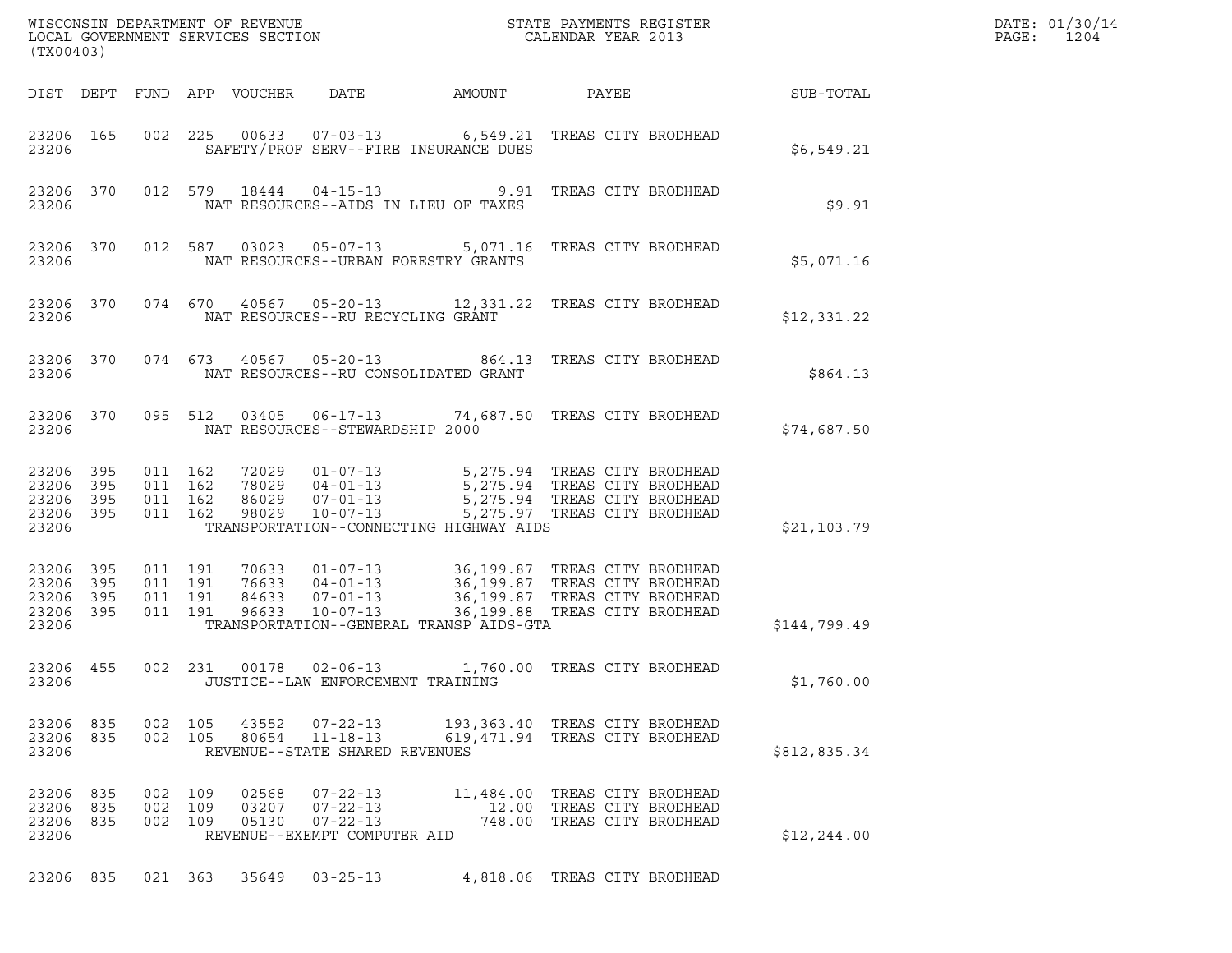| (TX00403) |      |      |     | WISCONSIN DEPARTMENT OF REVENUE<br>LOCAL GOVERNMENT SERVICES SECTION |                               |        | STATE PAYMENTS REGISTER<br>CALENDAR YEAR 2013 |                | PAGE: | DATE: 01/30/14<br>1205 |
|-----------|------|------|-----|----------------------------------------------------------------------|-------------------------------|--------|-----------------------------------------------|----------------|-------|------------------------|
| DIST      | DEPT | FUND | APP | <b>VOUCHER</b>                                                       | DATE                          | AMOUNT | PAYEE                                         | SUB-TOTAL      |       |                        |
| 23206     |      |      |     |                                                                      | REVENUE--LOTTERY CREDIT -     |        |                                               | \$4,818.06     |       |                        |
| 23206     |      |      |     |                                                                      | DISTRICT TOTAL APPROPRIATIONS |        |                                               | \$1,097,073.81 |       |                        |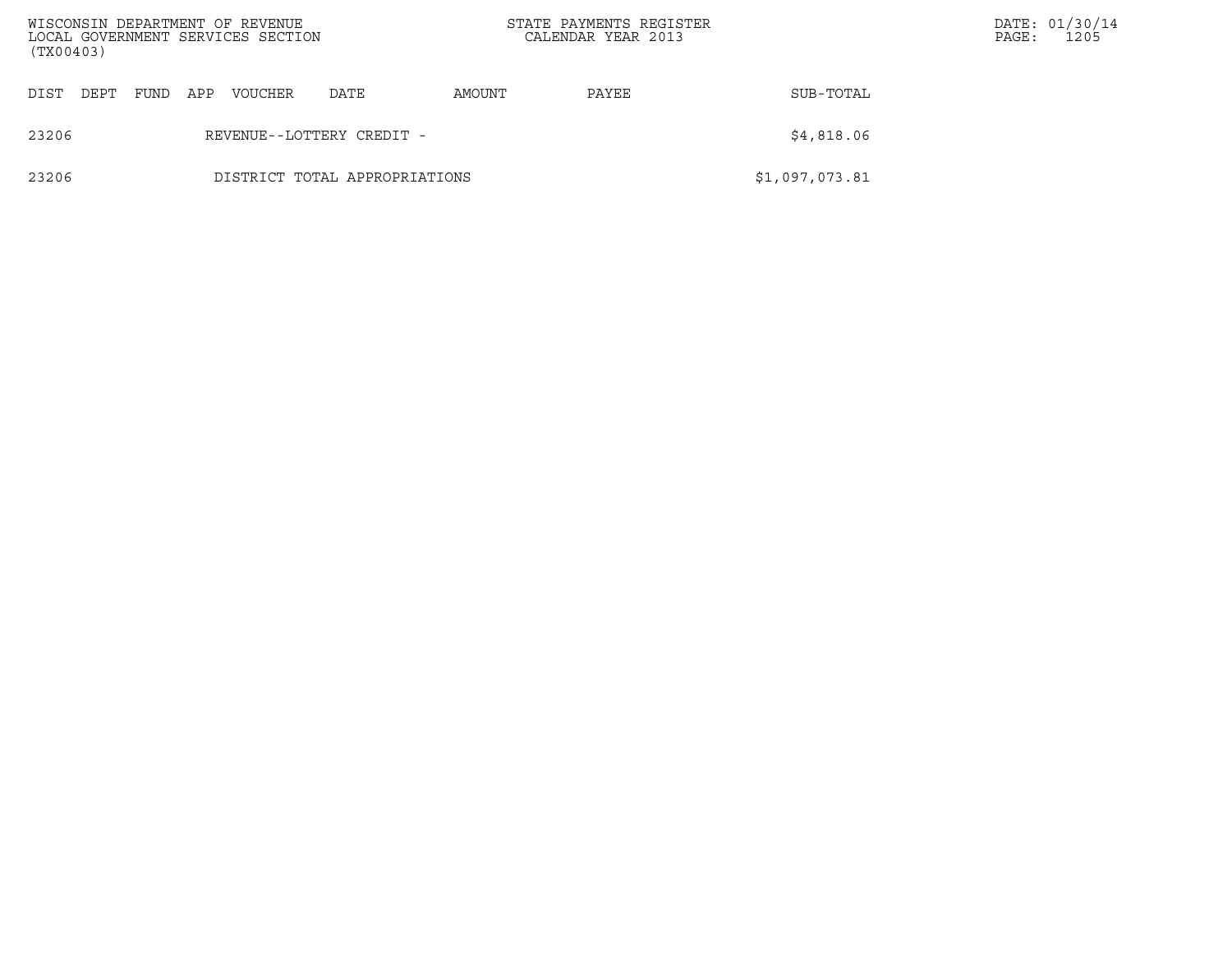| (TX00403)                                                              |     |                    |                                          | WISCONSIN DEPARTMENT OF REVENUE<br>LOCAL GOVERNMENT SERVICES SECTION |                                                                                                                       |                                                   | STATE PAYMENTS REGISTER<br>CALENDAR YEAR 2013                                                                                                |               | DATE: 01/30/14<br>PAGE:<br>1206 |
|------------------------------------------------------------------------|-----|--------------------|------------------------------------------|----------------------------------------------------------------------|-----------------------------------------------------------------------------------------------------------------------|---------------------------------------------------|----------------------------------------------------------------------------------------------------------------------------------------------|---------------|---------------------------------|
| DIST DEPT                                                              |     |                    |                                          | FUND APP VOUCHER                                                     | DATE                                                                                                                  | AMOUNT                                            | PAYEE                                                                                                                                        | SUB-TOTAL     |                                 |
| 23251 165<br>23251                                                     |     |                    | 002 225                                  | 00634                                                                | $07 - 03 - 13$                                                                                                        | SAFETY/PROF SERV--FIRE INSURANCE DUES             | 24,176.65 TREAS CITY MONROE                                                                                                                  | \$24, 176.65  |                                 |
| 23251 370<br>23251                                                     |     |                    | 074 670                                  |                                                                      | NAT RESOURCES--RU RECYCLING GRANT                                                                                     |                                                   | 40568  05-20-13  71,485.43  TREAS CITY MONROE                                                                                                | \$71,485.43   |                                 |
| 23251 370<br>23251                                                     |     |                    | 074 673                                  |                                                                      | 40568 05-20-13                                                                                                        | NAT RESOURCES--RU CONSOLIDATED GRANT              | 2,834.38 TREAS CITY MONROE                                                                                                                   | \$2,834.38    |                                 |
| 23251 370<br>23251                                                     |     |                    | 095 519                                  | 02482                                                                | $03 - 25 - 13$                                                                                                        | NAT RESOURCES--URBAN NON-POINT GRANTS             | 82,220.00 TREAS CITY MONROE                                                                                                                  | \$82,220.00   |                                 |
| 23251 395<br>23251<br>23251 395<br>23251 395<br>23251                  | 395 | 011 162<br>011 162 | 011 162<br>011 162                       | 72030<br>78030<br>86030<br>98030                                     | $01 - 07 - 13$<br>$04 - 01 - 13$<br>$07 - 01 - 13$<br>$10 - 07 - 13$                                                  | TRANSPORTATION--CONNECTING HIGHWAY AIDS           | 11,550.40 CITY OF MONROE<br>11,550.40   CITY OF MONROE<br>11,550 40   CITY OF MONROE<br>11,550.40 CITY OF MONROE<br>11,550.42 CITY OF MONROE | \$46,201.62   |                                 |
| 23251 395<br>23251 395<br>23251 395<br>23251 395<br>23251 395<br>23251 |     | 011 177            | 011 177<br>011 177<br>011 177<br>011 177 | 00021<br>69312<br>80021<br>88021<br>92021                            | $12 - 30 - 13$<br>$03 - 25 - 13$<br>$06 - 14 - 13$<br>$07 - 08 - 13$<br>$09 - 30 - 13$<br>TRANSPORTATION--TRANSIT AID |                                                   | 15,557.00 CITY OF MONROE<br>8,765.00 TREAS CITY MONROE<br>25,928.00 CITY OF MONROE<br>25,928.00 CITY OF MONROE<br>25,928.00 CITY OF MONROE   | \$102, 106.00 |                                 |
| 23251 395<br>23251 395<br>23251 395<br>23251 395<br>23251              |     | 011 182            | 011 182<br>011 182<br>011 182            | 65988<br>88128<br>93431<br>96698                                     | $02 - 22 - 13$<br>$09 - 23 - 13$<br>$11 - 07 - 13$<br>$12 - 11 - 13$                                                  | 17,733.00<br>TRANSPORTATION--TRANSIT AIDS-FEDERAL | 37,249.00 TREAS CITY MONROE<br>60,466.00 TREAS CITY MONROE<br>TREAS CITY MONROE<br>11,823.00 TREAS CITY MONROE                               | \$127,271.00  |                                 |
| 23251 395<br>23251 395<br>23251 395<br>23251 395<br>23251              |     |                    | 011 191<br>011 191<br>011 191<br>011 191 | 70634<br>84634<br>96634                                              | $01 - 07 - 13$<br>76634 04-01-13<br>$07 - 01 - 13$<br>$10 - 07 - 13$                                                  | TRANSPORTATION--GENERAL TRANSP AIDS-GTA           | 99,324.28 CITY OF MONROE<br>99,324.28 CITY OF MONROE<br>99,324.28 CITY OF MONROE<br>99,324.30 CITY OF MONROE                                 | \$397,297.14  |                                 |
| 23251 455<br>23251                                                     |     |                    |                                          |                                                                      | 002 231 00428 02-12-13<br>JUSTICE--LAW ENFORCEMENT TRAINING                                                           |                                                   | 3,680.00 TREAS CITY MONROE                                                                                                                   | \$3,680.00    |                                 |
| 23251 505<br>23251                                                     |     |                    |                                          |                                                                      | DOA--HOUSING ASSISTANCE GRANTS                                                                                        |                                                   | 002 743 07488 02-25-13 1,750.00 TREAS CITY MONROE                                                                                            | \$1,750.00    |                                 |
| 23251 835                                                              |     |                    | 002 105                                  | 43553                                                                | $07 - 22 - 13$                                                                                                        |                                                   | 440,176.39 TREAS CITY MONROE                                                                                                                 |               |                                 |